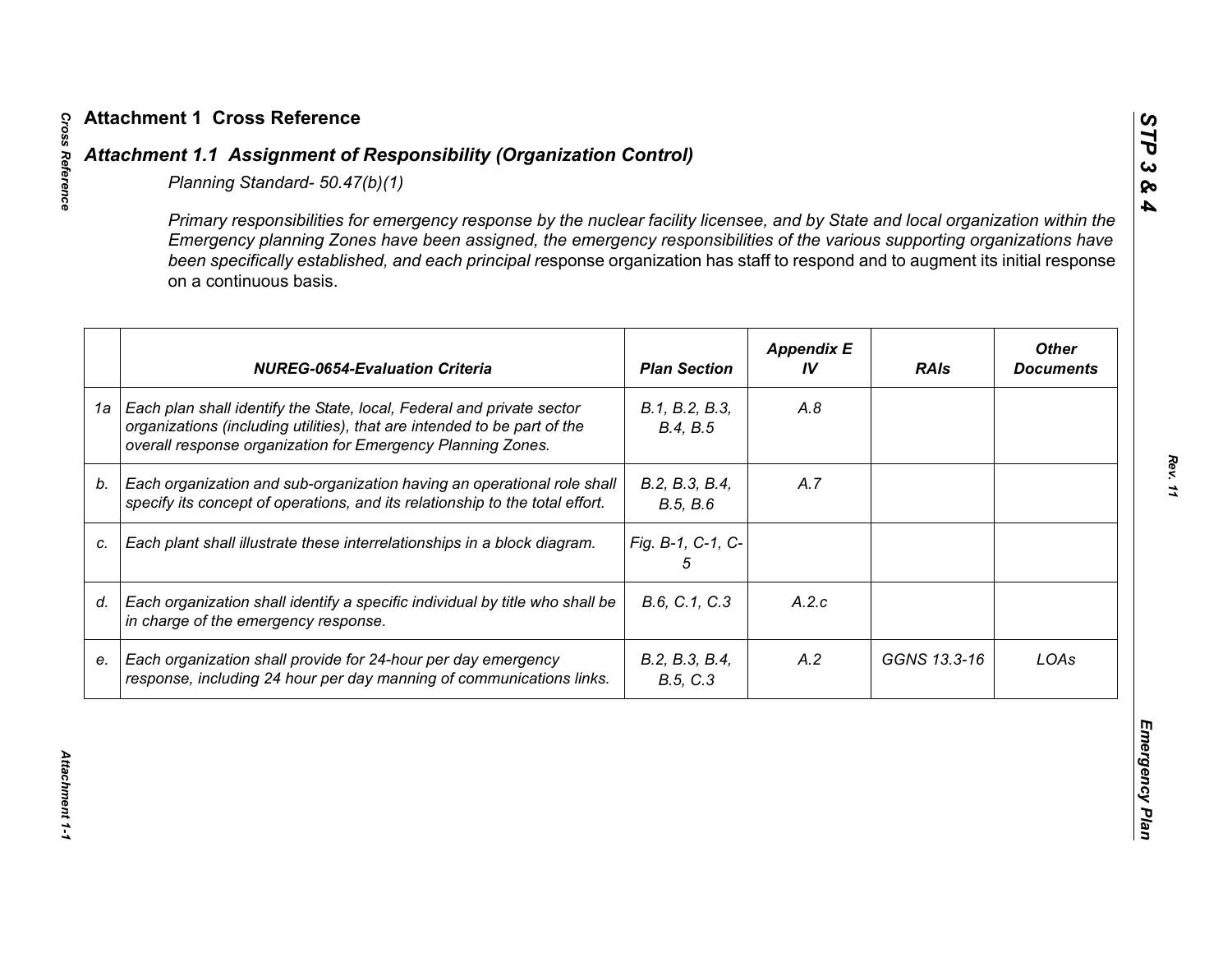|    | <b>NUREG-0654-Evaluation Criteria</b>                                                                                                                                                                                                                                                                                                                                                                                                                                                                                                                                                                                                                                                                                                                                                                                                                                   | <b>Plan Section</b>                                                       | <b>Appendix E</b><br>IV | <b>RAIs</b>                  | <b>Other</b><br><b>Documents</b> |
|----|-------------------------------------------------------------------------------------------------------------------------------------------------------------------------------------------------------------------------------------------------------------------------------------------------------------------------------------------------------------------------------------------------------------------------------------------------------------------------------------------------------------------------------------------------------------------------------------------------------------------------------------------------------------------------------------------------------------------------------------------------------------------------------------------------------------------------------------------------------------------------|---------------------------------------------------------------------------|-------------------------|------------------------------|----------------------------------|
|    | 2a   Each organization shall specify the functions and responsibilities for<br>major elements and key individuals by title, of emergency response,<br>including the following: Command and Control, Alerting and Notification,<br>Communications, Public Information, Accident Assessment, Public<br>Health and Sanitation, Social Services, Fire and Rescue, Traffic Control,<br>Emergency Medical Services, Law Enforcement, Transportation,<br>Protective Response (including authority to request Federal assistance<br>and to initiate other protective actions), and Radiological Exposure<br>Control. The description of these functions shall include a clear and<br>concise summary such as a table of primary and support responsibilities<br>using the agency as one axis, and the function as the other. (See<br>Section B for licensee).                   | B.1, B.2, B.3,<br>B.4, C.2, C.3, E,<br>G, H, K<br>Table B-1<br>Figure B-1 | A.4                     | GGNS 13.3-13<br>GGNS 13.3-14 |                                  |
| b. | Each plan shall contain (by reference to specific acts, codes or statutes)<br>the legal basis for such authorities.                                                                                                                                                                                                                                                                                                                                                                                                                                                                                                                                                                                                                                                                                                                                                     | State Plan                                                                |                         |                              |                                  |
| 3. | Each plan shall include written agreements referring to the concept of<br>operations developed between Federal, State, and local agencies and<br>other support organizations having an emergency response role within<br>the Emergency Planning Zones. The agreements shall identify the<br>emergency measures to be provided and the mutually acceptable<br>criteria for their implementation, and specify the arrangements for<br>exchange of information. These agreements may be provided in an<br>appendix to the plan or the plan itself may contain descriptions of these<br>matters and a signature page in the plan may serve to verify the<br>agreements. The signature page format is appropriate for organizations<br>where response functions are covered by laws, regulations or executive<br>orders where separate written agreements are not necessary. | A, B                                                                      |                         | GGNS 13.3-7                  | LOAs                             |
| 4. | Each principal organization shall be capable of continuous (24-hour)<br>operations for a protracted period. The individual in the principal<br>organization who will be responsible for assuring continuity of resources<br>(technical, administrative, and material) shall be specified by title.                                                                                                                                                                                                                                                                                                                                                                                                                                                                                                                                                                      | B.4, C.1, C.3,<br>C.4                                                     |                         |                              |                                  |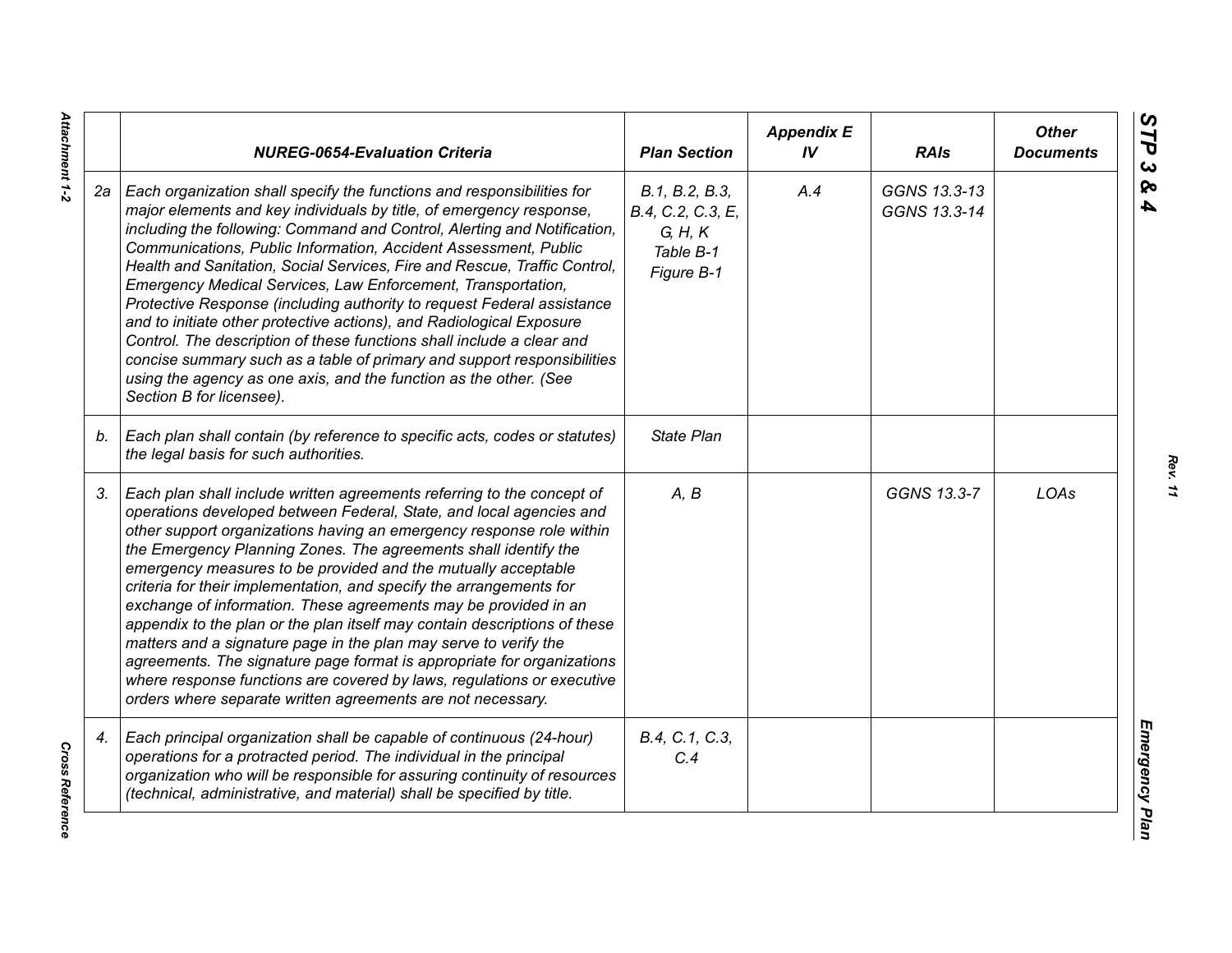|    | On-shift facility licensee responsibilities for emergency response are unambiguously defined, adequate staffing to provide initial<br>facility accident response in key functional areas is maintained at all times, timely augmentation of response capabilities is<br>available, and the interfaces among various onsite response activities and offsite support and response activities are specified.                      |                                        |                         |             |                                  |
|----|--------------------------------------------------------------------------------------------------------------------------------------------------------------------------------------------------------------------------------------------------------------------------------------------------------------------------------------------------------------------------------------------------------------------------------|----------------------------------------|-------------------------|-------------|----------------------------------|
|    | <b>NUREG-0654-Evaluation Criteria</b>                                                                                                                                                                                                                                                                                                                                                                                          | <b>Plan Section</b>                    | <b>Appendix E</b><br>IV | <b>RAIs</b> | <b>Other</b><br><b>Documents</b> |
| 1. | Each licensee shall specify the onsite emergency organization of plant<br>staff personnel for all shifts and its relation to the responsibilities and<br>duties of the normal staff complement.                                                                                                                                                                                                                                | C.3<br>1.1, 2.1                        | A.2.a<br>A.2.b          | VEGP 13.3-8 | GL 82-33                         |
|    | Each licensee shall designate an individual as emergency coordinator<br>who shall be on shift at all times and who shall be the authority and<br>responsibility to immediately and unilaterally initiate any emergency<br>actions, including providing protective action recommendations to<br>authorities responsible for implementing offsite emergency measures.                                                            | C.1, C.2, C.3,<br>C.4.1, C.4.9         | A.2.c                   |             |                                  |
|    | Each licensee shall identify a line of succession for the emergency<br>coordinator position and identify the specific conditions for higher level<br>utility officials assuming this function.                                                                                                                                                                                                                                 | C, C.3, C.3.1,<br>C.4, C.4.1,<br>C.4.9 |                         |             |                                  |
|    | Each licensee shall establish the functional responsibilities assigned to<br>the emergency coordinator and shall clearly specify which<br>responsibilities may not be delegated to other elements of the<br>emergency organization. Among the responsibilities which may not be<br>delegated shall be the decision to notify and to recommend protective<br>actions to authorities responsible for offsite emergency measures. | C.2                                    |                         |             |                                  |

*STP 3 & 4*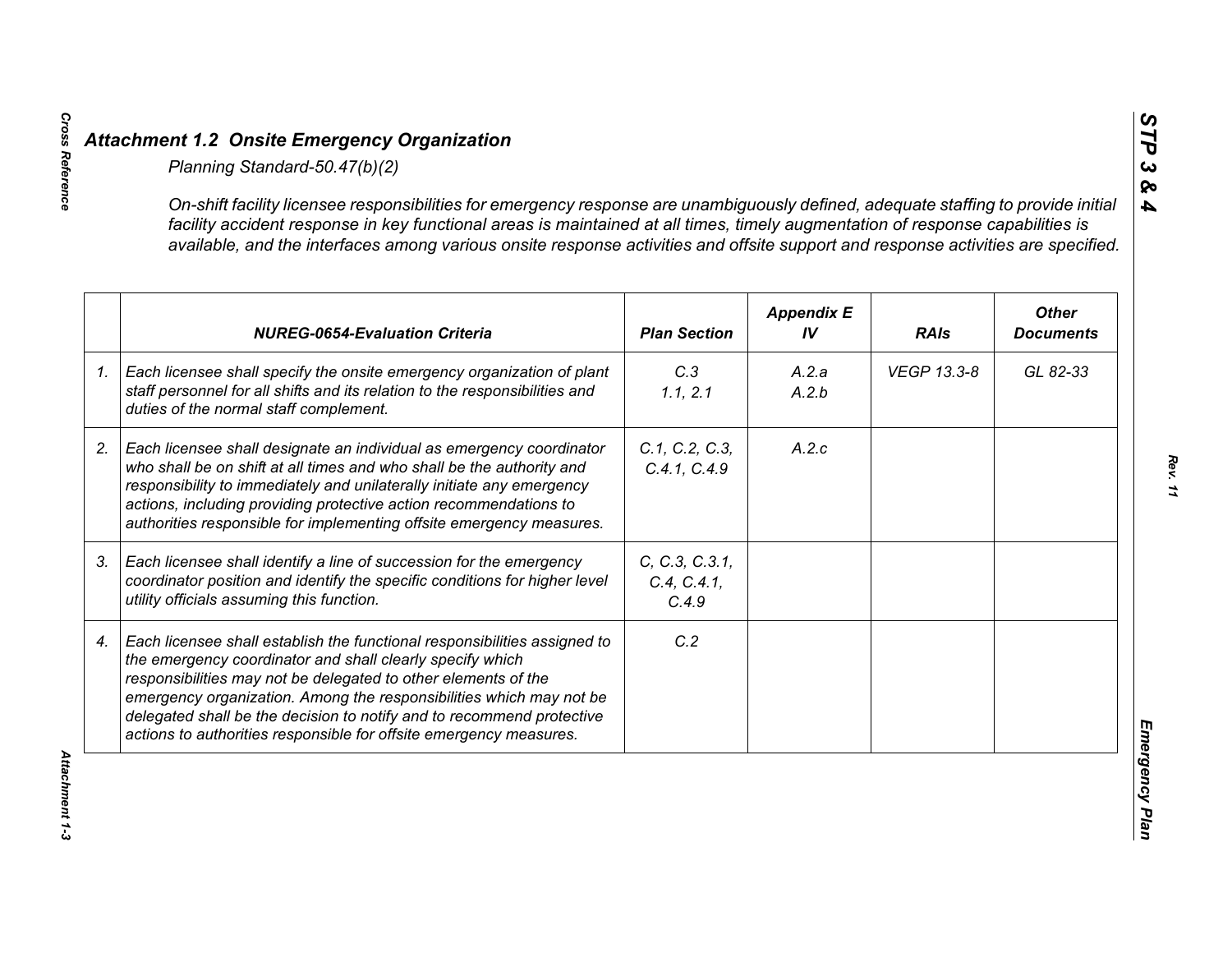|    | <b>NUREG-0654-Evaluation Criteria</b>                                                                                                                                                                                                                                                                                                                                                                                                                                                                                                                                                                                                                                                                                                    | <b>Plan Section</b>      | <b>Appendix E</b><br>IV | <b>RAIs</b> | <b>Other</b><br><b>Documents</b> |
|----|------------------------------------------------------------------------------------------------------------------------------------------------------------------------------------------------------------------------------------------------------------------------------------------------------------------------------------------------------------------------------------------------------------------------------------------------------------------------------------------------------------------------------------------------------------------------------------------------------------------------------------------------------------------------------------------------------------------------------------------|--------------------------|-------------------------|-------------|----------------------------------|
| 5. | Each licensee shall specify the positions or title and major tasks to be<br>performed by the persons to be assigned to the functional areas of<br>emergency activity. For emergency situations, specific assignments<br>shall be made for all shifts and for plant staff members, both onsite and<br>away from the site. These assignments shall cover the emergency<br>functions in Table B-1 entitled, Minimum Staffing Requirements for<br>Nuclear Power Plant Emergencies. The minimum on-shift staffing levels<br>shall be as indicated in Table B-1. The licensee must be able to augment<br>on-shift capabilities within a short period after declaration of an<br>emergency. This capability shall be as indicated in Table B-1. | C.3, C.4, Table<br>$C-1$ | A.2<br>A.3<br>B.4       |             | GL 82-33                         |
| 6. | Each licensee shall specify the interfaces between and among the<br>onsite functional areas of emergency activity, licensee headquarters<br>support, local services support, and State and local government<br>response organization. This shall be illustrated in a block diagram and<br>shall include the onsite technical support center and the operational<br>support (assembly) center and the licensee's near-site Emergency<br>Operations Facility (EOF).                                                                                                                                                                                                                                                                        | Figure F-1               | A.3                     |             |                                  |
| 7. | Each licensee shall specify the management, administrative, and<br>technical support personnel who will augment the plant staff as specified<br>in the table entitled Minimum Staffing Requirements for Nuclear Power<br>Plant Emergencies, (Table B-1) and in the following areas:                                                                                                                                                                                                                                                                                                                                                                                                                                                      | C.4<br>Table C-1         | A.5                     |             |                                  |
| a. | logistics support for emergency personnel, e.g., transportation,<br>communications, temporary quarters, food and water, sanitary<br>facilities in the field, and special equipment and supplies<br>procurement;                                                                                                                                                                                                                                                                                                                                                                                                                                                                                                                          | F.8.3                    | A.5                     |             |                                  |
| b. | technical support for planning and reentry/recovery operations;                                                                                                                                                                                                                                                                                                                                                                                                                                                                                                                                                                                                                                                                          | L.6                      | H                       |             |                                  |
| c. | management level interface with governmental authorities, and                                                                                                                                                                                                                                                                                                                                                                                                                                                                                                                                                                                                                                                                            | C.4.9, C.4.13            | E.9                     |             |                                  |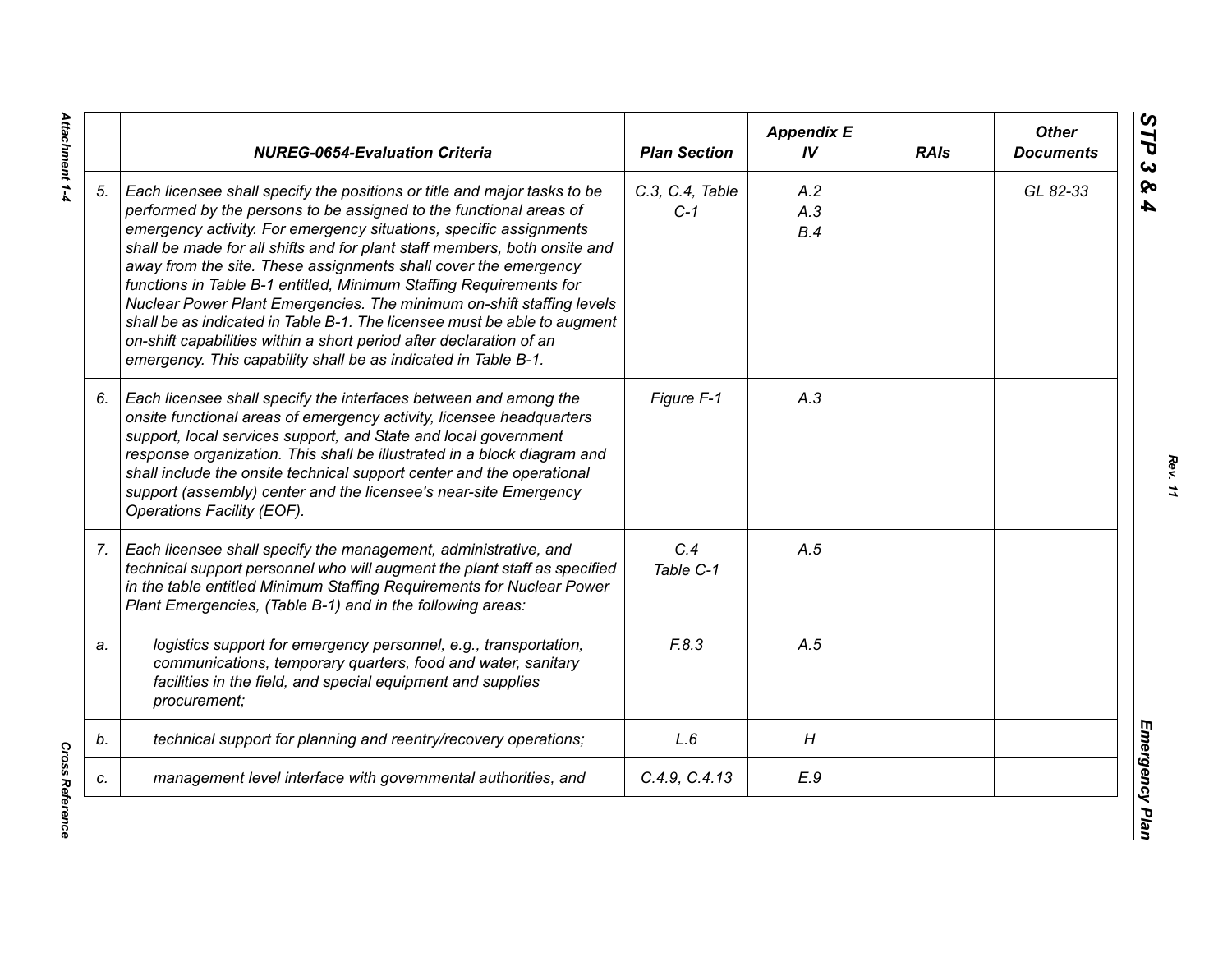| release of information to news media during an emergency<br>K.5, K.7, K.8<br>(coordinated with governmental authorities).<br>B.5<br>Each licensee shall specify the contractor and private organizations who<br>A.5<br>may be requested to provide technical assistance to and augmentation<br>of the emergency organization.<br>Each licensee shall identify the services to be provided by local<br>B.4, B.5, B.5.7,<br>A.6<br>agencies for handling emergencies, e.g., police, ambulance, medical,<br>J.5<br>hospital, and fire-fighting organizations shall be specified. The licensee<br>shall provide for transportation and treatment of injured personnel who<br>may also be contaminated. Copies of the arrangements and agreements<br>reached with contractor, private, and local support agencies shall be | appended to the plan. The agreements shall delineate the authorities,<br>responsibilities, and limits on the actions of the contractor, private<br>organization, and local services support groups. |    | <b>NUREG-0654-Evaluation Criteria</b> | <b>Plan Section</b> | <b>Appendix E</b><br>IV | <b>RAIs</b> | <b>Other</b><br><b>Documents</b> |
|-----------------------------------------------------------------------------------------------------------------------------------------------------------------------------------------------------------------------------------------------------------------------------------------------------------------------------------------------------------------------------------------------------------------------------------------------------------------------------------------------------------------------------------------------------------------------------------------------------------------------------------------------------------------------------------------------------------------------------------------------------------------------------------------------------------------------|-----------------------------------------------------------------------------------------------------------------------------------------------------------------------------------------------------|----|---------------------------------------|---------------------|-------------------------|-------------|----------------------------------|
|                                                                                                                                                                                                                                                                                                                                                                                                                                                                                                                                                                                                                                                                                                                                                                                                                       |                                                                                                                                                                                                     | d. |                                       |                     |                         |             |                                  |
|                                                                                                                                                                                                                                                                                                                                                                                                                                                                                                                                                                                                                                                                                                                                                                                                                       |                                                                                                                                                                                                     | 8. |                                       |                     |                         |             |                                  |
|                                                                                                                                                                                                                                                                                                                                                                                                                                                                                                                                                                                                                                                                                                                                                                                                                       |                                                                                                                                                                                                     | 9. |                                       |                     |                         |             |                                  |
|                                                                                                                                                                                                                                                                                                                                                                                                                                                                                                                                                                                                                                                                                                                                                                                                                       |                                                                                                                                                                                                     |    |                                       |                     |                         |             |                                  |
|                                                                                                                                                                                                                                                                                                                                                                                                                                                                                                                                                                                                                                                                                                                                                                                                                       |                                                                                                                                                                                                     |    |                                       |                     |                         |             |                                  |
|                                                                                                                                                                                                                                                                                                                                                                                                                                                                                                                                                                                                                                                                                                                                                                                                                       |                                                                                                                                                                                                     |    |                                       |                     |                         |             |                                  |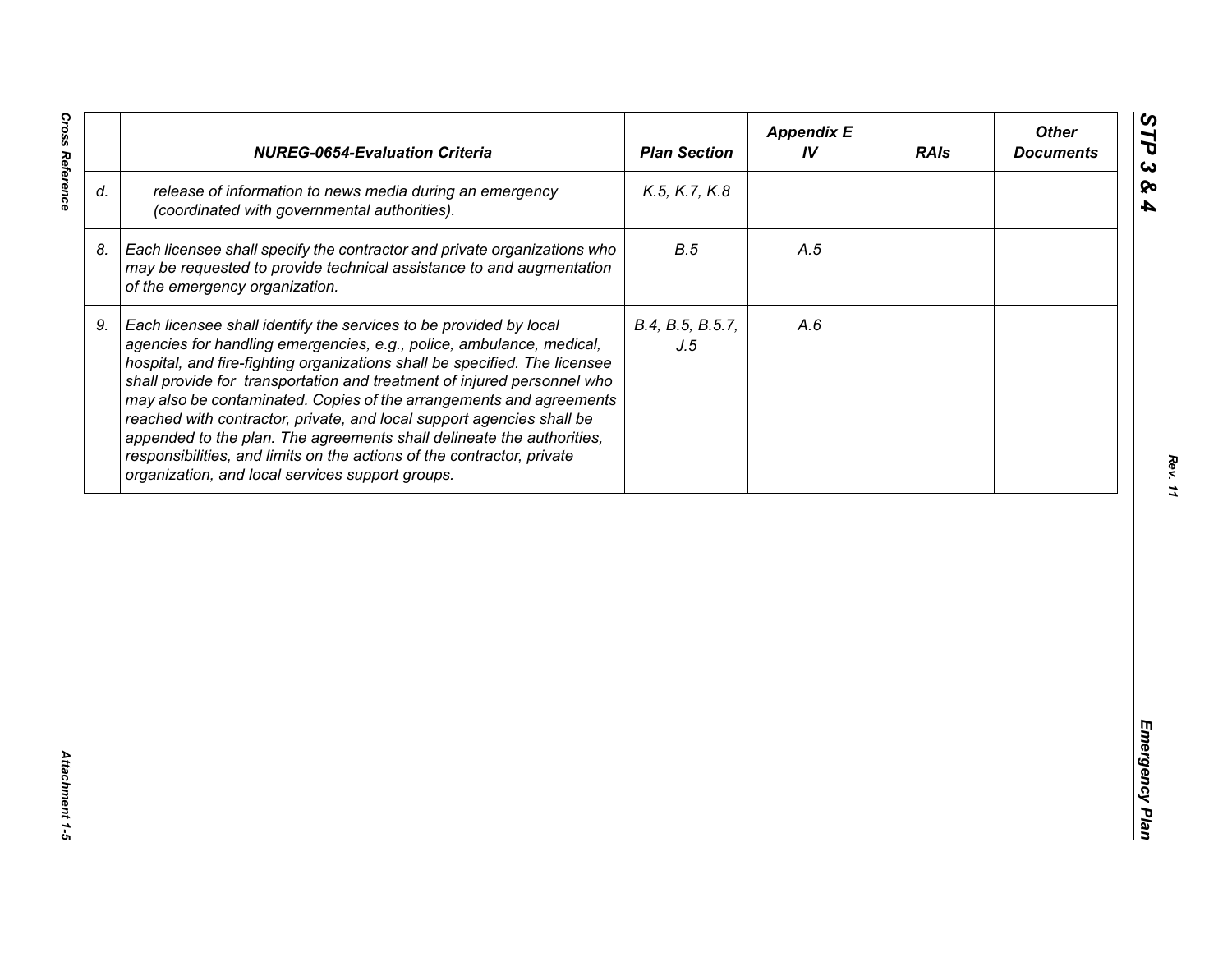*Attachment 1-6*

Attachment 1-6

*Cross Reference* 

|    | Planning Standard- 50.47(b)(3)                                                                                                                                                                                                                                                                                                                                                                                                               |                                         |                         |              |                                  |
|----|----------------------------------------------------------------------------------------------------------------------------------------------------------------------------------------------------------------------------------------------------------------------------------------------------------------------------------------------------------------------------------------------------------------------------------------------|-----------------------------------------|-------------------------|--------------|----------------------------------|
|    | Arrangement for requesting and effectively using assistance resources have been made, arrangements to accommodate State<br>and local staff at the licensee's near-site Emergency Operations Facility have been made, and other organizations capable of<br>augmenting the planned response have been identified.                                                                                                                             |                                         |                         |              |                                  |
|    | <b>NUREG-0654-Evaluation Criteria</b>                                                                                                                                                                                                                                                                                                                                                                                                        | <b>Plan Section</b>                     | <b>Appendix E</b><br>IV | <b>RAIs</b>  | <b>Other</b><br><b>Documents</b> |
| 1. | The Federal government maintains in-depth capability to assist<br>licensees, States and local government through the Federal<br>Radiological Monitoring and Assessment Plan (formerly Radiological<br>Assistance Plan (RAP) and Interagency Radiological Assistance Plan<br>(IRAP)). Each State and licensee shall make provisions for incorporating<br>the Federal response capability into its operation plan, including the<br>following: |                                         |                         |              |                                  |
| a. | specific persons by title authorized to request Federal assistance;<br>see A.1.d., A.2.a.                                                                                                                                                                                                                                                                                                                                                    | B.4.10                                  | A.8                     | VEGP 13.3-39 |                                  |
| b. | specific Federal resources expected, including expected times of<br>arrival at specific nuclear facility sites; and                                                                                                                                                                                                                                                                                                                          | B.4.10, B.4.11,<br>B.4.12               |                         | GGNS 13.3-10 |                                  |
| C. | specific licensee, State and local resources available to support the<br>Federal response, e.g., air fields, command posts, telephone lines,<br>radio frequencies and telecommunications centers.                                                                                                                                                                                                                                            | G.4, G.6, G.13,<br>G.14<br>Addendum E-1 |                         |              |                                  |
|    | 2a.   Each principal offsite organization may dispatch representatives to the<br>licensee's near-site Emergency Operations Facility. (State technical<br>analysis representative at the near site EOF are preferred.)                                                                                                                                                                                                                        | B.2.1, G.8                              |                         |              |                                  |
| b. | The licensee shall prepare for the dispatch of a representative to<br>principal offsite governmental emergency operations centers.                                                                                                                                                                                                                                                                                                           | G.7                                     |                         |              |                                  |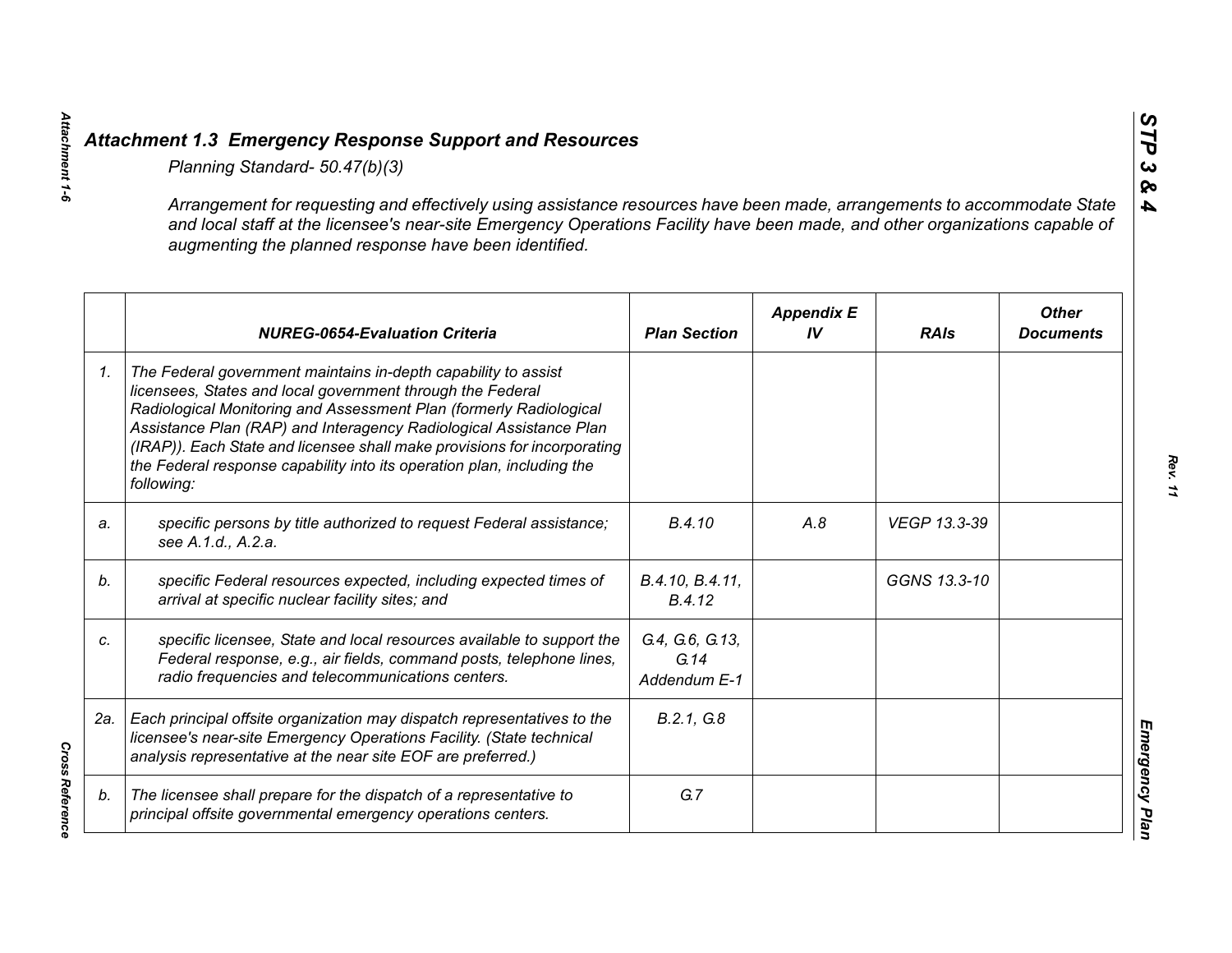| <b>Cross Reference</b> | <b>NUREG-0654-Evaluation Criteria</b>                                                                                                                                                                                                                       | <b>Plan Section</b>             | <b>Appendix E</b><br>IV | <b>RAIs</b>                               | <b>Other</b><br><b>Documents</b> |
|------------------------|-------------------------------------------------------------------------------------------------------------------------------------------------------------------------------------------------------------------------------------------------------------|---------------------------------|-------------------------|-------------------------------------------|----------------------------------|
| 3.                     | Each organization shall identify radiological laboratories and their<br>general capabilities and expected availability to provide radiological<br>monitoring and analyses services which can be used in an emergency.                                       | G.9, J.12<br>Table H-1          |                         | GGNS 13.3-7                               |                                  |
| 4.                     | Each organization shall identify nuclear and other facilities,<br>organizations or individuals which can be relied upon in an emergency<br>to provide assistance. Such assistance shall be identified and supported<br>by appropriate letters of agreement. | B.2, B.3, B.4,<br>B.5, B.6, G.9 |                         | VEGP 13.3-1<br>VEGP 13.3-2<br>GGNS 13.3-9 |                                  |
|                        |                                                                                                                                                                                                                                                             |                                 |                         |                                           |                                  |
|                        |                                                                                                                                                                                                                                                             |                                 |                         |                                           |                                  |
|                        |                                                                                                                                                                                                                                                             |                                 |                         |                                           |                                  |
|                        |                                                                                                                                                                                                                                                             |                                 |                         |                                           |                                  |
|                        |                                                                                                                                                                                                                                                             |                                 |                         |                                           |                                  |
|                        |                                                                                                                                                                                                                                                             |                                 |                         |                                           |                                  |
| Attachment 1-7         |                                                                                                                                                                                                                                                             |                                 |                         |                                           |                                  |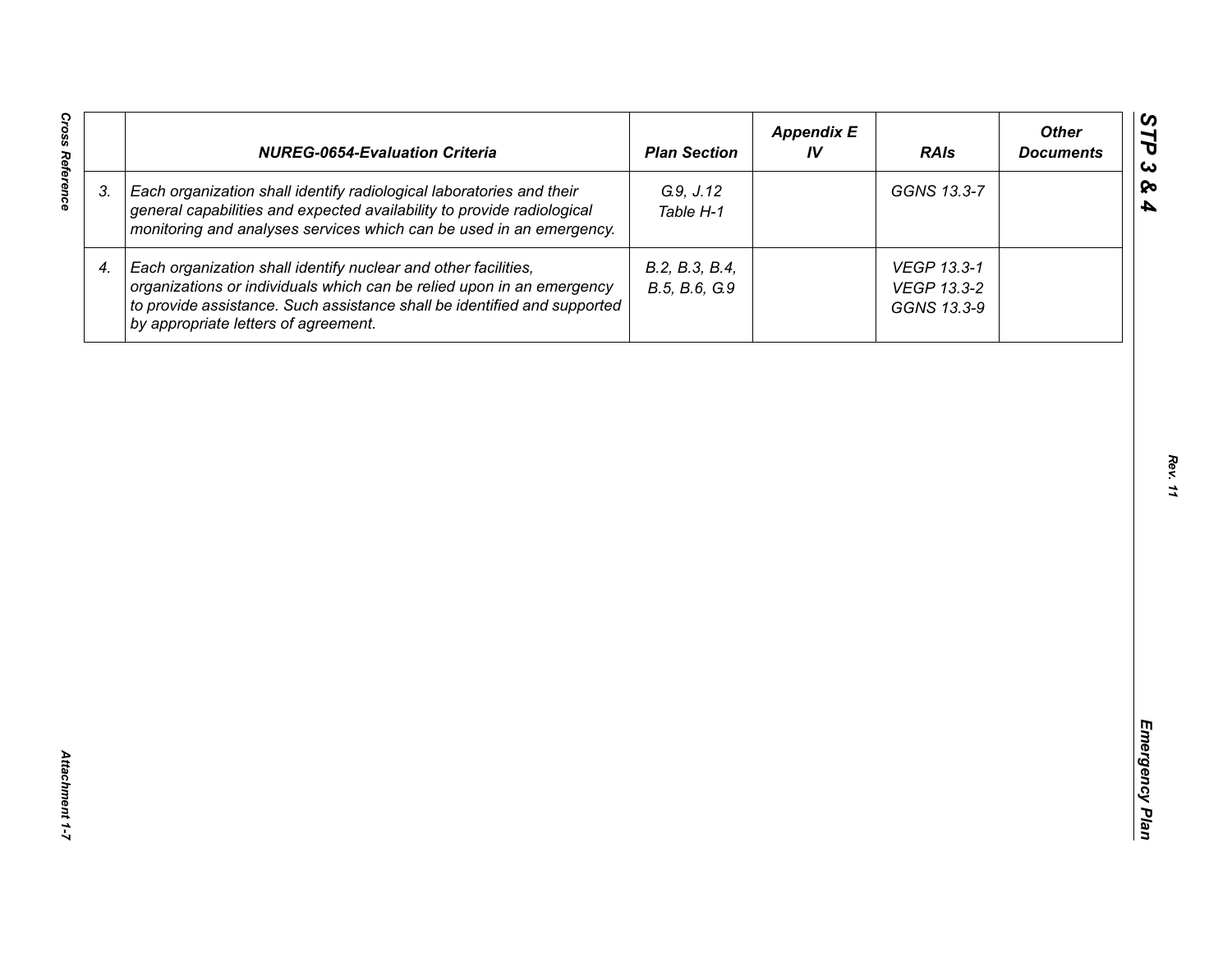| A standard emergency classification and action level scheme, the bases of which include facility system and effluent<br>parameters, is in use of the nuclear facility licensee, and State and local response plans call for reliance on information provided<br>by facility licensees for determinations of minimum initial offsite response measures.                                        |                                                        |                         |                                                             |                                  |
|-----------------------------------------------------------------------------------------------------------------------------------------------------------------------------------------------------------------------------------------------------------------------------------------------------------------------------------------------------------------------------------------------|--------------------------------------------------------|-------------------------|-------------------------------------------------------------|----------------------------------|
| <b>NUREG-0654-Evaluation Criteria</b>                                                                                                                                                                                                                                                                                                                                                         | <b>Plan Section</b>                                    | <b>Appendix E</b><br>IV | <b>RAIs</b>                                                 | <b>Other</b><br><b>Documents</b> |
| An emergency classification and emergency action level scheme as set<br>forth in Appendix 1 must be established by the licensee. The specific<br>instruments, parameters or equipment status shall be shown for<br>establishing each emergency class, in the in-plant emergency<br>procedures. The plan shall identify the parameter values and equipment<br>status for each emergency class. | Table D-1<br>Table D-2<br>(Generalized<br>Description) | B.1                     | VEGP 13.3-3<br>GGNS 13.3-18<br>GGNS 13.3-19<br>GGNS 13.3-21 | BL 05-02                         |
| The initiating conditions shall include the example conditions found in<br>Appendix 1 and all postulated accidents in the Final Safety Analysis<br>Report (FSARS) for the nuclear facility.                                                                                                                                                                                                   | Table D-1<br>Table D-2<br>(Generalized<br>Description) |                         | <b>VEGP 13.3-3</b>                                          | BL 05-02                         |
| Each State and local organization shall establish an emergency<br>classification and emergency action level scheme consistent with that<br>established by the facility licensee.                                                                                                                                                                                                              | O.2                                                    | В                       |                                                             |                                  |
| Each State and local organization should have procedures in place that<br>provide for emergency actions to be taken which are consistent with the<br>emergency actions recommended by the nuclear facility licensee, taking<br>into account local offsite conditions that exist at the time of the<br>emergency.                                                                              | <b>State Plan</b><br>County Plan<br>1.6, 1.6.1, 1.6.2  |                         |                                                             |                                  |

**Cross Reference** *Cross Reference* 

*Attachment 1-8*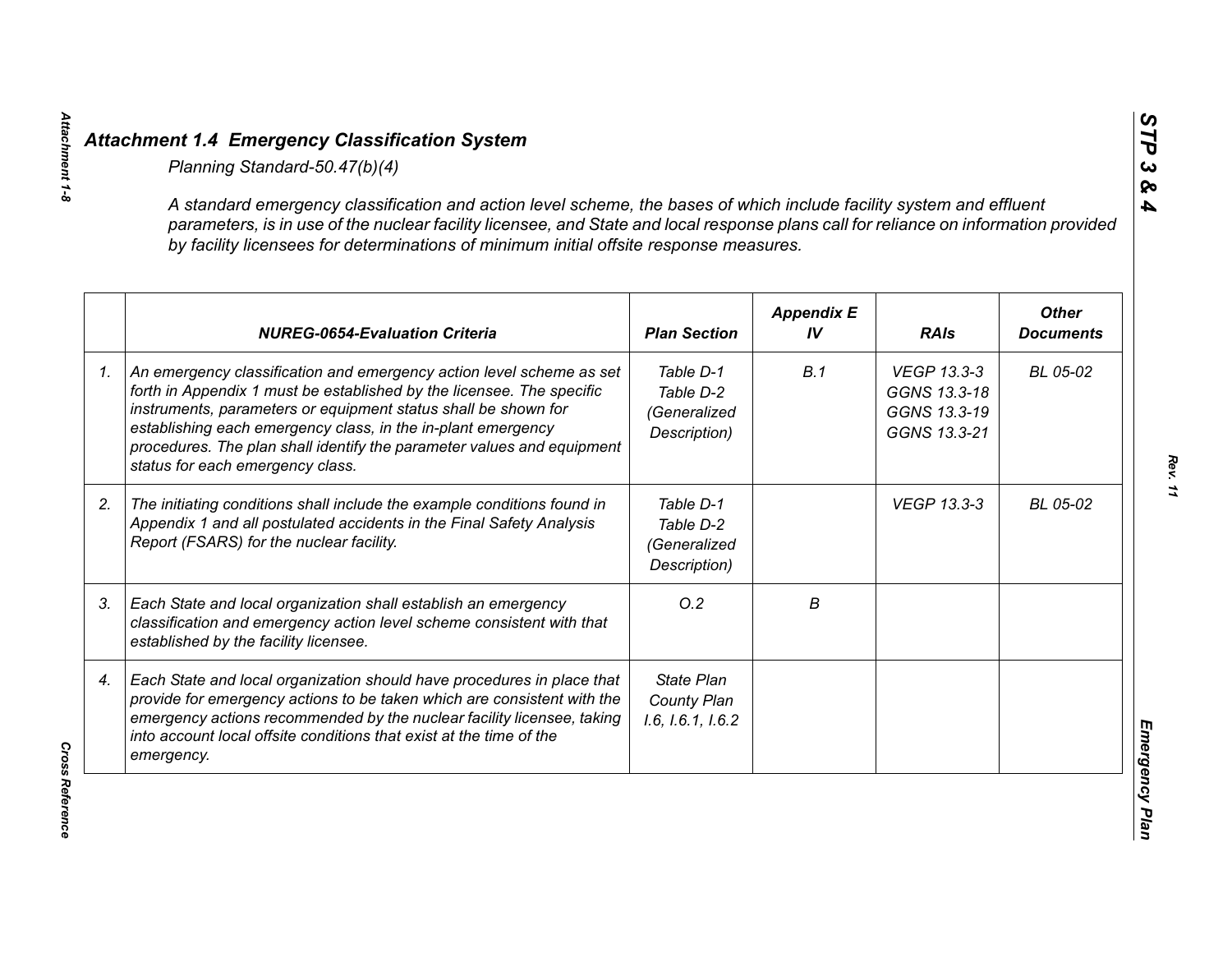*Cross Reference Attachment 1-9*

Attachment 1-9

|                 | Planning Standard-50.47(b)(5)                                                                                                                                                                                                                                                                                                                                                                                                                                               |                       |                         |              |                                  |
|-----------------|-----------------------------------------------------------------------------------------------------------------------------------------------------------------------------------------------------------------------------------------------------------------------------------------------------------------------------------------------------------------------------------------------------------------------------------------------------------------------------|-----------------------|-------------------------|--------------|----------------------------------|
|                 | Procedures have been established for notification, by the licensee of State and local response organizations and for notification<br>of emergency personnel by all response organizations; the content of initial and follow-up message to response organizations<br>and the public has been established; and means to provide early notification and clear instruction to the populace within the<br>plume exposure pathway Emergency Planning Zone have been established. |                       |                         |              |                                  |
|                 | <b>NUREG-0654-Evaluation Criteria</b>                                                                                                                                                                                                                                                                                                                                                                                                                                       | <b>Plan Section</b>   | <b>Appendix E</b><br>IV | <b>RAIs</b>  | <b>Other</b><br><b>Documents</b> |
| $\mathcal{I}$ . | Each organization shall establish procedures which describe mutually<br>agreeable bases for notification of response organizations consistent<br>with the emergency classification and action level scheme set forth in<br>Appendix 1. These procedures shall include means for verification of<br>messages. The specific details of verification need not be included in the<br>plan.                                                                                      | E.1                   |                         | VEGP 13.3-44 |                                  |
| 2.              | Each organization shall establish procedures for alerting, notifying, and<br>mobilizing emergency response personnel.                                                                                                                                                                                                                                                                                                                                                       | E.1, E.2, E.3,<br>E.4 | C                       |              |                                  |
| 3.              | The licensee in conjunction with State and local organizations shall<br>establish the contents of the initial emergency messages to be sent from<br>the plant. These measures shall contain information about the class of<br>emergency, whether a release is taking place, potentially affected<br>population and areas, and whether protective measures may be<br>necessary.                                                                                              | E.1                   | D                       |              |                                  |
| 4.              | Each licensee shall make provisions for follow-up messages from the<br>facility to offsite authorities which shall contain the following information<br>if it is known and appropriate:                                                                                                                                                                                                                                                                                     | E.1, E.2              | D                       |              |                                  |
| a.              | location of incident and name and telephone number (or<br>communications channel identification) of caller;                                                                                                                                                                                                                                                                                                                                                                 | E.1                   |                         |              |                                  |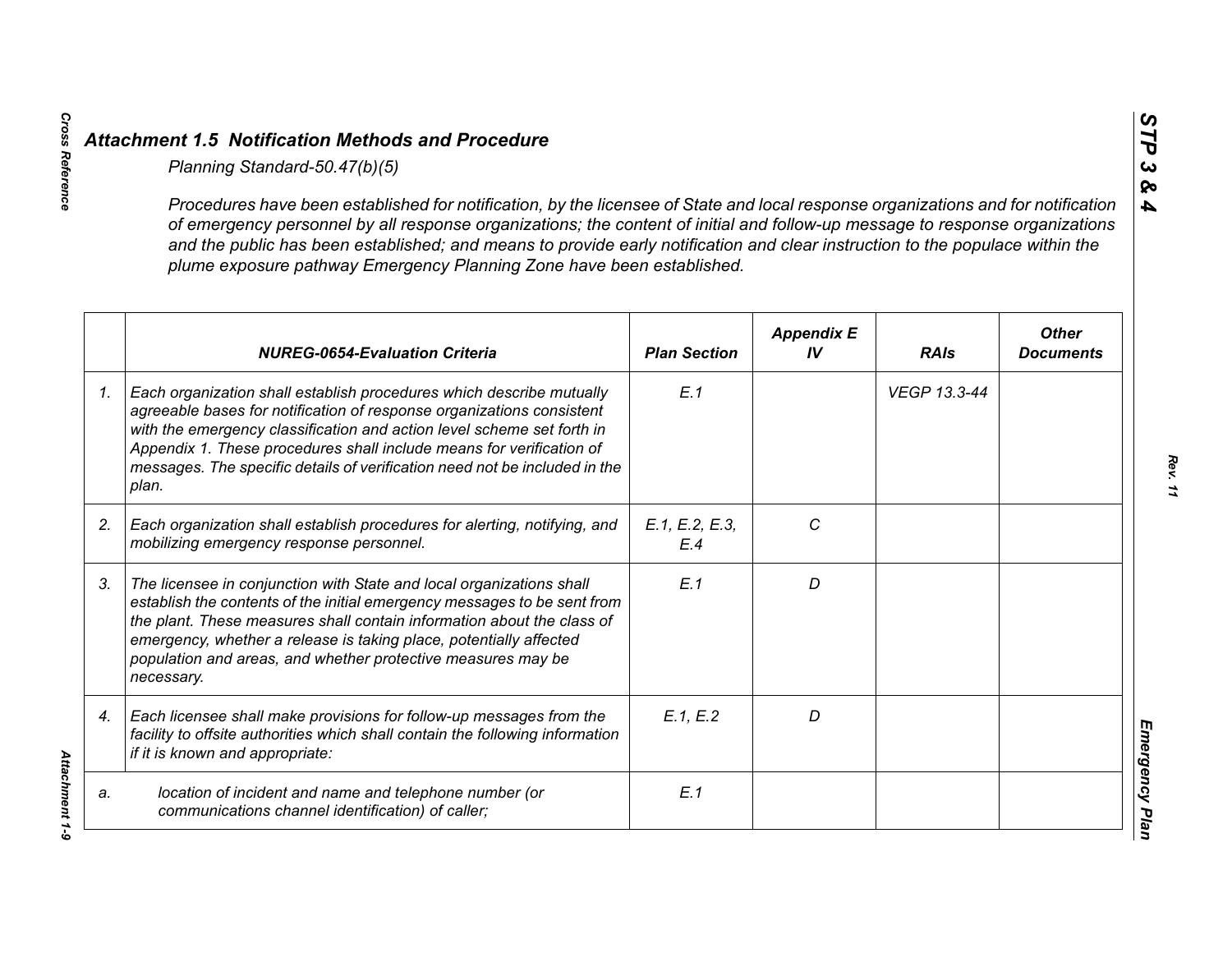|    | <b>NUREG-0654-Evaluation Criteria</b>                                                                                                                             | <b>Plan Section</b> | <b>Appendix E</b><br>IV | <b>RAIs</b> | <b>Other</b><br><b>Documents</b> |
|----|-------------------------------------------------------------------------------------------------------------------------------------------------------------------|---------------------|-------------------------|-------------|----------------------------------|
| b. | date/time of incident;                                                                                                                                            | E.1                 |                         |             |                                  |
| c. | class of emergency;                                                                                                                                               | E.1                 |                         |             |                                  |
| d  | type of actual or projected release (airborne, waterborne, surface<br>spill), and estimated duration/impact times;                                                | E.1                 |                         |             |                                  |
| e. | estimate of quantity of radioactive material released or being<br>released and the points and heights of releases;                                                | E.1                 |                         |             |                                  |
| f. | chemical and physical form of released material, including estimates<br>of the relative quantities and concentration of noble gases, iodines<br>and particulates; | E.1                 |                         |             |                                  |
| g. | meteorological conditions at appropriate levels (wind speed,<br>direction (to and from), indicator of stability, precipitation, if any);                          | E.1                 |                         |             |                                  |
| h. | actual or projected dose rates at site boundary; projected integrated<br>dose at site boundary;                                                                   | E.1                 |                         |             |                                  |
| İ. | projected dose rates and integrated dose at the projected peak and<br>at 2, 5 and 10 miles, including section(s) affected;                                        | E.1                 |                         |             |                                  |
| j. | estimate of any surface radioactive contamination inplant, onsite or<br>offsite;                                                                                  | E.1, E.2            |                         |             |                                  |
| k. | licensee emergency response actions underway;                                                                                                                     | E.1                 |                         |             |                                  |
| I. | recommended emergency actions, including protective measures;                                                                                                     | E.1                 |                         |             |                                  |
| m. | request for any needed onsite support by offsite organizations; and                                                                                               | E.1                 |                         |             |                                  |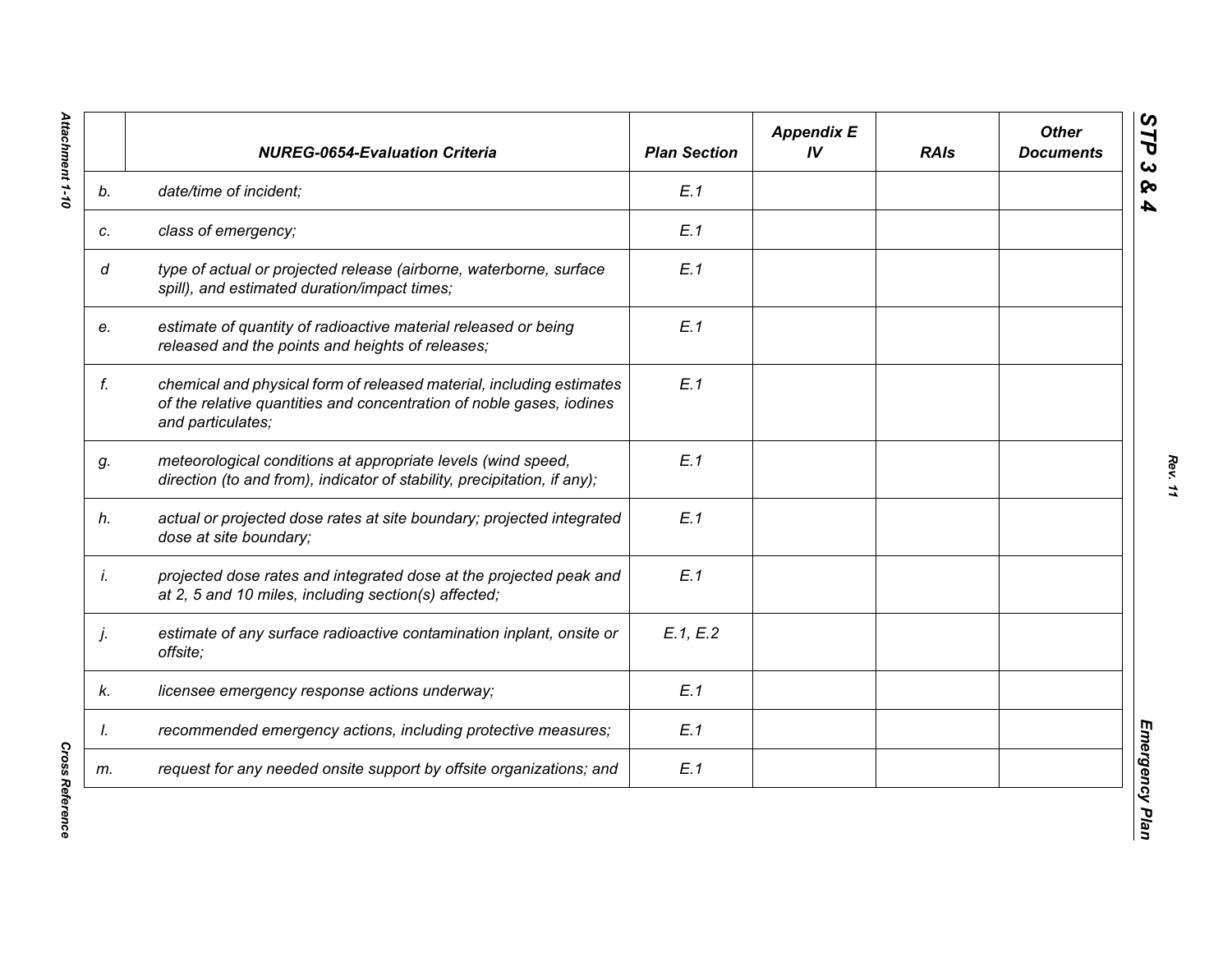|                | <b>NUREG-0654-Evaluation Criteria</b>                                                                                                                                                                                                                                                                                                                                                                                                                                                                                                                                                                  | <b>Plan Section</b>   | <b>Appendix E</b><br>IV | <b>RAIs</b> | <b>Other</b><br><b>Documents</b> |
|----------------|--------------------------------------------------------------------------------------------------------------------------------------------------------------------------------------------------------------------------------------------------------------------------------------------------------------------------------------------------------------------------------------------------------------------------------------------------------------------------------------------------------------------------------------------------------------------------------------------------------|-----------------------|-------------------------|-------------|----------------------------------|
| n.             | prognosis for worsening or termination of event based on plant<br>information.                                                                                                                                                                                                                                                                                                                                                                                                                                                                                                                         | E.1                   |                         |             |                                  |
| 5.             | State and local government organizations shall establish a system for<br>disseminating to the public appropriate information contained in initial<br>and follow-up messages received from the licensee including the<br>appropriate notification to appropriate broadcast media, e.g., the<br>Emergency Alert System (EAS).                                                                                                                                                                                                                                                                            | E.3, E.4              | D.1                     |             |                                  |
| 6.             | Each organization shall establish administrative and physical means,<br>and the time required for notifying and providing prompt instructions to<br>the public within the plume exposure pathway Emergency Planning<br>Zone. (See Appendix 3). It shall be the licensee's responsibility to<br>demonstrate that such means exist, regardless of who implements this<br>requirement. It shall be the responsibility of the State and local<br>governments to activate such a system.                                                                                                                    | E.1, E.2, E.3,<br>E.4 | D.1                     |             |                                  |
| 7 <sub>1</sub> | Each organization shall provide written messages intended for the<br>public, consistent with the licensee's classification scheme. In particular,<br>draft messages to the public giving instructions with regard to specific<br>protective actions to be taken by occupants of affected areas shall be<br>prepared and included as part of the State and local plans. The role of<br>the licensee is to provide supporting information for the messages. For<br>ad hoc respiratory protection see Respiratory Protective Devices<br>Manual American Industrial Hygiene Association, 1963 pp. 123-126. | E.1, E.4              | D.1                     |             |                                  |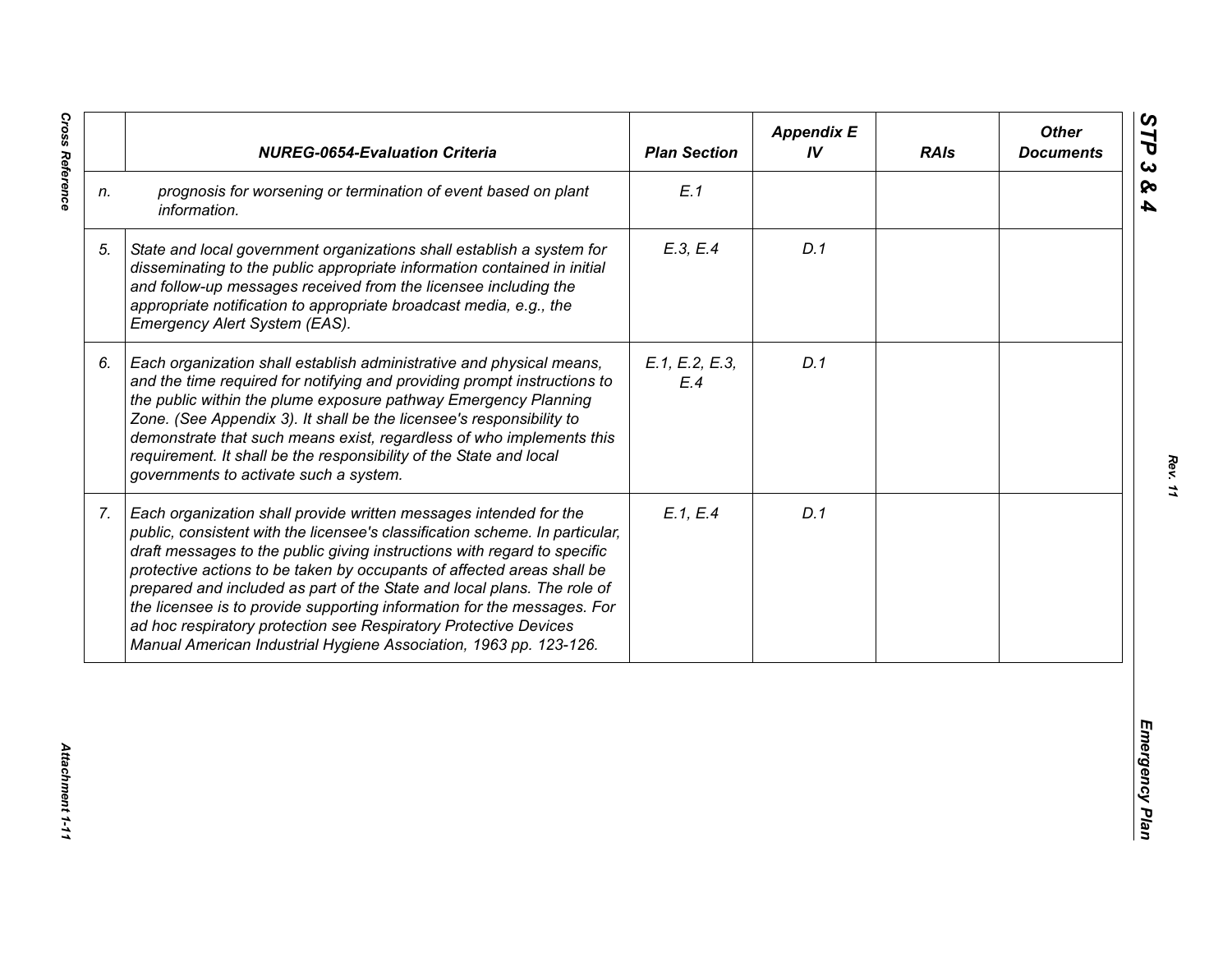|    | Provisions exist for prompt communications among principal response organizations to emergency personnel and to the public.                                                                                                                                                                                                                                                                  |                     |                         |             |                                  |
|----|----------------------------------------------------------------------------------------------------------------------------------------------------------------------------------------------------------------------------------------------------------------------------------------------------------------------------------------------------------------------------------------------|---------------------|-------------------------|-------------|----------------------------------|
|    | <b>NUREG-0654-Evaluation Criteria</b>                                                                                                                                                                                                                                                                                                                                                        | <b>Plan Section</b> | <b>Appendix E</b><br>IV | <b>RAIs</b> | <b>Other</b><br><b>Documents</b> |
| 1. | The communication plans for emergencies shall include organizational<br>titles and alternates for both ends of the communication links. Each<br>organization shall establish reliable primary and backup means of<br>communication for licensees, local, and State response organizations.<br>Such systems should be selected to be compatible with one another.<br>Each plan shall include: |                     |                         |             |                                  |
| a. | provision for 24-hour per day notification to and activation of the<br>State/local emergency response network; and at a minimum, a<br>telephone link and alternate, including 24-hour per day manning of<br>communications links that initiate emergency response actions.                                                                                                                   | E.1, E.3            | D.3                     |             |                                  |
|    | provision for communication with contiguous State/local<br>governments within the Emergency Planning Zones;                                                                                                                                                                                                                                                                                  | E.1                 |                         |             |                                  |
|    | provision for communications as needed with Federal emergency<br>response organizations;                                                                                                                                                                                                                                                                                                     | E.1, E.2, E.3       |                         |             | 10 CFR 73.71                     |
|    | provision for communications between the nuclear facility and the<br>licensee's near-site Emergency Operations Facility, State and local<br>emergency operations centers, and radiological monitoring teams;                                                                                                                                                                                 | Addendum E-1        |                         |             | BL 80-15                         |
|    | provision for alerting or activating emergency personnel in each<br>response organization; and                                                                                                                                                                                                                                                                                               | E.2<br>Addendum E-1 | C                       |             | BL 05-02                         |

*Attachment 1-12*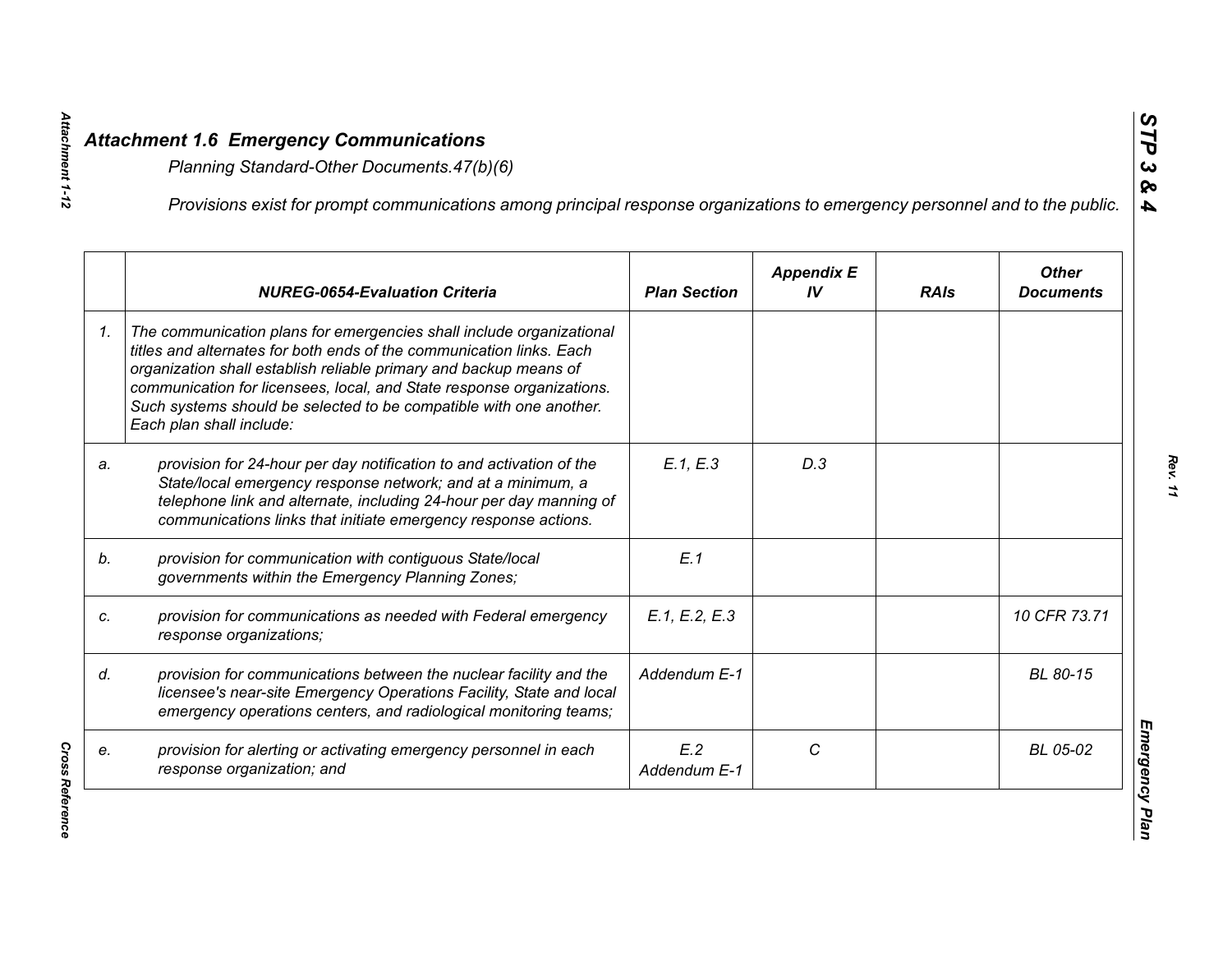| f. |                                                                                                                                                                                                                                            | <b>Plan Section</b>                | IV  | <b>RAIs</b>  | <b>Other</b><br><b>Documents</b>                                  |
|----|--------------------------------------------------------------------------------------------------------------------------------------------------------------------------------------------------------------------------------------------|------------------------------------|-----|--------------|-------------------------------------------------------------------|
|    | provision for communication by the licensee with NRC headquarters<br>and NRC Regional Office Emergency Operations Centers and the<br>licensee's near-site Emergency Operations Facility and radiological<br>monitoring team assembly area. | B.4.12, E.2                        |     | GGNS 13.3-28 | BL 80-15<br>GL 91-14<br>50.72(a)(3)<br>50.72(a)(4)<br>50.72(c)(3) |
| 2. | Each organization shall ensure that a coordinated communication link<br>for fixed and mobile medical support facilities exists.                                                                                                            | E.2                                | E.7 |              |                                                                   |
| 3. | Each organization shall conduct periodic testing of the entire emergency<br>communications system (see evaluation criteria H.10, N.2.a and<br>Appendix 3).                                                                                 | Addendum E-1,<br>$N-1, E.3$<br>E.3 |     | VEGP 13.3-41 | IN 85-44                                                          |
|    |                                                                                                                                                                                                                                            |                                    |     |              |                                                                   |
|    |                                                                                                                                                                                                                                            |                                    |     |              |                                                                   |
|    |                                                                                                                                                                                                                                            |                                    |     |              |                                                                   |
|    |                                                                                                                                                                                                                                            |                                    |     |              |                                                                   |
|    |                                                                                                                                                                                                                                            |                                    |     |              |                                                                   |
|    |                                                                                                                                                                                                                                            |                                    |     |              |                                                                   |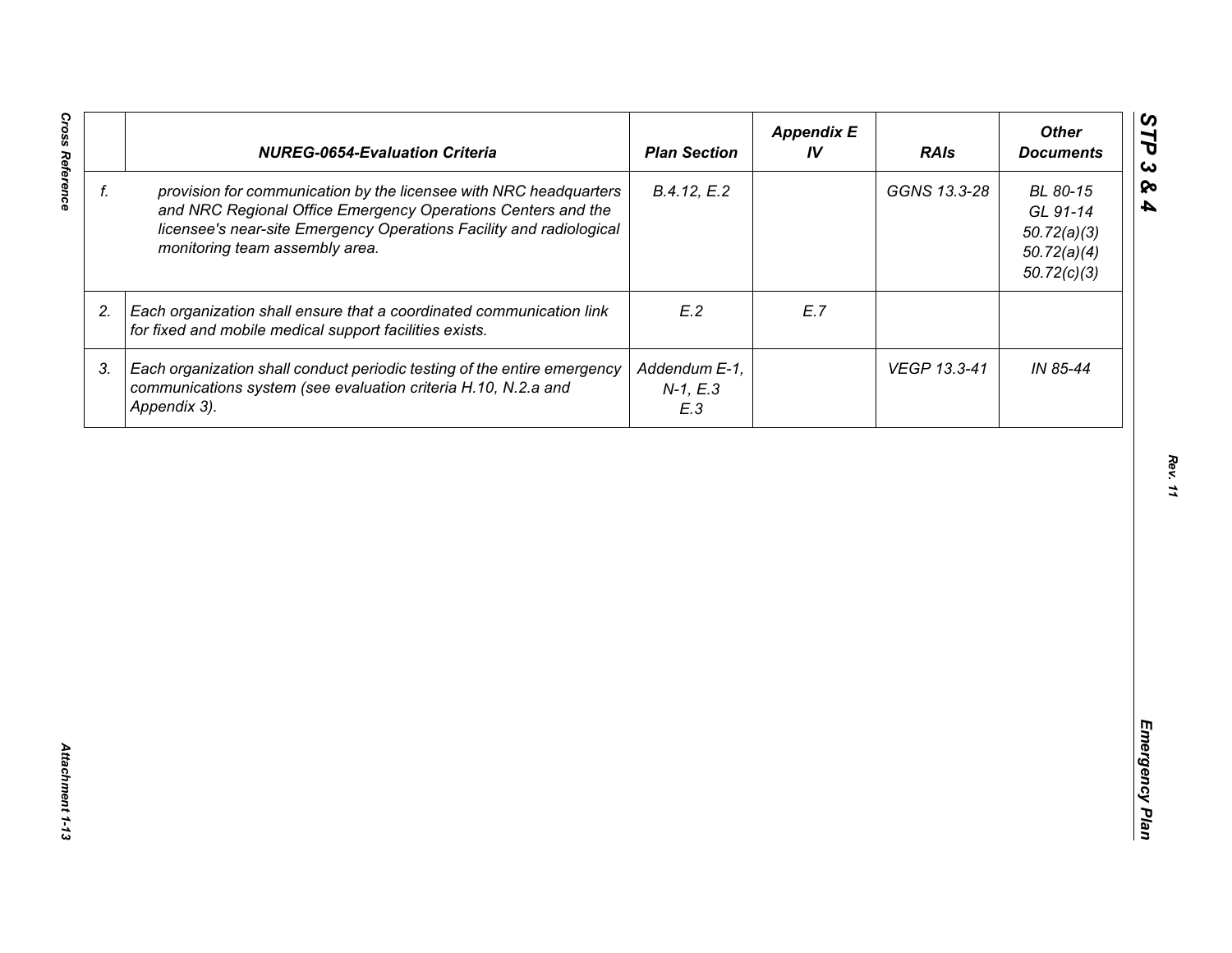|    | <b>NUREG-0654-Evaluation Criteria</b>                                                                                                                                                                                                                                                   | <b>Plan Section</b> | <b>Appendix E</b><br>IV | <b>RAIs</b> | <b>Other</b><br><b>Documents</b> |
|----|-----------------------------------------------------------------------------------------------------------------------------------------------------------------------------------------------------------------------------------------------------------------------------------------|---------------------|-------------------------|-------------|----------------------------------|
| 1. | Each organization shall provide a coordinated periodic (at least<br>annually) dissemination of information to the public regarding how they<br>will be notified and what their actions should be in an emergency. This<br>information shall include, but not necessarily be limited to: |                     |                         |             |                                  |
| a. | educational information on radiation;                                                                                                                                                                                                                                                   | K.1                 | D.2                     |             |                                  |
| b. | contact for additional information;                                                                                                                                                                                                                                                     | K.1                 | D.2                     |             |                                  |
|    | protective measures, e.g, evacuation routes and relocation<br>centers, sheltering, respiratory protection, radioprotective drugs;<br>and                                                                                                                                                | K.1                 | D.2                     |             |                                  |
| d. | special needs of the handicapped.                                                                                                                                                                                                                                                       | K.1                 |                         |             |                                  |

**Cross Reference** 

*STP 3 & 4*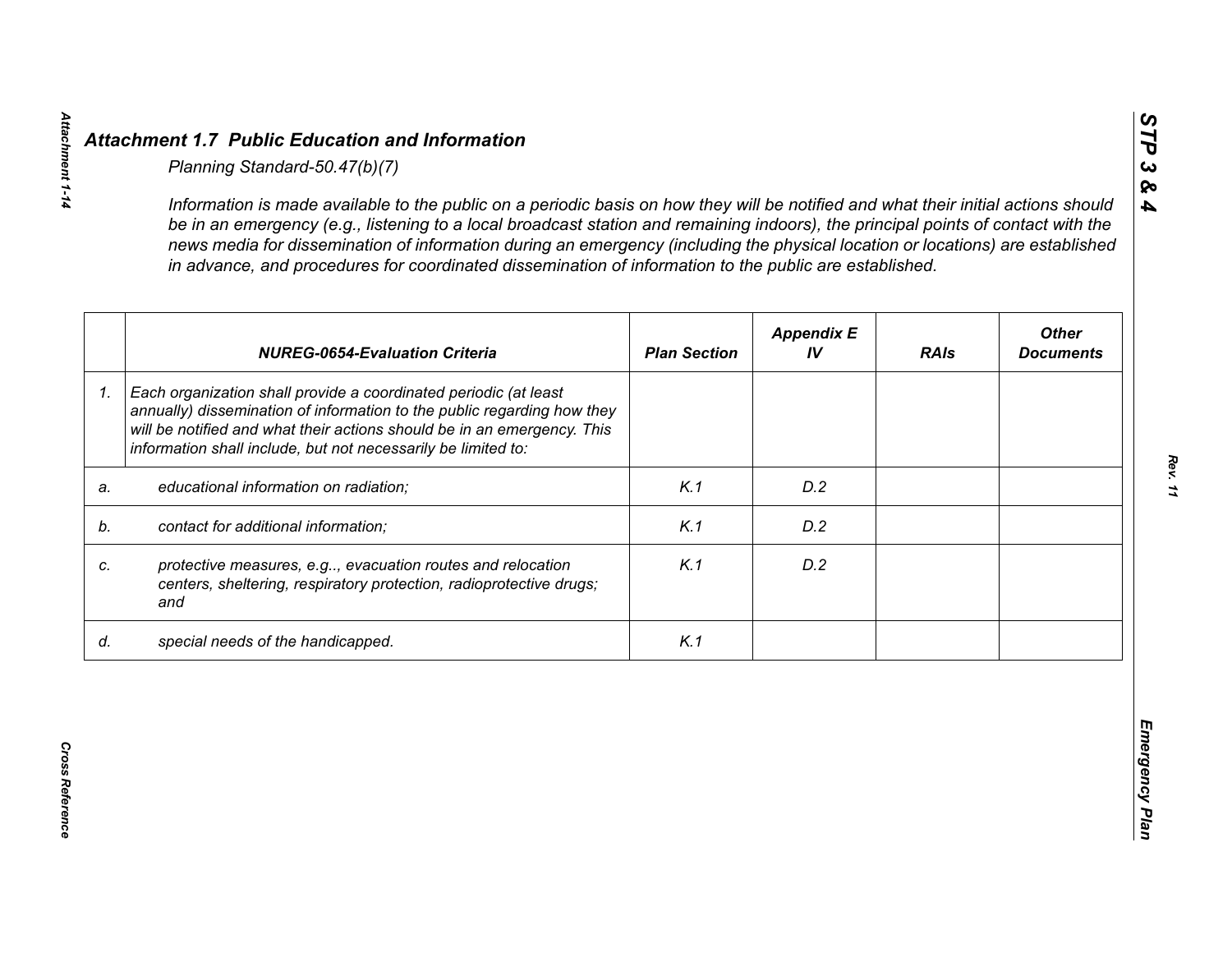|     | <b>NUREG-0654-Evaluation Criteria</b>                                                                                                                                                                                                                                                                                                                                                                                                                                                                                                                                                                                                                                                                                                                                                                                                                                                                                                          | <b>Plan Section</b>          | <b>Appendix E</b><br>IV | <b>RAIs</b>                                        | <b>Other</b><br><b>Documents</b>                |
|-----|------------------------------------------------------------------------------------------------------------------------------------------------------------------------------------------------------------------------------------------------------------------------------------------------------------------------------------------------------------------------------------------------------------------------------------------------------------------------------------------------------------------------------------------------------------------------------------------------------------------------------------------------------------------------------------------------------------------------------------------------------------------------------------------------------------------------------------------------------------------------------------------------------------------------------------------------|------------------------------|-------------------------|----------------------------------------------------|-------------------------------------------------|
| 2.  | The public information program shall provide the permanent and<br>transient adult population within the plume exposure EPZ an adequate<br>opportunity to become aware of the information annually. The programs<br>should include provision for written material that is likely to be available<br>in a residence during an emergency. Updated information shall be<br>disseminated at least annually. Signs or other measures (e.g., decals,<br>posted notices or other means, placed in hotels, motels, gasoline<br>stations and phone booths) shall also be used to disseminate to any<br>transient population within the plume exposure pathway EPZ<br>appropriate information that would be helpful if an emergency or<br>accident occurs. Such notices should refer the transient to the telephone<br>directory or other source of local emergency information and guide the<br>visitor to appropriate radio and television frequencies. | K.1, K.1.3, K.2,<br>K.3, K.4 | D.2                     | <b>VEGP 13.3-4</b><br>GGNS 13.3-31<br>GGNS 13.3-32 | <b>Public</b><br>Information<br><b>Brochure</b> |
| 3а. | Each principal organization shall designate the points of contact and<br>physical location for use by news media during an emergency.                                                                                                                                                                                                                                                                                                                                                                                                                                                                                                                                                                                                                                                                                                                                                                                                          | K.5, K.9, G.6                |                         |                                                    |                                                 |
| b.  | Each licensee shall provide space which may be used for a limited<br>number of the news media at the near site Emergency Operations<br>Facility.                                                                                                                                                                                                                                                                                                                                                                                                                                                                                                                                                                                                                                                                                                                                                                                               | G.6                          |                         |                                                    |                                                 |
| 4a. | Each principal organization shall designate a spokesperson who should<br>have access to all necessary information.                                                                                                                                                                                                                                                                                                                                                                                                                                                                                                                                                                                                                                                                                                                                                                                                                             | K.5.5                        |                         |                                                    |                                                 |
| b.  | Each organization shall establish arrangements for timely exchange of<br>information among designated spokesperson.                                                                                                                                                                                                                                                                                                                                                                                                                                                                                                                                                                                                                                                                                                                                                                                                                            | K.8                          |                         |                                                    |                                                 |
| C.  | Each organization shall establish coordinated arrangements for dealing<br>with rumors.                                                                                                                                                                                                                                                                                                                                                                                                                                                                                                                                                                                                                                                                                                                                                                                                                                                         | K.10                         |                         |                                                    |                                                 |
| 5.  | Each organization shall conduct coordinated programs at least annually<br>to acquaint news media with the emergency plans, information<br>concerning radiation, and points of contact for release of public<br>information in an emergency.                                                                                                                                                                                                                                                                                                                                                                                                                                                                                                                                                                                                                                                                                                    | K.4.1                        |                         | GGNS 13.3-33                                       |                                                 |

*Rev. 11*

# **Cross Reference**

*Cross Reference Attachment 1-15* Attachment 1-15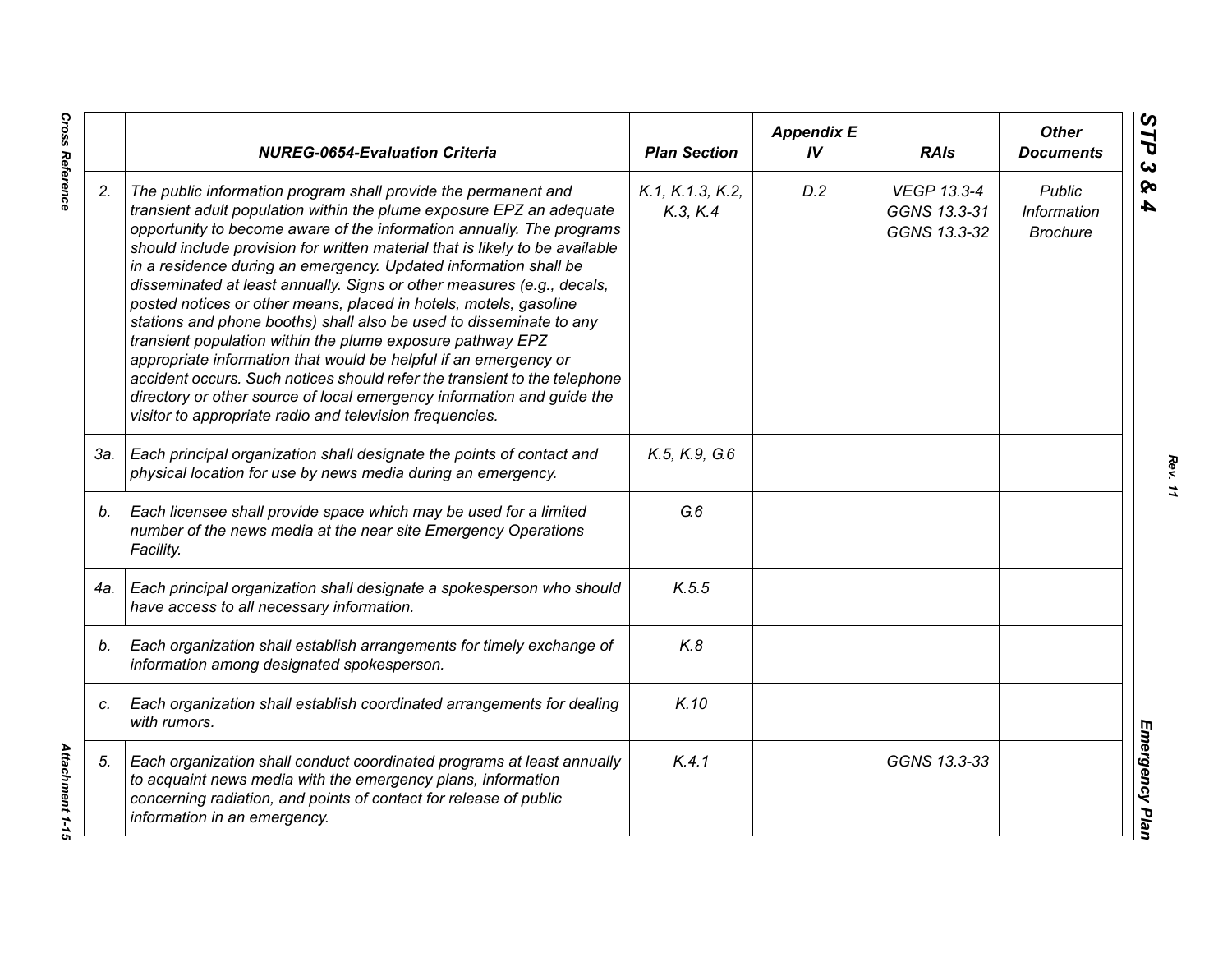|    | Adequate emergency facilities and equipment to support the emergency response are provided and maintained.                                                                                                                                                                                                                                                                |                            |                         |              |                                  |
|----|---------------------------------------------------------------------------------------------------------------------------------------------------------------------------------------------------------------------------------------------------------------------------------------------------------------------------------------------------------------------------|----------------------------|-------------------------|--------------|----------------------------------|
|    | <b>NUREG-0654-Evaluation Criteria</b>                                                                                                                                                                                                                                                                                                                                     | <b>Plan Section</b>        | <b>Appendix E</b><br>IV | <b>RAIs</b>  | <b>Other</b><br><b>Documents</b> |
| 1. | Each licensee shall establish a Technical Support Center and an onsite<br>operations support center (assembly area) in accordance with NUREG-<br>0696, Revision 1.                                                                                                                                                                                                        | G.2, G.3                   | E.8                     |              | GL 82-33                         |
| 2. | Each licensee shall establish an Emergency Operations Facility from<br>which evaluation and coordination of all licensee activities related to an<br>emergency is to be carried out and from which the licensee shall provide<br>information to Federal, State and local authorities responding to<br>radiological emergencies in accordance with NUREG-0696, Revision 1. | G.4                        | E.8                     |              | GL 82-33                         |
| 3. | Each organization shall establish an emergency operations center for<br>use in directing and controlling response functions.                                                                                                                                                                                                                                              | State Plan<br>County Plan  |                         |              |                                  |
| 4. | Each organization shall provide for timely activation and staffing of the<br>facilities and centers described in the plan.                                                                                                                                                                                                                                                | C.4, E.2                   |                         |              |                                  |
| 5. | Each licensee shall identify and establish onsite monitoring systems that<br>are to be used to initiate emergency measures in accordance with<br>Appendix 1, as well as those to be used for conducting assessment. The<br>equipment shall include:                                                                                                                       |                            |                         | VEGP 13.3-45 |                                  |
| a. | geophysical phenomena monitors, (e.g., meteorological, hydrologic,<br>seismic);                                                                                                                                                                                                                                                                                           | H.1.2, H.1.6,<br>Table H-1 |                         |              |                                  |
| b. | radiological monitors, (e.g., process, area, emergency, effluent,<br>wound and portable monitors and sampling equipment);                                                                                                                                                                                                                                                 | H.1.4, H.1.5,<br>Table H-1 | E.2                     |              |                                  |

**Cross Reference** 

*Attachment 1-16*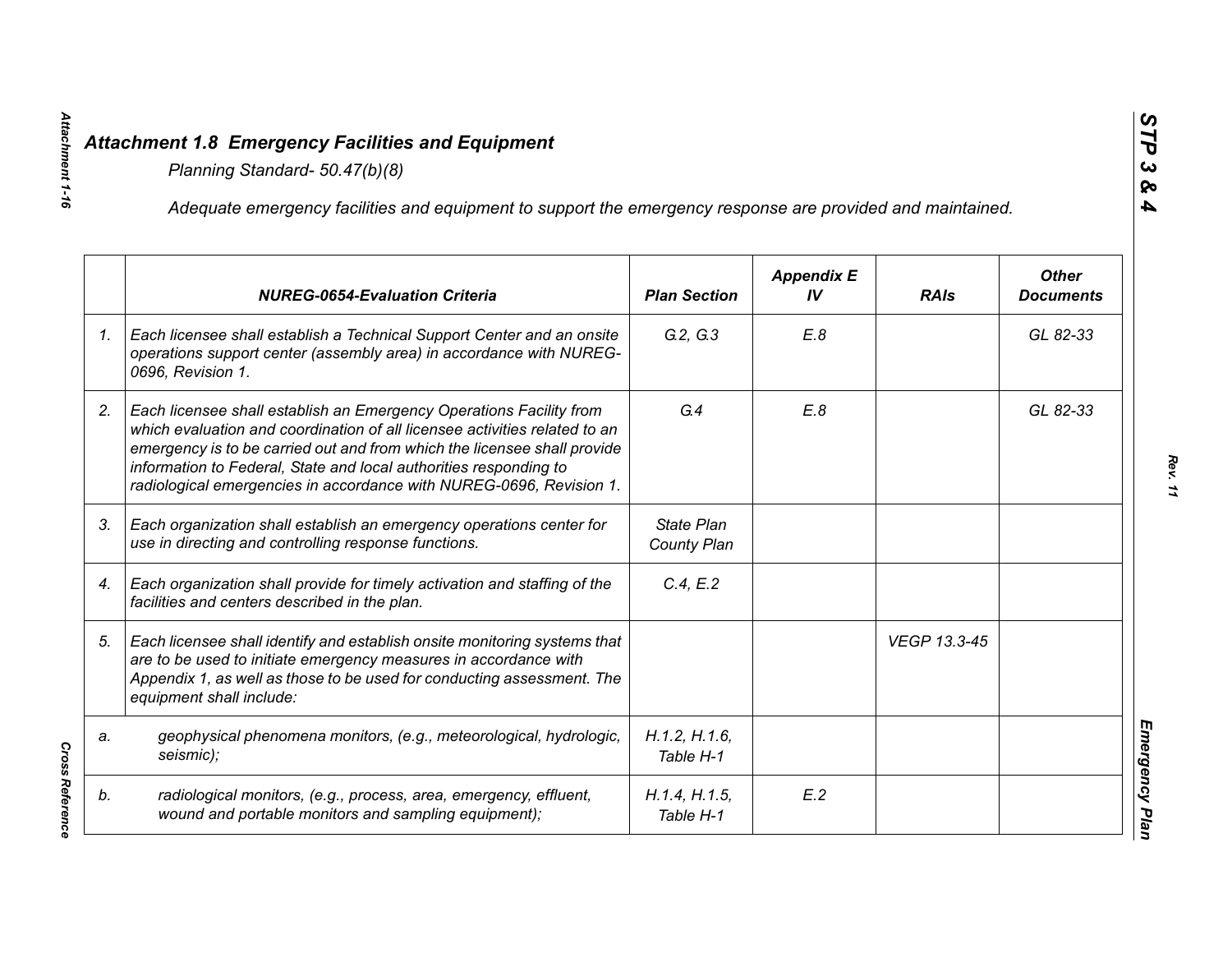|    | <b>NUREG-0654-Evaluation Criteria</b>                                                                                                                                                                                                                                                                                                                               | <b>Plan Section</b>                                         | <b>Appendix E</b><br>IV <sub></sub> | <b>RAIs</b> | <b>Other</b><br><b>Documents</b> |
|----|---------------------------------------------------------------------------------------------------------------------------------------------------------------------------------------------------------------------------------------------------------------------------------------------------------------------------------------------------------------------|-------------------------------------------------------------|-------------------------------------|-------------|----------------------------------|
| C. | process monitors, (e.g., reactor coolant system pressure and<br>temperature, containment pressure and temperature, liquid levels,<br>flow rates, status or lineup of equipment components), and                                                                                                                                                                     | H.1.3, Table G-3                                            |                                     |             |                                  |
| d. | fire and combustion products detectors.                                                                                                                                                                                                                                                                                                                             | H.1.1, Table H-1                                            |                                     |             |                                  |
| 6. | Each licensee shall make provision to acquire data from or for<br>emergency access to offsite monitoring and analysis equipment<br>including:                                                                                                                                                                                                                       |                                                             |                                     |             |                                  |
| a. | geophysical phenomena monitors, (e.g., meteorological, hydrologic,<br>seismic);                                                                                                                                                                                                                                                                                     | Table H-1                                                   |                                     |             |                                  |
| b. | radiological monitors including ratemeters and sampling devices.<br>Dosimetry shall be provided and shall meet, as a minimum, the NRC<br>Radiological Assessment Branch Technical Position for the<br>Environment Radiological Monitoring Program; and                                                                                                              | H.1.4, H.1.5,<br>H.1.7, H.1.8,<br>H.1.9, J.10,<br>Table G-3 | E.2                                 |             |                                  |
| C. | laboratory facilities, fixed or mobile.                                                                                                                                                                                                                                                                                                                             | G.9                                                         |                                     |             |                                  |
| 7. | Each organization, where appropriate, shall provide for offsite<br>radiological monitoring equipment in the vicinity of the nuclear facility.                                                                                                                                                                                                                       | G.9, Table H-1                                              | E.2                                 |             |                                  |
| 8. | Each licensee shall provide meteorological instrumentation and<br>procedures which satisfy the criteria in Appendix 2, and provisions to<br>obtain representative current meteorological information from other<br>sources.                                                                                                                                         | H.1.6                                                       |                                     |             |                                  |
| 9. | Each licensee shall provide for an onsite operations support center<br>(assembly area) which shall have adequate capacity, and supplies,<br>including, for example, respiratory protection, protective clothing,<br>portable lighting, portable radiation monitoring equipment, cameras and<br>communications equipment for personnel present in the assembly area. | G.2                                                         | E.1                                 |             | GL 82-33                         |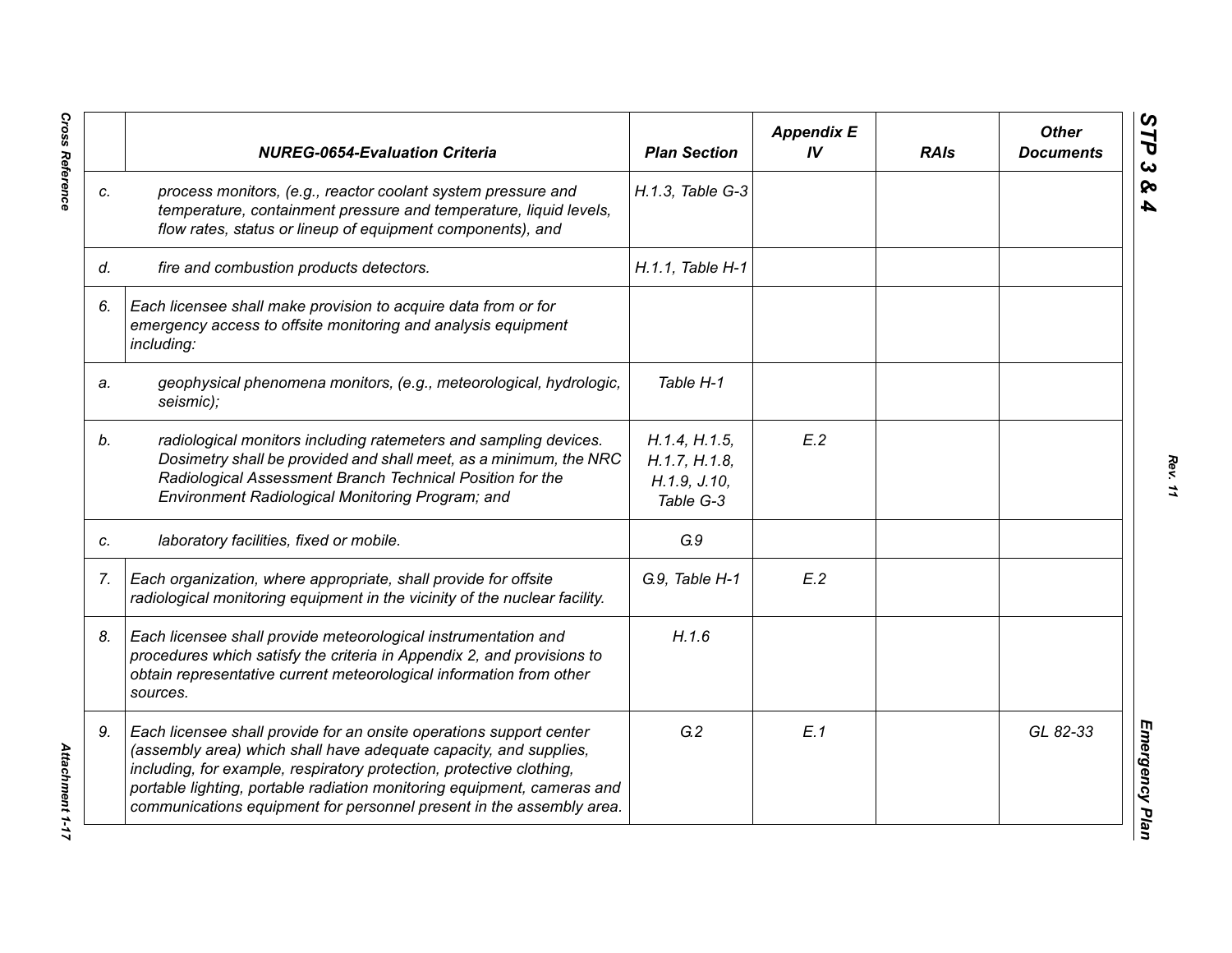|     | <b>NUREG-0654-Evaluation Criteria</b>                                                                                                                                                                                                                                                                                                                                                                                                   | <b>Plan Section</b> | <b>Appendix E</b><br>IV | <b>RAIs</b> | <b>Other</b><br><b>Documents</b> |
|-----|-----------------------------------------------------------------------------------------------------------------------------------------------------------------------------------------------------------------------------------------------------------------------------------------------------------------------------------------------------------------------------------------------------------------------------------------|---------------------|-------------------------|-------------|----------------------------------|
| 10. | Each organization shall make provisions to inspect, inventory and<br>operationally check emergency equipment/instruments at least once<br>each calendar quarter and after each use. There shall be sufficient<br>reserves of instruments/equipment to replace those which are removed<br>from emergency kits for calibration or repair. Calibration of equipment<br>shall be at intervals recommended by the supplier of the equipment. | Table G-1           |                         |             |                                  |
| 11. | Each plan shall, in an appendix include identification of emergency kits<br>by general category (protective equipment, communications equipment,<br>radiological monitoring equipment and emergency supplies).                                                                                                                                                                                                                          | Table G-1           | E.1                     |             |                                  |
| 12. | Each organization shall establish a central point (preferably associated<br>with the licensee's near-site Emergency Operations Facility), for the<br>receipt and analysis of all field monitoring data and coordination of<br>sample media.                                                                                                                                                                                             | H.2                 | E.2                     |             |                                  |
|     |                                                                                                                                                                                                                                                                                                                                                                                                                                         |                     |                         |             |                                  |
|     |                                                                                                                                                                                                                                                                                                                                                                                                                                         |                     |                         |             |                                  |
|     |                                                                                                                                                                                                                                                                                                                                                                                                                                         |                     |                         |             |                                  |
|     |                                                                                                                                                                                                                                                                                                                                                                                                                                         |                     |                         |             |                                  |
|     |                                                                                                                                                                                                                                                                                                                                                                                                                                         |                     |                         |             |                                  |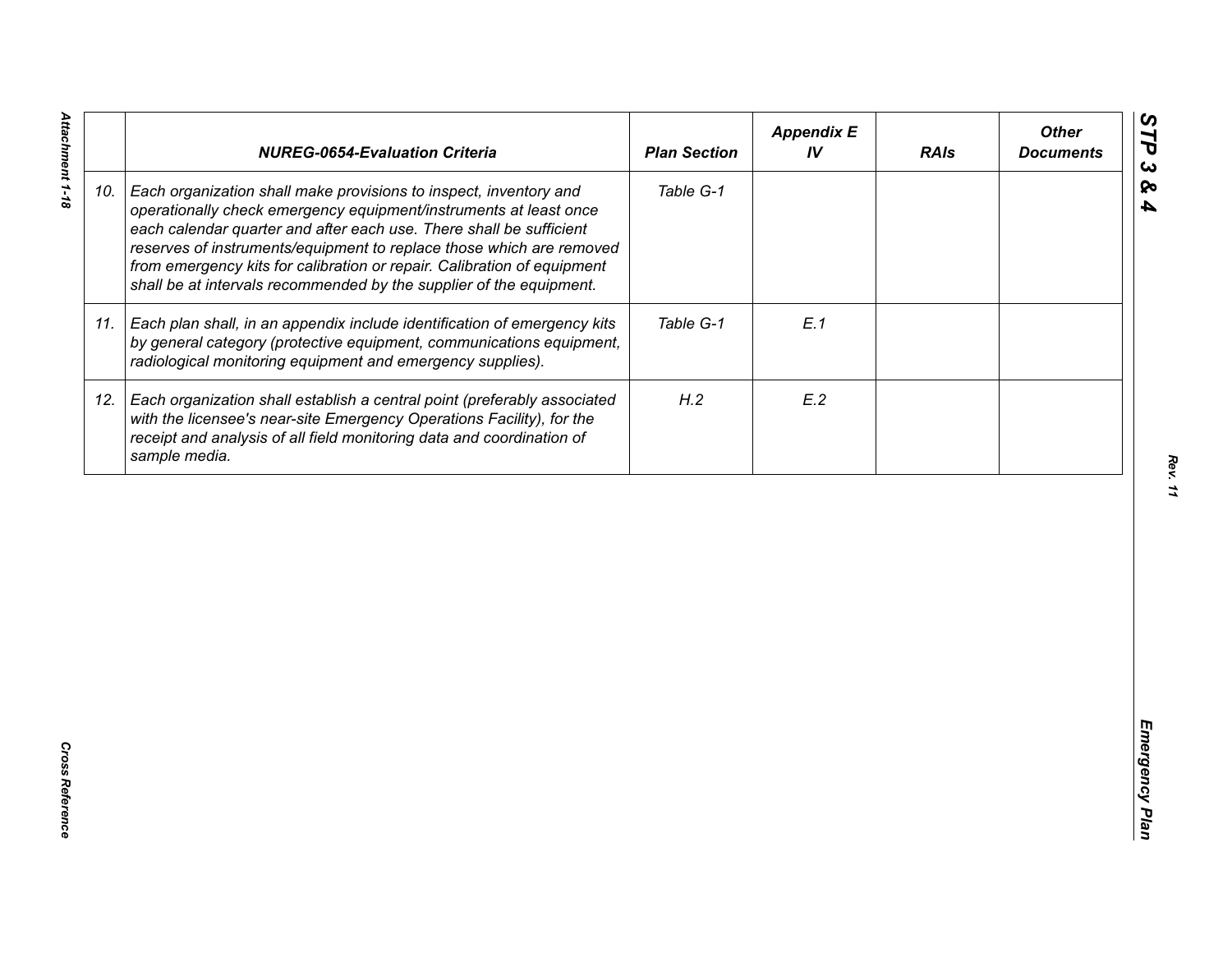|    | Adequate methods, systems and equipment for assessing and monitoring actual or potential offsite consequences of a<br>radiological emergency condition are in use.                                                                                                                                                                                                                                                                                                                                                                                |                                                         |                         |             |                                  |
|----|---------------------------------------------------------------------------------------------------------------------------------------------------------------------------------------------------------------------------------------------------------------------------------------------------------------------------------------------------------------------------------------------------------------------------------------------------------------------------------------------------------------------------------------------------|---------------------------------------------------------|-------------------------|-------------|----------------------------------|
|    | <b>NUREG-0654-Evaluation Criteria</b>                                                                                                                                                                                                                                                                                                                                                                                                                                                                                                             | <b>Plan Section</b>                                     | <b>Appendix E</b><br>IV | <b>RAIs</b> | <b>Other</b><br><b>Documents</b> |
| 1. | Each licensee shall identify plant system and effluent parameter values<br>characteristic of a spectrum of off-normal conditions and accidents, and<br>shall identify the plant parameter values or other information which<br>correspond to the example initiating conditions of Appendix 1. Such<br>parameter values and the corresponding emergency class shall be<br>included in the appropriate facility emergency procedures. Facility<br>emergency procedures shall specify the kinds of instruments being used<br>and their capabilities. | Table D-1,<br>Table D-2<br>(Generalized<br>Description) |                         |             |                                  |
| 2. | Onsite capability and resources to provide initial values and continuing<br>assessment throughout the course of an accident shall include post-<br>accident sampling capability, radiation and effluent monitors, in-plant<br>iodine instrumentation, and containment radiation monitoring in<br>accordance with NUREG-0578, as elaborated in the NRC letter to all<br>power reactor licensees dated October 30, 1979.                                                                                                                            | H.1, J.10,<br>Table H-1                                 | E.2                     |             |                                  |
| 3. | Each licensee shall establish methods and techniques to be used for<br>determining:                                                                                                                                                                                                                                                                                                                                                                                                                                                               |                                                         |                         |             |                                  |
| a. | the source term of releases of radioactive material within plant<br>systems. An example is the relationship between the containment<br>radiation monitor(s) reading(s) and radioactive material available for<br>release from containment.                                                                                                                                                                                                                                                                                                        | J.10.1                                                  | E.2                     |             |                                  |

*Cross Reference Attachment 1-19* Attachment 1-19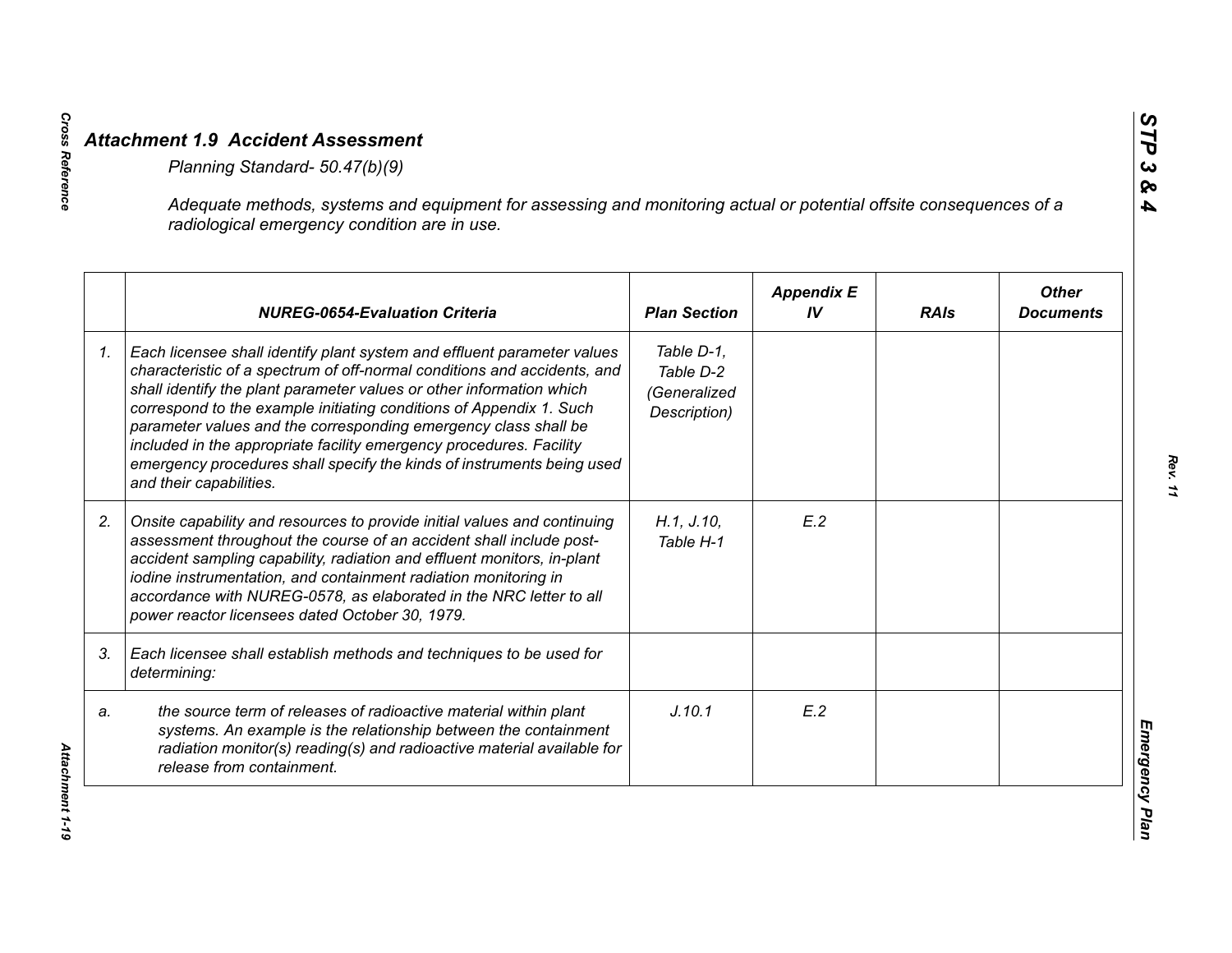|    | <b>NUREG-0654-Evaluation Criteria</b>                                                                                                                                                                                                                                                                                                                                                                                                                                                                                                                                                                                                       | <b>Plan Section</b> | <b>Appendix E</b><br>IV | <b>RAIs</b>  | <b>Other</b><br><b>Documents</b> |
|----|---------------------------------------------------------------------------------------------------------------------------------------------------------------------------------------------------------------------------------------------------------------------------------------------------------------------------------------------------------------------------------------------------------------------------------------------------------------------------------------------------------------------------------------------------------------------------------------------------------------------------------------------|---------------------|-------------------------|--------------|----------------------------------|
| b. | the magnitude of the release of radioactive materials based on<br>plant system parameters and effluent monitors.                                                                                                                                                                                                                                                                                                                                                                                                                                                                                                                            | J.10.1              |                         |              |                                  |
| 4. | Each licensee shall establish the relationship between effluent monitor<br>readings and onsite and offsite exposures and contamination for various<br>meteorological conditions.                                                                                                                                                                                                                                                                                                                                                                                                                                                            | J.10.1              |                         |              |                                  |
| 5. | Each licensee shall have the capability of acquiring and evaluating<br>meteorological information sufficient to meet the criteria of Appendix 2.<br>There shall be provisions for access to meteorological information by at<br>least the near site Emergency Operations Facility, the Technical Support<br>Center, the Control Room and an offsite NRC center. The licensee shall<br>make available to the State suitable meteorological data processing<br>interconnections which will permit independent analysis by the State, of<br>facility generated data in those States with the resources to effectively<br>use this information. | H.1.6               | E.1                     | VEGP 13.3-12 |                                  |
| 6. | Each licensee shall establish the methodology for determining the<br>release rate/projected doses if the instrumentation used for assessment<br>are offscale or inoperable.                                                                                                                                                                                                                                                                                                                                                                                                                                                                 | H.2                 |                         |              |                                  |
| 7. | Each organization shall describe the capability and resources for field<br>monitoring within the plume exposure Emergency Planning Zone which<br>are an intrinsic part of the concept of operations for the facility.                                                                                                                                                                                                                                                                                                                                                                                                                       | H.2                 |                         |              |                                  |
| 8. | Each organization, where appropriate, shall provide methods,<br>equipment and expertise to make rapid assessments of the actual or<br>potential magnitude and locations of any radiological hazards through<br>liquid or gaseous release pathways. This shall include activation,<br>notification means, field team composition, transportation,<br>communication, monitoring equipment and estimated deployment times.                                                                                                                                                                                                                     | H.2                 |                         |              |                                  |

Attachment 1-20 *Attachment 1-20*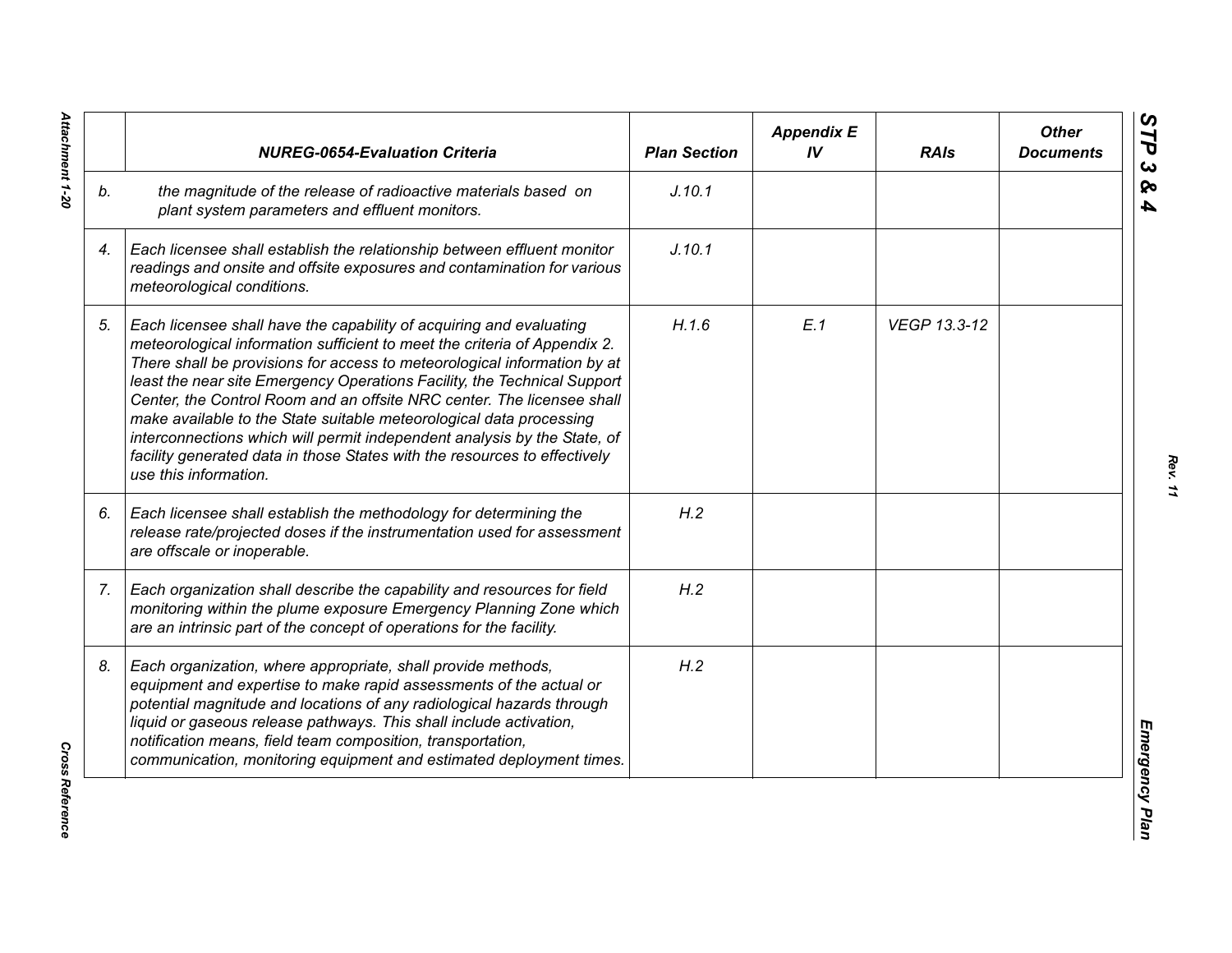| J.11<br>9.<br>Each organization shall have a capability to detect and measure<br>radioiodine concentrations in air in the plume exposure EPZ as low as<br>10-7 uCi/cc (microcuries per cubic centimeter) under field conditions.<br>Interference from the presence of noble gas and background radiation<br>shall not decrease the stated minimum detectable activity.<br>H.2<br>Each organization shall establish means for relating the various<br>10.<br>measured parameters (e.g., contamination levels, water and air activity<br>levels) to dose rates for key isotopes (i.e., those given in Table 3, page<br>18) and gross radioactivity measurements. Provision shall be made for<br>estimating integrated dose from the projected and actual dose rates and<br>for comparing these estimates with the protective action guides. The<br>detailed provisions shall be described in separate procedures. | H.2<br>11. Arrangements to locate and track the airborne radioactive plume shall<br>be made, using either or both Federal and State resources. | <b>NUREG-0654-Evaluation Criteria</b> | <b>Plan Section</b> | <b>Appendix E</b><br>IV | <b>RAIs</b> | <b>Other</b><br><b>Documents</b> |
|-----------------------------------------------------------------------------------------------------------------------------------------------------------------------------------------------------------------------------------------------------------------------------------------------------------------------------------------------------------------------------------------------------------------------------------------------------------------------------------------------------------------------------------------------------------------------------------------------------------------------------------------------------------------------------------------------------------------------------------------------------------------------------------------------------------------------------------------------------------------------------------------------------------------|------------------------------------------------------------------------------------------------------------------------------------------------|---------------------------------------|---------------------|-------------------------|-------------|----------------------------------|
|                                                                                                                                                                                                                                                                                                                                                                                                                                                                                                                                                                                                                                                                                                                                                                                                                                                                                                                 |                                                                                                                                                |                                       |                     |                         |             |                                  |
|                                                                                                                                                                                                                                                                                                                                                                                                                                                                                                                                                                                                                                                                                                                                                                                                                                                                                                                 |                                                                                                                                                |                                       |                     |                         |             |                                  |
|                                                                                                                                                                                                                                                                                                                                                                                                                                                                                                                                                                                                                                                                                                                                                                                                                                                                                                                 |                                                                                                                                                |                                       |                     |                         |             |                                  |
|                                                                                                                                                                                                                                                                                                                                                                                                                                                                                                                                                                                                                                                                                                                                                                                                                                                                                                                 |                                                                                                                                                |                                       |                     |                         |             |                                  |

*Cross Reference Attachment 1-21* Attachment 1-21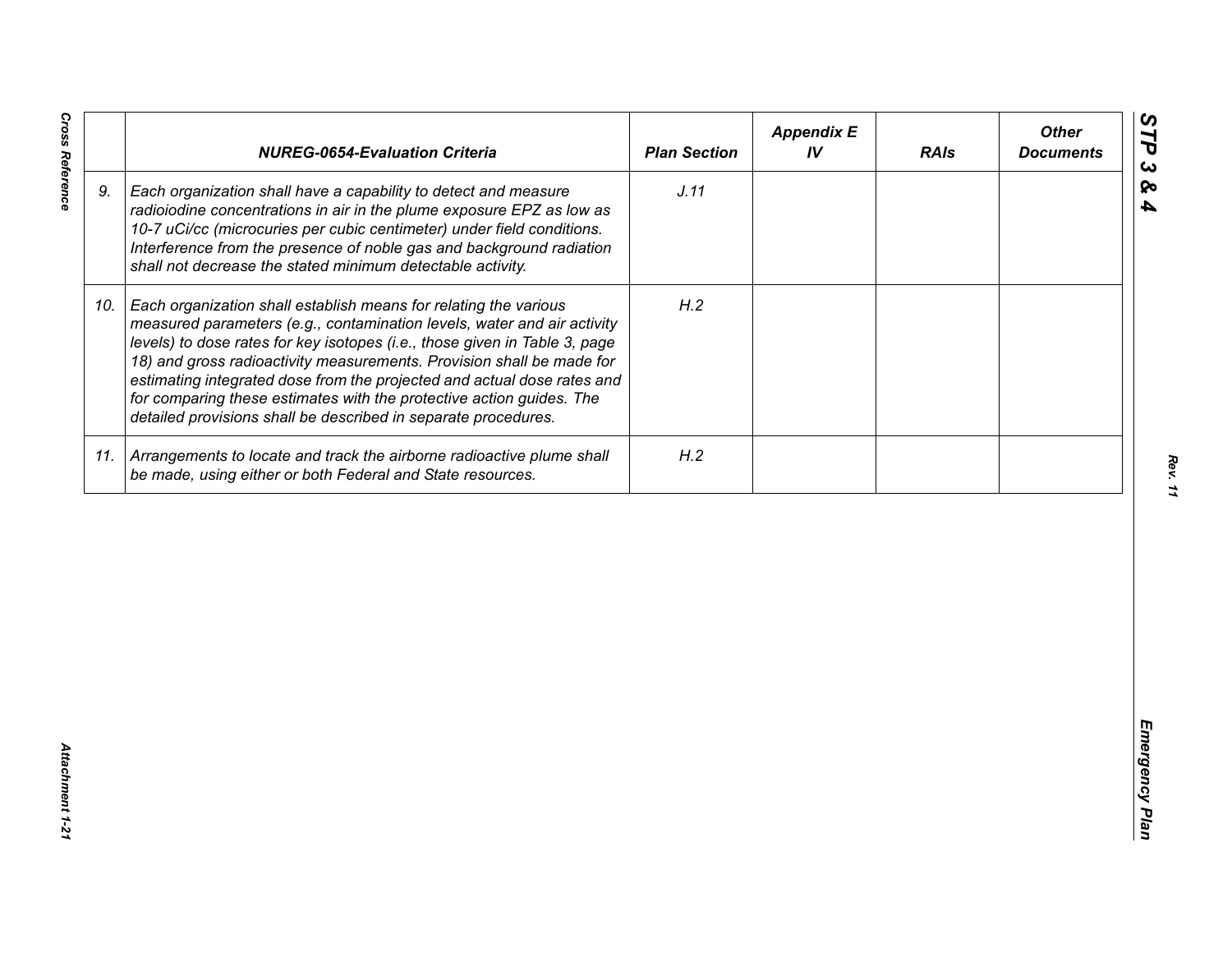|                | A range of protective actions have been developed for the plume exposure pathway EPZ for emergency workers and the public.<br>Guidelines for the choice of protective actions during an emergency, consistent with Federal guidance, are developed and in<br>place, and protective actions for the ingestion exposure pathway EPZ appropriate to the locale have been developed. |                     |                         |                              |                                  |
|----------------|----------------------------------------------------------------------------------------------------------------------------------------------------------------------------------------------------------------------------------------------------------------------------------------------------------------------------------------------------------------------------------|---------------------|-------------------------|------------------------------|----------------------------------|
|                | <b>NUREG-0654-Evaluation Criteria</b>                                                                                                                                                                                                                                                                                                                                            | <b>Plan Section</b> | <b>Appendix E</b><br>IV | <b>RAIs</b>                  | <b>Other</b><br><b>Documents</b> |
| 1 <sub>1</sub> | Each licensee shall establish the means and time required to warn or<br>advise onsite individuals and individuals who may be in areas controlled<br>by the operator, including:                                                                                                                                                                                                  |                     |                         |                              |                                  |
| a.             | Employees not having emergency assignments;                                                                                                                                                                                                                                                                                                                                      | F.3, 1.1, 1.2, 1.3  |                         |                              |                                  |
|                | Visitors;                                                                                                                                                                                                                                                                                                                                                                        | F.3, 1.1, 1.2, 1.3  |                         |                              |                                  |
|                | Contractor and construction personnel; and                                                                                                                                                                                                                                                                                                                                       | F.3, 1.1, 1.2, 1.3  |                         |                              |                                  |
|                | Other persons who may be in the public access areas on or passing<br>through the site or within the owner controlled area.                                                                                                                                                                                                                                                       | 1.1, 1.2, 1.3       |                         |                              |                                  |
|                | Each licensee shall make provisions for evacuation routes and<br>transportation for onsite individuals to some suitable offsite location,<br>including alternatives for inclement weather, high traffic density and<br>specific radiological conditions.                                                                                                                         | F.5, I.3            |                         | GGNS 13.3-37<br>GGNS 13.3-38 |                                  |
| 3.             | Each licensee shall provide for radiological monitoring of people<br>evacuated from the site.                                                                                                                                                                                                                                                                                    | F.5, I.3, J.6       |                         |                              |                                  |

*STP 3 & 4*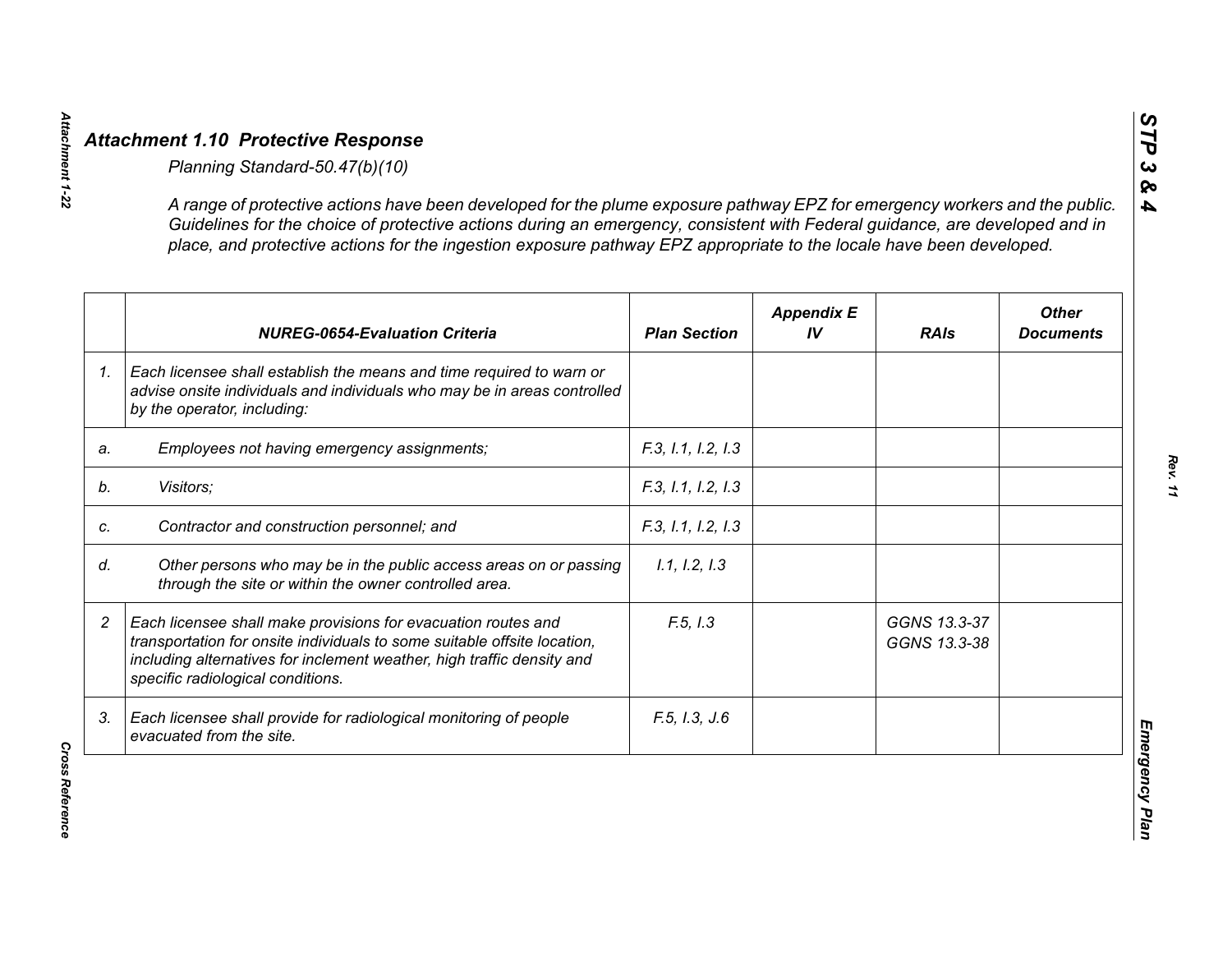|    | <b>NUREG-0654-Evaluation Criteria</b>                                                                                                                                                                                                                                                                                                                                                                                                                                                                                                                                                                                                                                                      | <b>Plan Section</b> | <b>Appendix E</b><br>IV | <b>RAIs</b>  | <b>Other</b><br><b>Documents</b> |
|----|--------------------------------------------------------------------------------------------------------------------------------------------------------------------------------------------------------------------------------------------------------------------------------------------------------------------------------------------------------------------------------------------------------------------------------------------------------------------------------------------------------------------------------------------------------------------------------------------------------------------------------------------------------------------------------------------|---------------------|-------------------------|--------------|----------------------------------|
| 4. | Each licensee shall provide for the evacuation of onsite non-essential<br>personnel in the event of a Site or General Emergency and shall provide<br>a decontamination capability at or near the monitoring point specified in<br>J.3.                                                                                                                                                                                                                                                                                                                                                                                                                                                     | F.5, I.3, J.6       |                         |              | BL 05-02                         |
| 5. | Each licensee shall provide for a capability to account for all individuals<br>onsite at the time of the emergency and ascertain the names of missing<br>individuals within 30 minutes of the start of an emergency and account<br>for all onsite individuals continuously thereafter.                                                                                                                                                                                                                                                                                                                                                                                                     | F.3, I.2, I.3       |                         |              |                                  |
| 6. | Each licensee shall, for individuals remaining or arriving onsite during<br>the emergency, make provisions for:                                                                                                                                                                                                                                                                                                                                                                                                                                                                                                                                                                            |                     |                         |              |                                  |
| a. | Individual respiratory protection;                                                                                                                                                                                                                                                                                                                                                                                                                                                                                                                                                                                                                                                         | J.9                 |                         |              |                                  |
| b. | Use of protective clothing; and                                                                                                                                                                                                                                                                                                                                                                                                                                                                                                                                                                                                                                                            | J.3                 |                         |              |                                  |
| C. | Use of radioprotective drugs, (e.g. individual thyroid protection).                                                                                                                                                                                                                                                                                                                                                                                                                                                                                                                                                                                                                        | J.9                 |                         |              |                                  |
| 7. | Each licensee shall establish a mechanism for recommending protective<br>actions to the appropriate State and local authorities. These shall<br>include Emergency Action Levels corresponding to projected dose to<br>the population-at-risk, in accordance with Appendix 1 and with the<br>recommendations set forth in Tables 2.1 and 2.2 of the Manual of<br>Protective Action Guides and Protective Actions for Nuclear Incidents<br>(EPA-400-R-92-001). As specified in Appendix 1, prompt notification<br>shall be made directly to the offsite authorities responsible for<br>implementing protective measures within the plume exposure pathway<br><b>Emergency Planning Zone.</b> | 1.4, 1.5            | В                       | GGNS 13.3-40 | BL 05-02<br>RIS 2004-13          |
| 8. | Each licensee's plan shall contain time estimates for evacuation within<br>the plume exposure EPZ. These shall be in accordance with Appendix<br>4.                                                                                                                                                                                                                                                                                                                                                                                                                                                                                                                                        | 1.6.1               |                         |              |                                  |

**Cross Reference** *Cross Reference Attachment 1-23*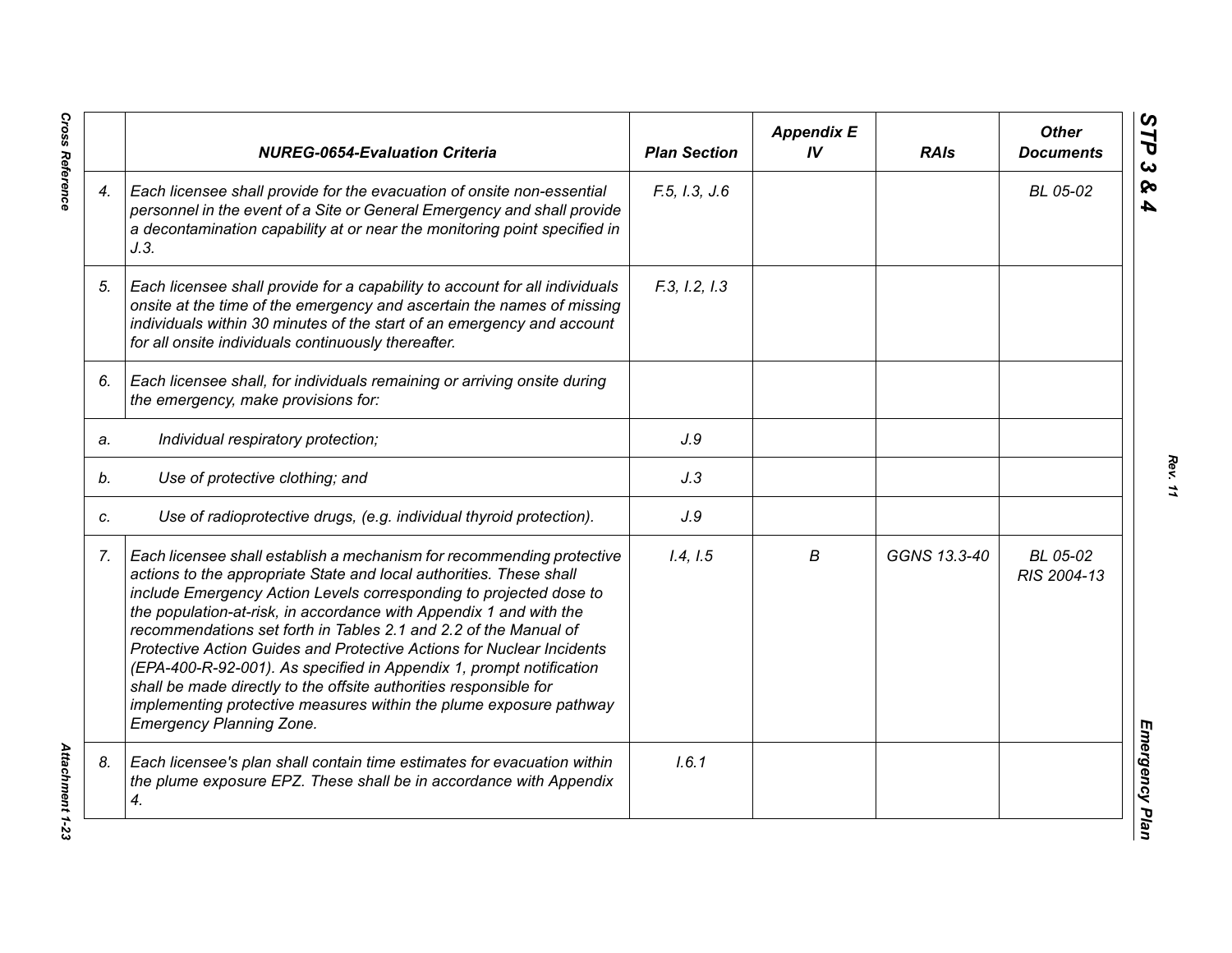|     | <b>NUREG-0654-Evaluation Criteria</b>                                                                                                                                                                                                                                                                                                                                                                                                                                                                              | <b>Plan Section</b>              | <b>Appendix E</b><br>IV | <b>RAIs</b>  | <b>Other</b><br><b>Documents</b> |
|-----|--------------------------------------------------------------------------------------------------------------------------------------------------------------------------------------------------------------------------------------------------------------------------------------------------------------------------------------------------------------------------------------------------------------------------------------------------------------------------------------------------------------------|----------------------------------|-------------------------|--------------|----------------------------------|
| 9.  | Each State and local organization shall establish a capability for<br>implementing protective measures based upon protective action guides<br>and other criteria. This shall be consistent with the recommendations for<br>EPA regarding exposure resulting from passage of radioactive airborne<br>plumes, (EPA-400-R-92-001) and with those of DHEW (DHHS)/FDA<br>regarding radioactive contamination of human food and animal feeds as<br>published in the Federal Register of December 15, 1978 (43 FR 58790). | <b>State Plan</b>                |                         |              |                                  |
| 10. | The organization's plans to implement protective measures for the<br>plume exposure pathway shall include:                                                                                                                                                                                                                                                                                                                                                                                                         |                                  |                         |              |                                  |
| a.  | Maps showing evacuation routes, evacuation areas, preselected<br>radiological sampling and monitoring points, relocation centers in<br>host areas, and shelter areas; (identification of radiological sampling<br>and monitoring points shall include the designators in Table J-1 or<br>an equivalent uniform system described in the plan);                                                                                                                                                                      | Figures I-1, I-2,<br>H.2         |                         |              |                                  |
| b.  | Maps showing population distribution around the nuclear facility.<br>This shall be by evacuation areas (licensees shall also present the<br>information in a sector format):                                                                                                                                                                                                                                                                                                                                       | Figure I-1                       |                         |              |                                  |
| c.  | Means for notifying all segments of the transient and resident<br>population;                                                                                                                                                                                                                                                                                                                                                                                                                                      | E.3<br>Figure E-1                |                         | VEGP 13.3-13 |                                  |
| d.  | Means for protecting those persons whose mobility may be impaired<br>due to such factors as institutional or other confinement;                                                                                                                                                                                                                                                                                                                                                                                    | <b>State Plan</b><br>County Plan |                         |              |                                  |
| e.  | Provisions for the use of radioprotective drugs, particularly for<br>emergency workers and institutionalized persons within the plume<br>exposure EPZ whose immediate evaluation may be infeasible or<br>very difficult, including quantities, storage, and means of distribution.                                                                                                                                                                                                                                 | <b>State Plan</b><br>County Plan |                         |              |                                  |

Attachment 1-24 *Attachment 1-24*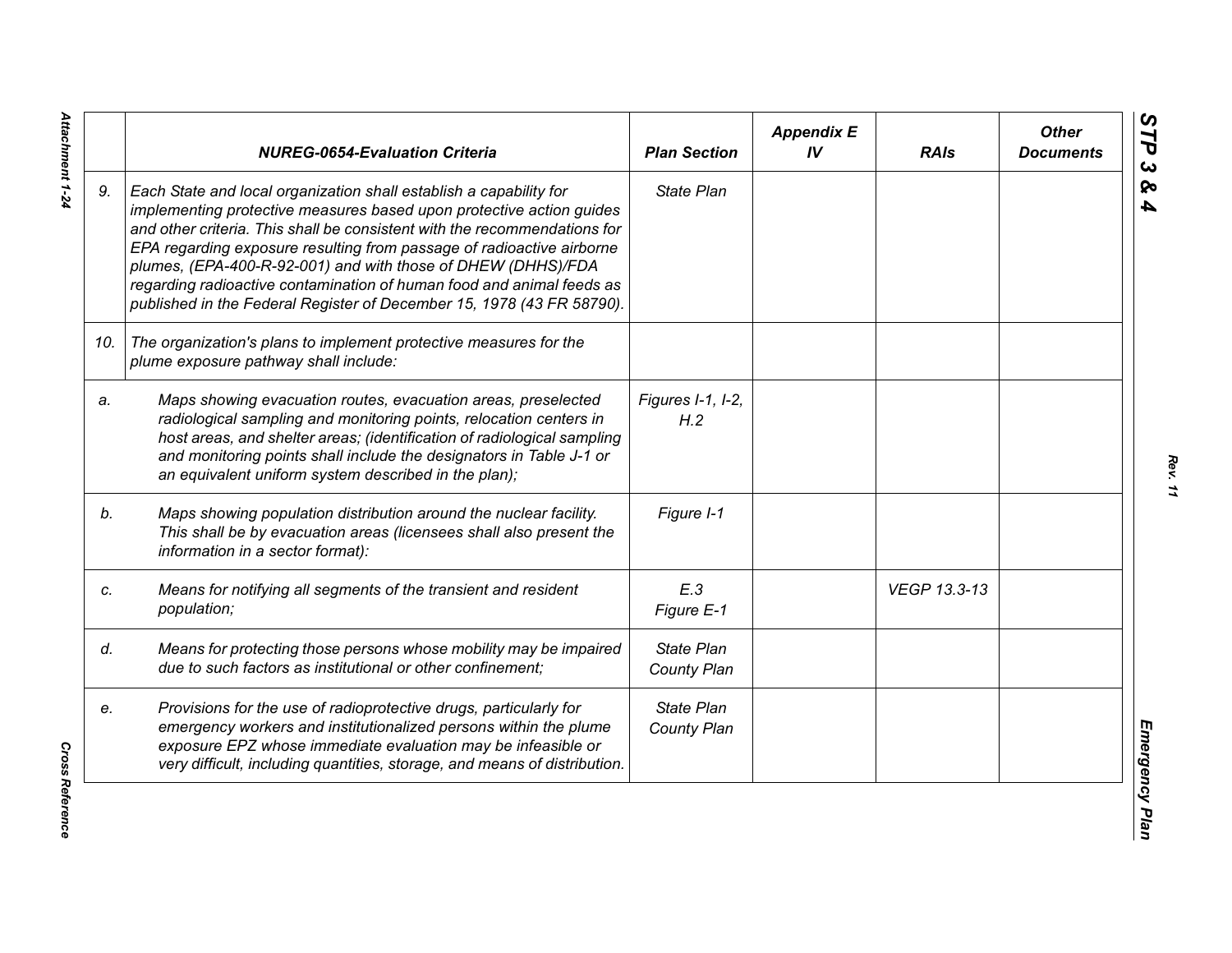|    | <b>NUREG-0654-Evaluation Criteria</b>                                                                                                                                                                                                                                                                                          | <b>Plan Section</b>              | <b>Appendix E</b><br>IV | <b>RAIs</b> | <b>Other</b><br><b>Documents</b> |
|----|--------------------------------------------------------------------------------------------------------------------------------------------------------------------------------------------------------------------------------------------------------------------------------------------------------------------------------|----------------------------------|-------------------------|-------------|----------------------------------|
| f. | State and local organizations' plans should include the method by<br>which decisions by the State Health Department for administering<br>radioprotective drugs to the general population are made during an<br>emergency and the pre-determined conditions under which such<br>drugs may be used by offsite emergency workers; | <b>State Plan</b><br>County Plan |                         |             |                                  |
| g. | Means of relocation;                                                                                                                                                                                                                                                                                                           | State Plan<br>County Plan        |                         |             |                                  |
| h. | Relocation centers in host areas which are at least 5 miles, and<br>preferably 10 miles, beyond the boundaries of the plume exposure<br>emergency planning zone; (See J.12).                                                                                                                                                   | State Plan<br>County Plan        |                         |             |                                  |
| İ. | Projected traffic capacities of evacuation routes under emergency<br>conditions;                                                                                                                                                                                                                                               | State Plan<br>County Plan        |                         |             |                                  |
| j. | Control of access to evacuated areas and organization<br>responsibilities for such control;                                                                                                                                                                                                                                    | State Plan<br>County Plan        |                         |             |                                  |
| k. | Identification of and means for dealing with potential impediments<br>(e.g., seasonal impassability of roads) to use of evacuation routes,<br>and contingency measures;                                                                                                                                                        | State Plan<br>County Plan        |                         |             |                                  |
| Ι. | Time estimates for evacuation of various sectors and distances<br>based on a dynamic analysis (time-motion study under various<br>conditions) for the plume exposure pathway emergency planning<br>zone (See Appendix 4); and                                                                                                  | County Plan                      |                         |             |                                  |
| m. | The bases for the choice of recommended protective actions from<br>the plume exposure pathway during emergency conditions. This<br>shall include expected local protection afforded in residential units or<br>other shelter for direct and inhalation exposure, as well as<br>evacuation time estimates.                      | Addendum I-1                     | В                       |             |                                  |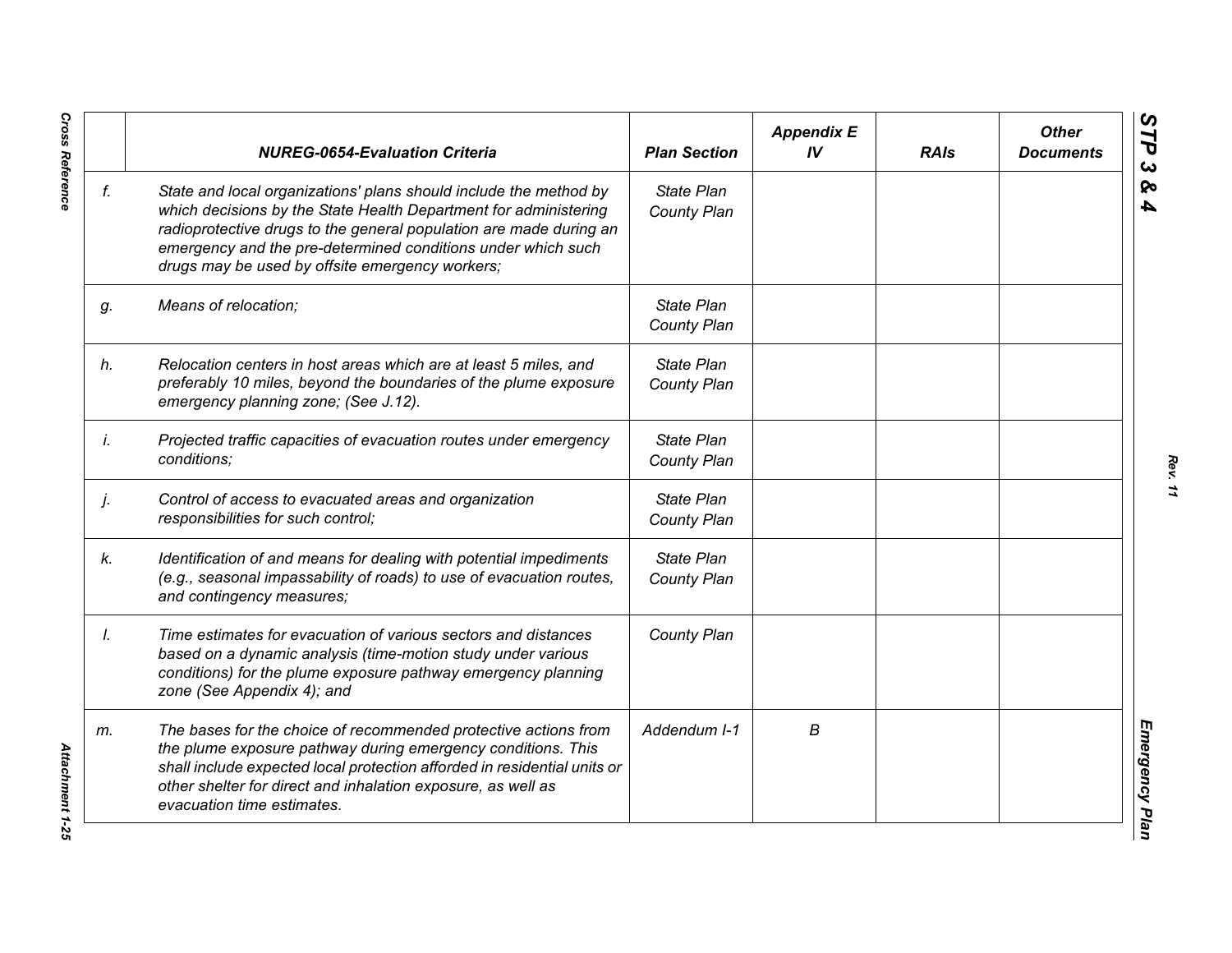| State Plan<br>Each State shall specify the protective measures to be used for the<br>ingestion pathway, including the methods for protecting the public from<br>consumption of contaminated food-stuffs. This shall include criteria for<br>deciding whether dairy animals should be put on stored feed. The plan<br>shall identify procedures for detecting contamination, for estimating the<br>dose commitment consequences of uncontrolled ingestion, and for<br>imposing protection procedures such as impoundment,<br>decontamination, processing, decay, product diversion, and<br>preservation. Maps for recording survey and monitoring data, key land<br>use data (e.g., farming), dairies, food processing plants, water sheds,<br>water supply intake and treatment plants and reservoirs shall be<br>maintained. Provisions for maps showing detailed crop information may<br>be by including reference to their availability and location and a plan for<br>their use. The maps shall start at the facility and include all of the 50-<br>mile ingestion pathway EPZ. Up-to-date lists of the name and location of<br>all facilities which regularly process milk products and other large<br>amounts of food or agricultural products originating in the ingestion<br>pathway Emergency Planning Zone, but located elsewhere, shall be<br>maintained.<br>State Plan<br>Each organization shall describe the means for registering and<br>monitoring of evacuees at relocation centers in host areas. The<br>County Plan<br>personnel and equipment available should be capable of monitoring<br>within about a 12 hour period all residents and transients in the plume<br>exposure EPZ arriving at relocation centers. |     | <b>NUREG-0654-Evaluation Criteria</b> | <b>Plan Section</b> | <b>Appendix E</b><br>IV | <b>RAIs</b> | <b>Other</b><br><b>Documents</b> |
|----------------------------------------------------------------------------------------------------------------------------------------------------------------------------------------------------------------------------------------------------------------------------------------------------------------------------------------------------------------------------------------------------------------------------------------------------------------------------------------------------------------------------------------------------------------------------------------------------------------------------------------------------------------------------------------------------------------------------------------------------------------------------------------------------------------------------------------------------------------------------------------------------------------------------------------------------------------------------------------------------------------------------------------------------------------------------------------------------------------------------------------------------------------------------------------------------------------------------------------------------------------------------------------------------------------------------------------------------------------------------------------------------------------------------------------------------------------------------------------------------------------------------------------------------------------------------------------------------------------------------------------------------------------------------------------------------------------------------------------|-----|---------------------------------------|---------------------|-------------------------|-------------|----------------------------------|
|                                                                                                                                                                                                                                                                                                                                                                                                                                                                                                                                                                                                                                                                                                                                                                                                                                                                                                                                                                                                                                                                                                                                                                                                                                                                                                                                                                                                                                                                                                                                                                                                                                                                                                                                        | 11. |                                       |                     |                         |             |                                  |
|                                                                                                                                                                                                                                                                                                                                                                                                                                                                                                                                                                                                                                                                                                                                                                                                                                                                                                                                                                                                                                                                                                                                                                                                                                                                                                                                                                                                                                                                                                                                                                                                                                                                                                                                        | 12. |                                       |                     |                         |             |                                  |

*Rev. 11*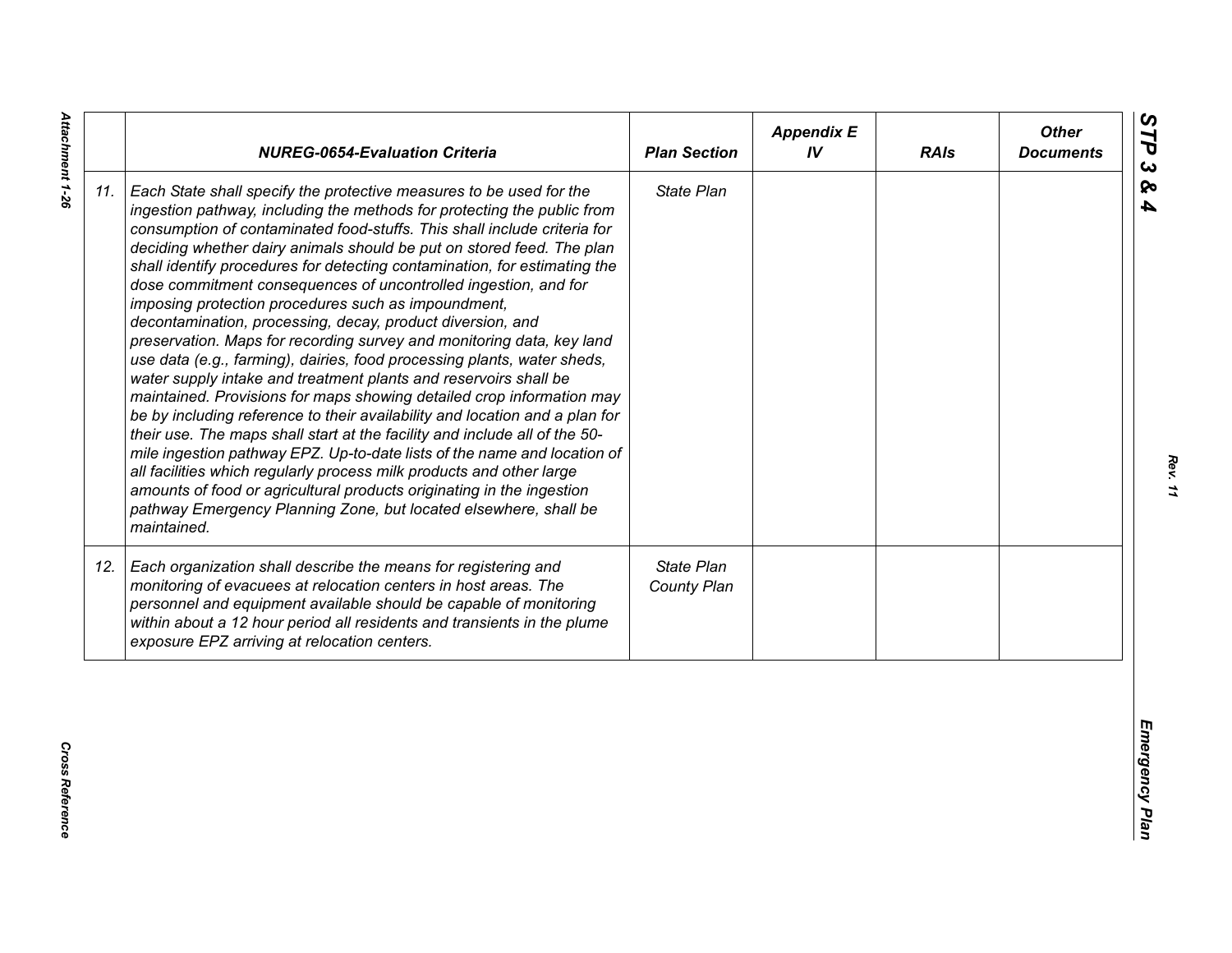|    | <b>Activity Protective Action Guides.</b>                                                                                                                                     |                     |                         |              |                                  |
|----|-------------------------------------------------------------------------------------------------------------------------------------------------------------------------------|---------------------|-------------------------|--------------|----------------------------------|
|    | <b>NUREG-0654-Evaluation Criteria</b>                                                                                                                                         | <b>Plan Section</b> | <b>Appendix E</b><br>IV | <b>RAIs</b>  | <b>Other</b><br><b>Documents</b> |
| 1. | Each licensee shall establish onsite exposure guidelines consistent with<br>EPA Emergency Worker and Lifesaving Activity Protective Actions<br>Guides (EPA-400-R-92-001) for; |                     |                         |              |                                  |
| a. | removal of injured persons;                                                                                                                                                   | J.1.1               |                         | GGNS 13.3-30 |                                  |
|    | undertaking corrective actions;                                                                                                                                               | J.1.1               |                         | GGNS 13.3-39 |                                  |
| C. | performing assessment actions;                                                                                                                                                | J.1                 |                         |              |                                  |
| d. | providing first aid;                                                                                                                                                          | J.1                 |                         |              |                                  |
| e. | performing personnel decontamination;                                                                                                                                         | J.1                 | E.3                     |              |                                  |
| f. | providing ambulance service; and                                                                                                                                              | J.1                 | E.6                     |              |                                  |
| g. | providing medical treatment services.                                                                                                                                         | J.1                 | E.7                     |              |                                  |

*STP 3 & 4*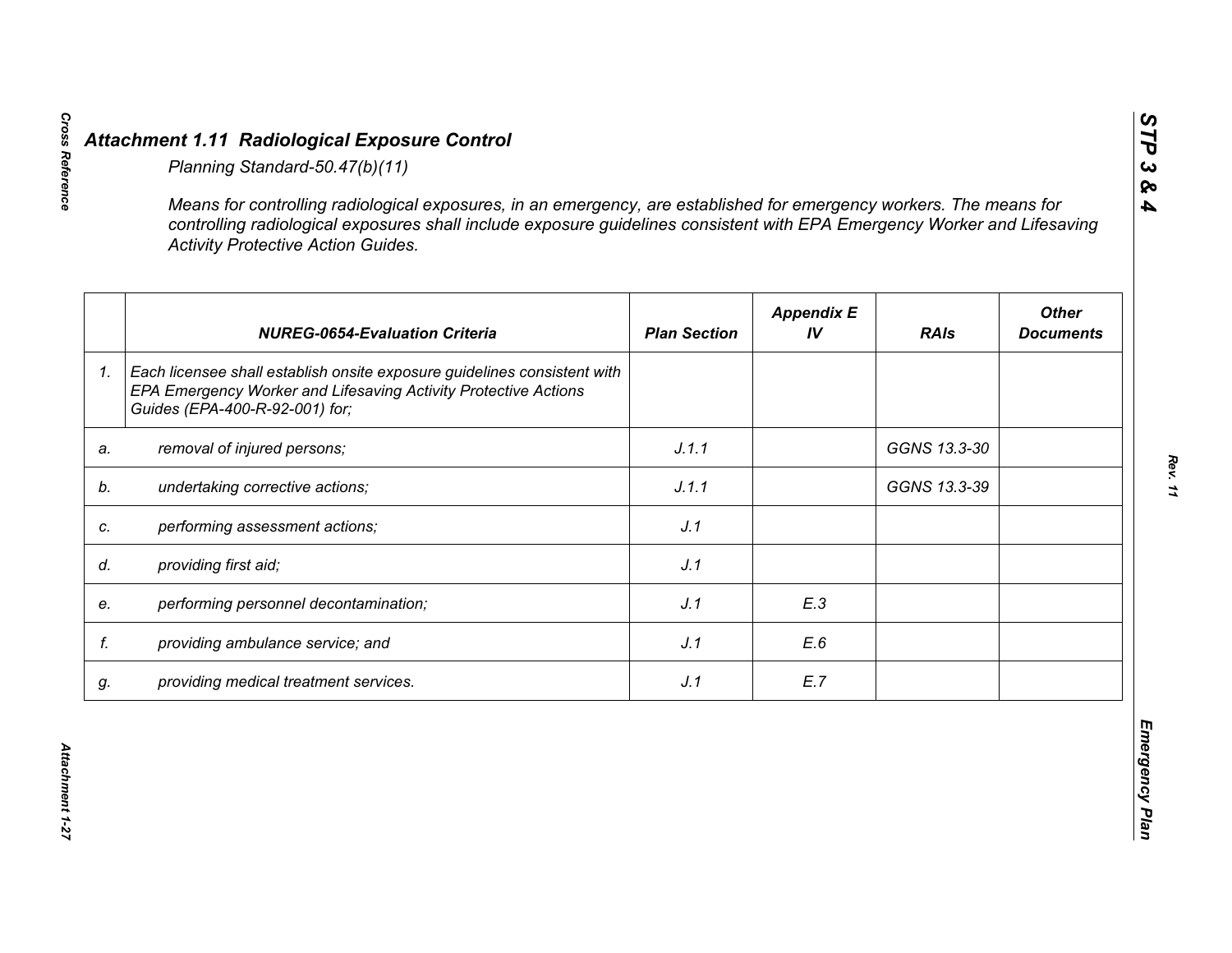|     | <b>NUREG-0654-Evaluation Criteria</b>                                                                                                                                                                                                                                                                                                                                                                                                                                                                                                                                                                                                    | <b>Plan Section</b> | <b>Appendix E</b><br>IV | <b>RAIs</b>  | <b>Other</b><br><b>Documents</b> |
|-----|------------------------------------------------------------------------------------------------------------------------------------------------------------------------------------------------------------------------------------------------------------------------------------------------------------------------------------------------------------------------------------------------------------------------------------------------------------------------------------------------------------------------------------------------------------------------------------------------------------------------------------------|---------------------|-------------------------|--------------|----------------------------------|
| 2.  | Each licensee shall provide an onsite radiation protection program to be<br>implemented during emergencies, including methods to implement<br>exposure guidelines. The plan shall identify individual(s), by position or<br>title, who can authorize emergency workers to receive doses in excess<br>of 10 CFR Part 20 limits. Procedures shall be worked out in advance for<br>permitting onsite volunteers to receive radiation exposures in the course<br>of caring out lifesaving and other emergency activities. These<br>procedures shall include expeditious decision making and a reasonable<br>consideration of relative risks. | J.1                 |                         | GGNS 13.3-49 |                                  |
|     | 3.a   Each organization shall make provision for 24-hour-per-day capability to<br>determine the doses received by emergency personnel involved in any<br>nuclear accident, including volunteers. Each organization shall make<br>provisions for distribution of dosimeters, both self-reading and<br>permanent record devices.                                                                                                                                                                                                                                                                                                           | J.2                 |                         |              |                                  |
| b.  | Each organization shall ensure that dosimeters are read at appropriate<br>frequencies and provide for maintaining dose records for emergency<br>workers involved in any nuclear accident.                                                                                                                                                                                                                                                                                                                                                                                                                                                | J.2                 |                         |              |                                  |
| 4.  | Each State and local organization shall establish the decision chain for<br>authorizing emergency workers to incur exposures in excess of the EPA<br>General Public Protective Action Guides (i.e., EPA PAGs for emergency<br>workers and lifesaving activities).                                                                                                                                                                                                                                                                                                                                                                        | N/A                 |                         |              |                                  |
| 5а. | Each organization as appropriate, shall specify action levels for<br>determining the need for decontamination.                                                                                                                                                                                                                                                                                                                                                                                                                                                                                                                           | J.3                 | E.3                     |              |                                  |
| b.  | Each organization, as appropriate, shall establish the means for<br>radiological decontamination of emergency personnel wounds, supplies,<br>instruments and equipment, and for waste disposal.                                                                                                                                                                                                                                                                                                                                                                                                                                          | J.5                 | E.3                     |              |                                  |
| 6   | Each licensee shall provide onsite contamination control measures<br>including:                                                                                                                                                                                                                                                                                                                                                                                                                                                                                                                                                          |                     |                         |              |                                  |

*Rev. 11*

Attachment 1-28 *Attachment 1-28*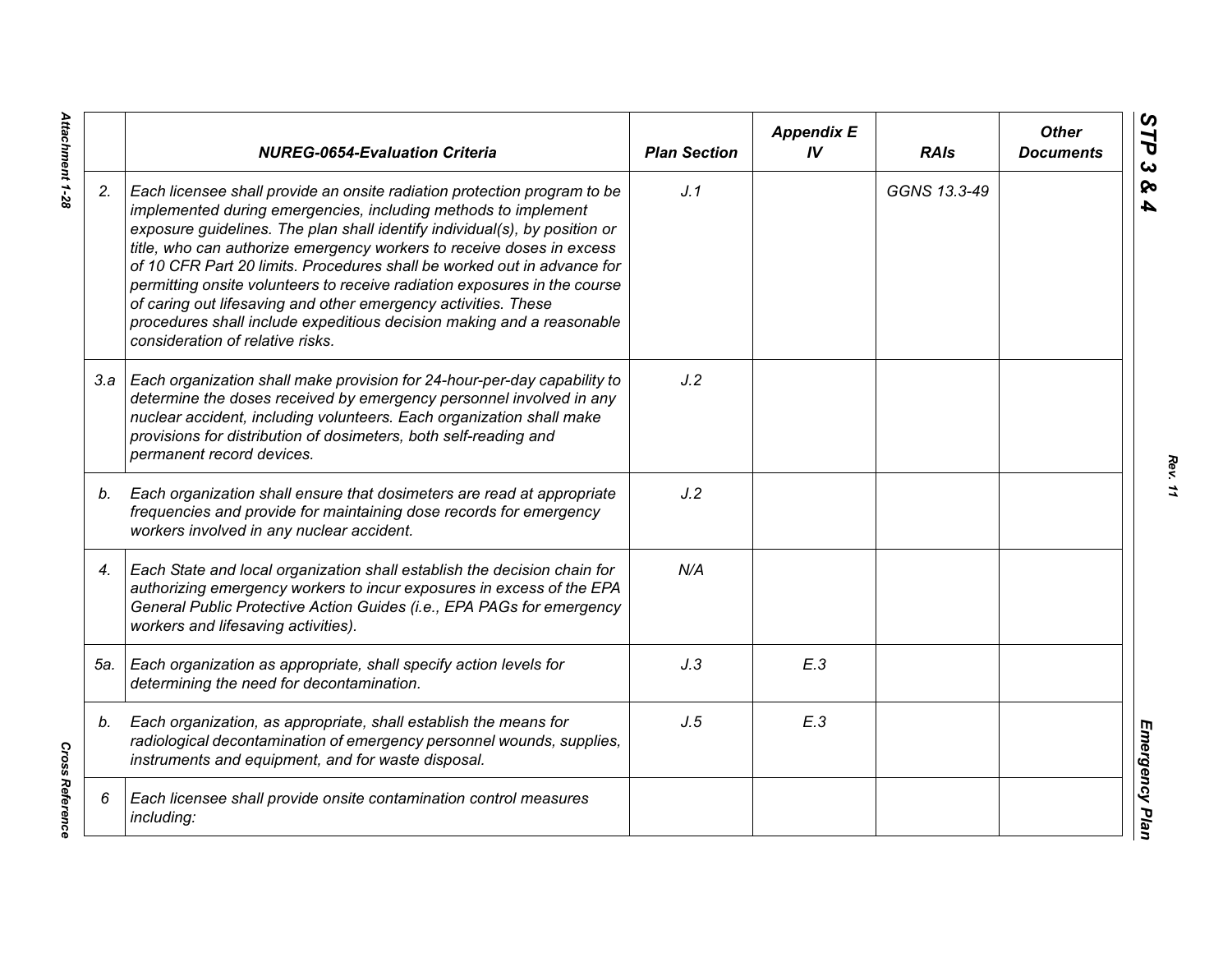| J.3<br>area access control;<br>a.<br>drinking water and food supplies;<br>J.4<br>b.<br>criteria for permitting return of areas and items to normal use, see<br>J.3<br>C.<br>Draft ANSI 13.12.<br>7.<br>Each licensee shall provide the capability for decontaminating relocated<br>J.6<br>onsite personnel, including provisions for extra clothing and |  | decontaminants suitable for the type of contamination expected, with |  |  |
|---------------------------------------------------------------------------------------------------------------------------------------------------------------------------------------------------------------------------------------------------------------------------------------------------------------------------------------------------------|--|----------------------------------------------------------------------|--|--|
|                                                                                                                                                                                                                                                                                                                                                         |  |                                                                      |  |  |
|                                                                                                                                                                                                                                                                                                                                                         |  |                                                                      |  |  |
|                                                                                                                                                                                                                                                                                                                                                         |  |                                                                      |  |  |
| particular attention given to radioiodine contamination of the skin.                                                                                                                                                                                                                                                                                    |  |                                                                      |  |  |
|                                                                                                                                                                                                                                                                                                                                                         |  |                                                                      |  |  |
|                                                                                                                                                                                                                                                                                                                                                         |  |                                                                      |  |  |
|                                                                                                                                                                                                                                                                                                                                                         |  |                                                                      |  |  |
|                                                                                                                                                                                                                                                                                                                                                         |  |                                                                      |  |  |
|                                                                                                                                                                                                                                                                                                                                                         |  |                                                                      |  |  |
|                                                                                                                                                                                                                                                                                                                                                         |  |                                                                      |  |  |
|                                                                                                                                                                                                                                                                                                                                                         |  |                                                                      |  |  |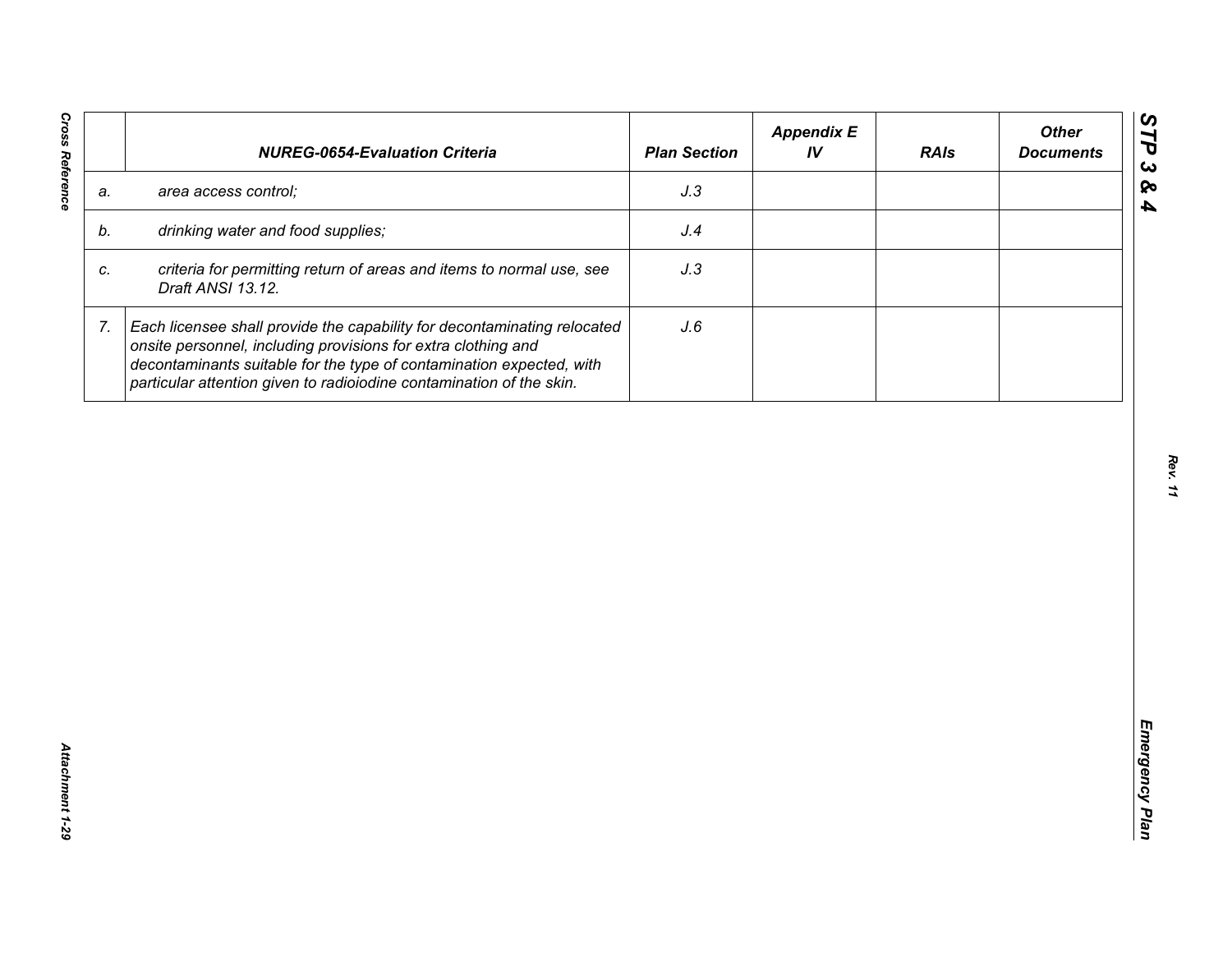|    | Arrangements are made for medical services for contaminated injured individuals.                                                                                                                                                                                                                                                                                                                                                                                                                                                                                                                                           |                         |                         |             |                                  |
|----|----------------------------------------------------------------------------------------------------------------------------------------------------------------------------------------------------------------------------------------------------------------------------------------------------------------------------------------------------------------------------------------------------------------------------------------------------------------------------------------------------------------------------------------------------------------------------------------------------------------------------|-------------------------|-------------------------|-------------|----------------------------------|
|    | <b>NUREG-0654-Evaluation Criteria</b>                                                                                                                                                                                                                                                                                                                                                                                                                                                                                                                                                                                      | <b>Plan Section</b>     | <b>Appendix E</b><br>IV | <b>RAIs</b> | <b>Other</b><br><b>Documents</b> |
| 1. | Each organization shall arrange for local and backup hospital and<br>medical services having the capability for evaluation of radiation<br>exposure and uptake, including assurance that persons providing these<br>services are adequately prepared to handle contaminated individuals.                                                                                                                                                                                                                                                                                                                                   | B.4.5, J.5              | E.5                     |             |                                  |
| 2. | Each licensee shall provide for onsite first aid capability.                                                                                                                                                                                                                                                                                                                                                                                                                                                                                                                                                               | F.6, G.11, J.5          | E.4                     |             |                                  |
| 3. | Each State shall develop lists indicating the location of public, private<br>and military hospitals and other emergency medical services facilities<br>within the State or contiguous States considered capable of providing<br>medical support for any contaminated injured individual. The listing shall<br>include the name, location, type of facility and capacity and any special<br>radiological capabilities. These emergency medical services should be<br>able to radiologically monitor contamination personnel, and have<br>facilities and trained personnel able to care for contaminated injured<br>persons. | State Plan              |                         |             |                                  |
| 4. | Each organization shall arrange for transporting victims of radiological<br>accidents to medical support facilities.                                                                                                                                                                                                                                                                                                                                                                                                                                                                                                       | B.4, B.5.7, F.7,<br>J.5 | E.6                     |             |                                  |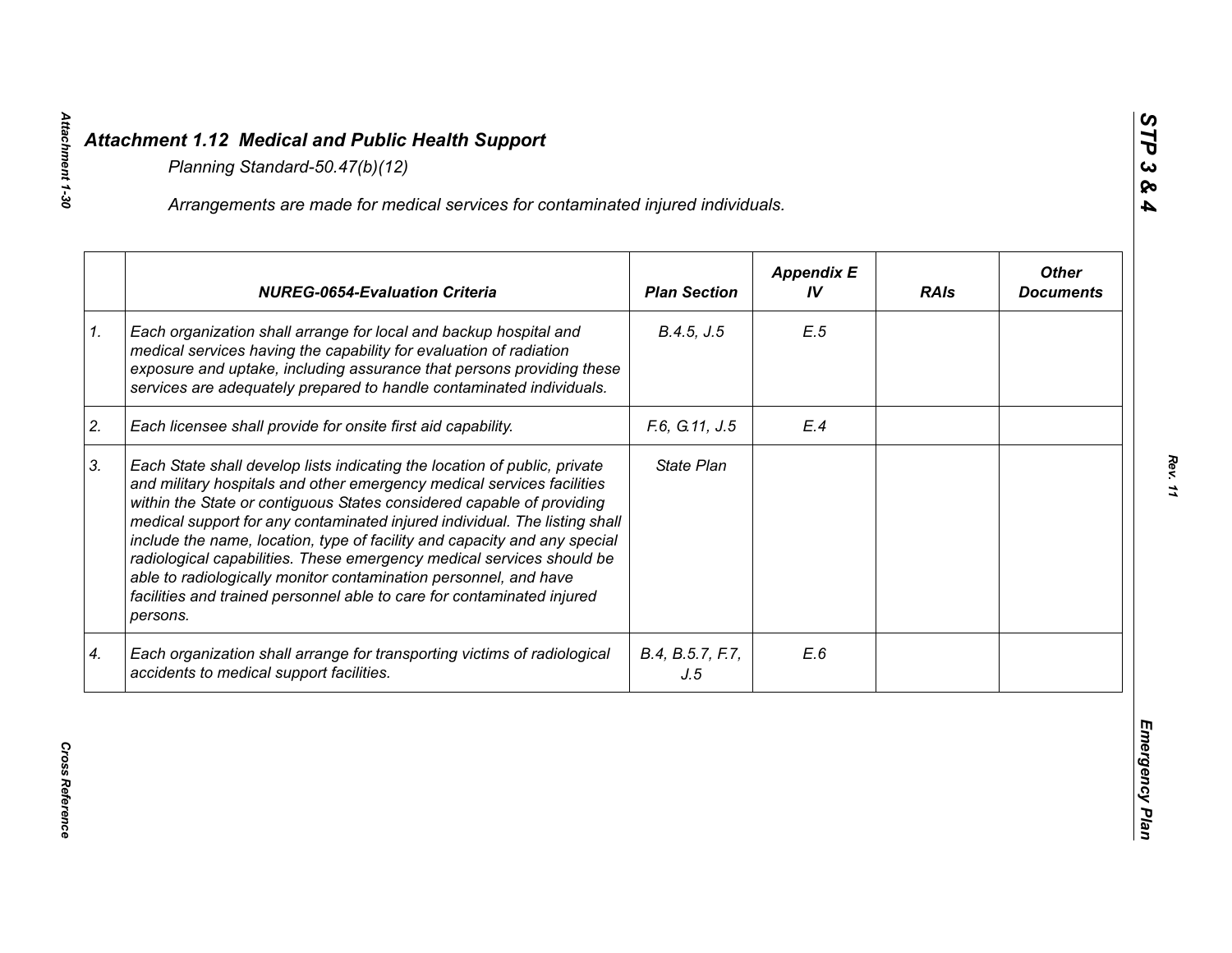|    | General plans for recovery and reentry are developed.                                                                                                                                                                                                                                                                                                                                                                                                                                                     |                                 |                         |              |                                  |
|----|-----------------------------------------------------------------------------------------------------------------------------------------------------------------------------------------------------------------------------------------------------------------------------------------------------------------------------------------------------------------------------------------------------------------------------------------------------------------------------------------------------------|---------------------------------|-------------------------|--------------|----------------------------------|
|    | <b>NUREG-0654-Evaluation Criteria</b>                                                                                                                                                                                                                                                                                                                                                                                                                                                                     | <b>Plan Section</b>             | <b>Appendix E</b><br>IV | <b>RAIs</b>  | <b>Other</b><br><b>Documents</b> |
| 1. | Each organization, as appropriate, shall develop general plans and<br>procedures for reentry and recovery and describe the means by which<br>decisions to relax protective measures (e.g., allow reentry into an<br>evacuated area) are reached. This process should consider both<br>existing and potential conditions.                                                                                                                                                                                  | L.1, L.2, L.3,<br>L.4, L.5, L.6 | H                       |              |                                  |
| 2. | Each licensee plan shall contain the position/title, authority and<br>responsibilities of individuals who will fill key positions in the facility<br>recovery organization. This organization shall include technical<br>personnel with responsibilities to develop, evaluate and direct recovery<br>and reentry operations. The recovery organization recommended by the<br>Atomic Industrial Forum's Nuclear Power Plant Emergency Response<br>Plan dated October 11, 1979, is an acceptable framework. | L.6                             | H                       |              |                                  |
| 3. | Each licensee and State plan shall specify means for informing<br>members of the response organizations that a recovery operation is to<br>be initiated, and of any changes in the organizational structure that may<br>occur.                                                                                                                                                                                                                                                                            | L.7                             |                         |              |                                  |
| 4. | Each plan shall establish a method for periodically estimating total<br>population exposure.                                                                                                                                                                                                                                                                                                                                                                                                              | L.4                             |                         | VEGP 13.3-11 |                                  |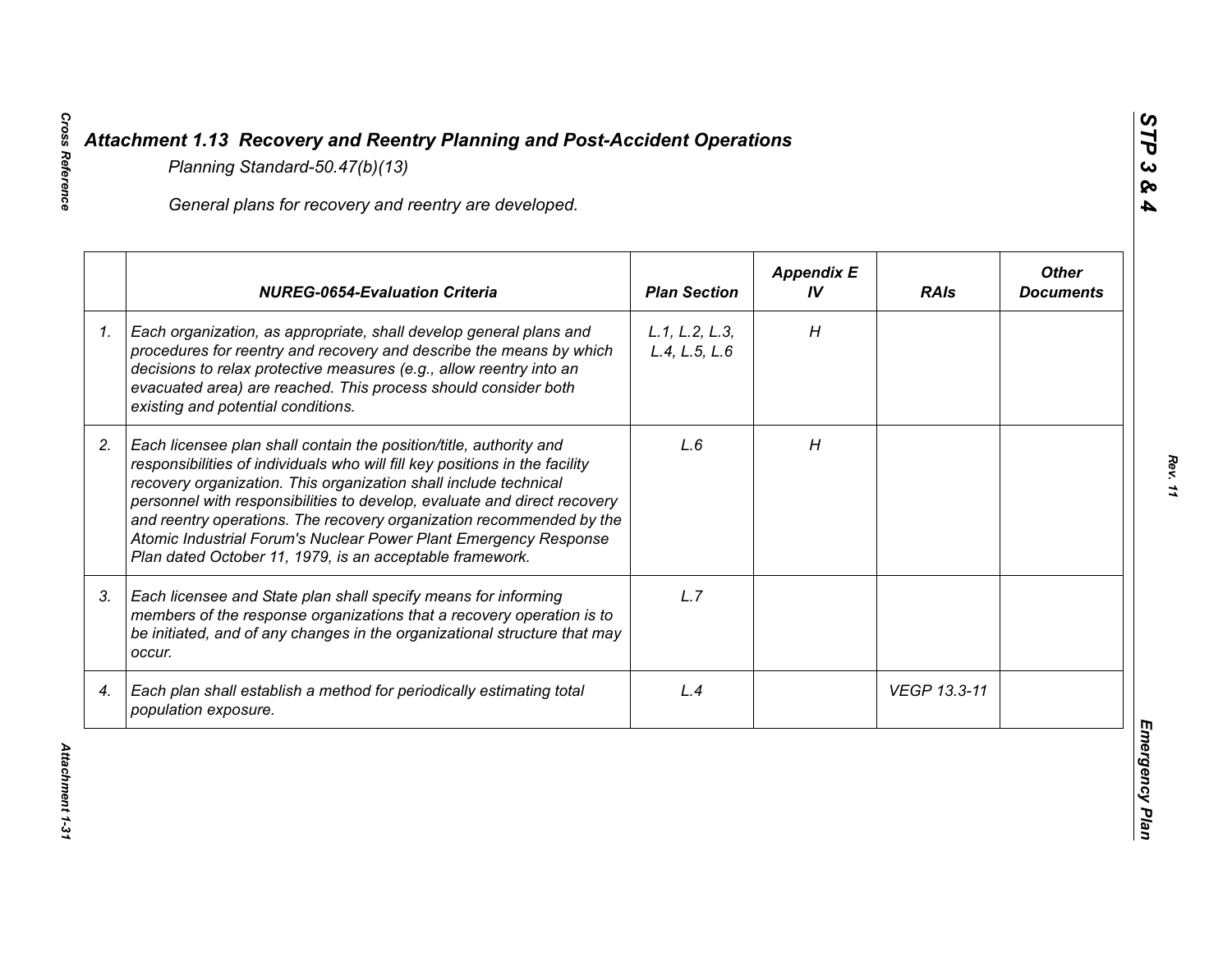|     | Periodic exercises are (will be) conducted to evaluate major portions of emergency response capabilities, periodic drills are (will<br>be) conducted to develop and maintain key skills, and deficiencies identified as a result of exercises or drills are (will be)<br>corrected.                                                                                                                                                                                                                                                                                                                                                                                                                                                                           |                     |                         |             |                                  |
|-----|---------------------------------------------------------------------------------------------------------------------------------------------------------------------------------------------------------------------------------------------------------------------------------------------------------------------------------------------------------------------------------------------------------------------------------------------------------------------------------------------------------------------------------------------------------------------------------------------------------------------------------------------------------------------------------------------------------------------------------------------------------------|---------------------|-------------------------|-------------|----------------------------------|
|     | <b>NUREG-0654-Evaluation Criteria</b>                                                                                                                                                                                                                                                                                                                                                                                                                                                                                                                                                                                                                                                                                                                         | <b>Plan Section</b> | <b>Appendix E</b><br>IV | <b>RAIs</b> | <b>Other</b><br><b>Documents</b> |
| 1a. | An exercise is an event that tests the integrated capability and a major<br>portion of the basic elements existing within emergency preparedness<br>plans and organizations. The emergency preparedness exercise shall<br>simulate an emergency that results in offsite radiological releases which<br>would require response by offsite authorities. Exercises shall be<br>conducted as set forth in NRC and FEMA rules.                                                                                                                                                                                                                                                                                                                                     | N.1                 | F.1                     |             |                                  |
| b.  | An exercise shall include mobilization of State and local personnel and<br>resources adequate to verify the capability to respond to an accident<br>scenario requiring response. The organization shall provide for a critique<br>of the annual exercise by Federal and State observers/evaluators. The<br>scenario should be varied from year to year such that all major elements<br>of the plans and preparedness organizations are tested within a five-<br>year period. Each organization should make provisions to start an<br>exercise between 6:00 p.m. and midnight, and another between<br>midnight and 6:00 a.m. once every six years. Exercises should be<br>conducted under various weather conditions. Some exercises should be<br>unannounced. | N.1                 | F.1                     |             |                                  |
| 2.  | A drill is a supervised instruction period aimed at testing, developing and<br>maintaining skills in a particular operation. A drill is often a component of<br>an exercise. A drill shall be supervised and evaluated by a qualified drill<br>instructor. Each organization shall conduct drills, in addition to the<br>annual exercise at the frequencies indicated below:                                                                                                                                                                                                                                                                                                                                                                                  |                     |                         |             |                                  |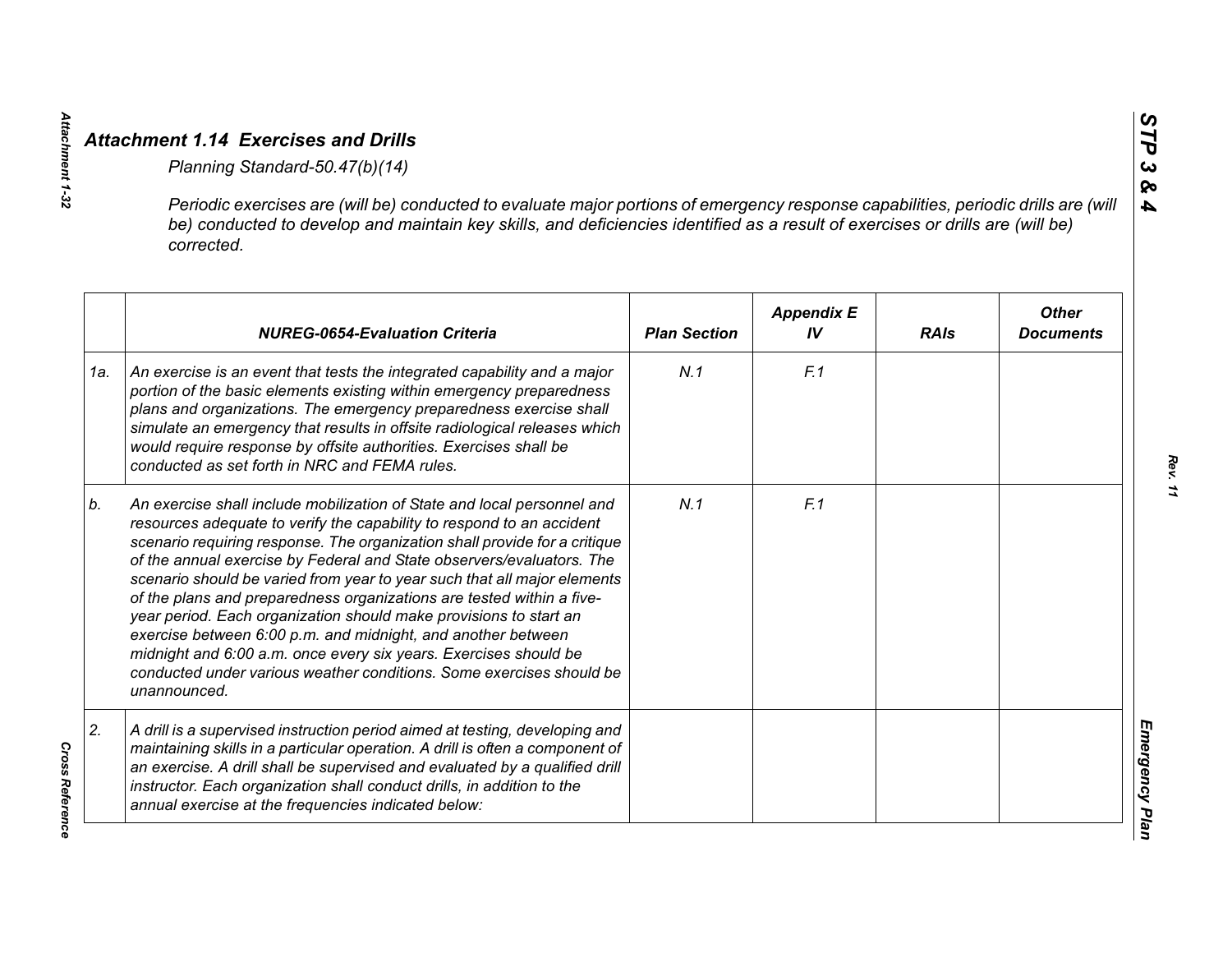|    | <b>NUREG-0654-Evaluation Criteria</b>                                                                                                                                                                                                                                                                                                                                                                                                                                                                                                                         | <b>Plan Section</b>    | <b>Appendix E</b><br>IV | <b>RAIs</b> | <b>Other</b><br><b>Documents</b> |
|----|---------------------------------------------------------------------------------------------------------------------------------------------------------------------------------------------------------------------------------------------------------------------------------------------------------------------------------------------------------------------------------------------------------------------------------------------------------------------------------------------------------------------------------------------------------------|------------------------|-------------------------|-------------|----------------------------------|
| a. | Communication Drills- Communications with State and local<br>governments within the plume exposure pathway Emergency<br>Planning Zone shall be tested monthly. Communications with<br>Federal emergency response organizations and States within the<br>ingestion pathway shall be tested quarterly. Communications<br>between the nuclear facility, State and local emergency operations<br>centers, and field assessment teams shall be tested annually.<br>Communication drills shall also include the aspect of understanding<br>the content of messages. | N.1, Addendum<br>$N-1$ |                         |             |                                  |
| b. | Fire Drills- Fire drills shall be conducted in accordance with the plant<br>(nuclear facility) technical specifications.                                                                                                                                                                                                                                                                                                                                                                                                                                      | Addendum N-1           | F.1iv                   |             |                                  |
| c. | Medical Emergency Drills-A medical emergency drill involving a<br>simulated contaminated individual which contains provisions for<br>participation by the local support services agencies (i.e., ambulance<br>and offsite medical treatment facility) shall be conducted annually.<br>The offsite portions of the medical drill may be performed at part of<br>the required annual exercise                                                                                                                                                                   | Addendum N-1           | F.1.vii<br>F.1.vi       |             |                                  |
| d. | Radiological Monitoring Drills-Plant environs and radiological<br>monitoring drills (onsite and offsite) shall be conducted annually.<br>These drills shall include collection and analysis of all sample media<br>(e.g., water, vegetation, soil and air), and provisions for<br>communications and record keeping. The State drills need not be at<br>each site. Where appropriate, local organization shall participate                                                                                                                                    | Addendum N-1           | F.1.iii                 |             |                                  |
| e. | <b>Health Physics Drills</b>                                                                                                                                                                                                                                                                                                                                                                                                                                                                                                                                  |                        | F.1.iii                 |             |                                  |
|    | (1) Health Physics drills shall be conducted semi-annually which<br>involve response to, and analysis of, simulated elevated<br>airborne and liquid samples and direct radiation measurements<br>in the environment. The State drills need not be at each site.                                                                                                                                                                                                                                                                                               | Addendum N-1           |                         |             |                                  |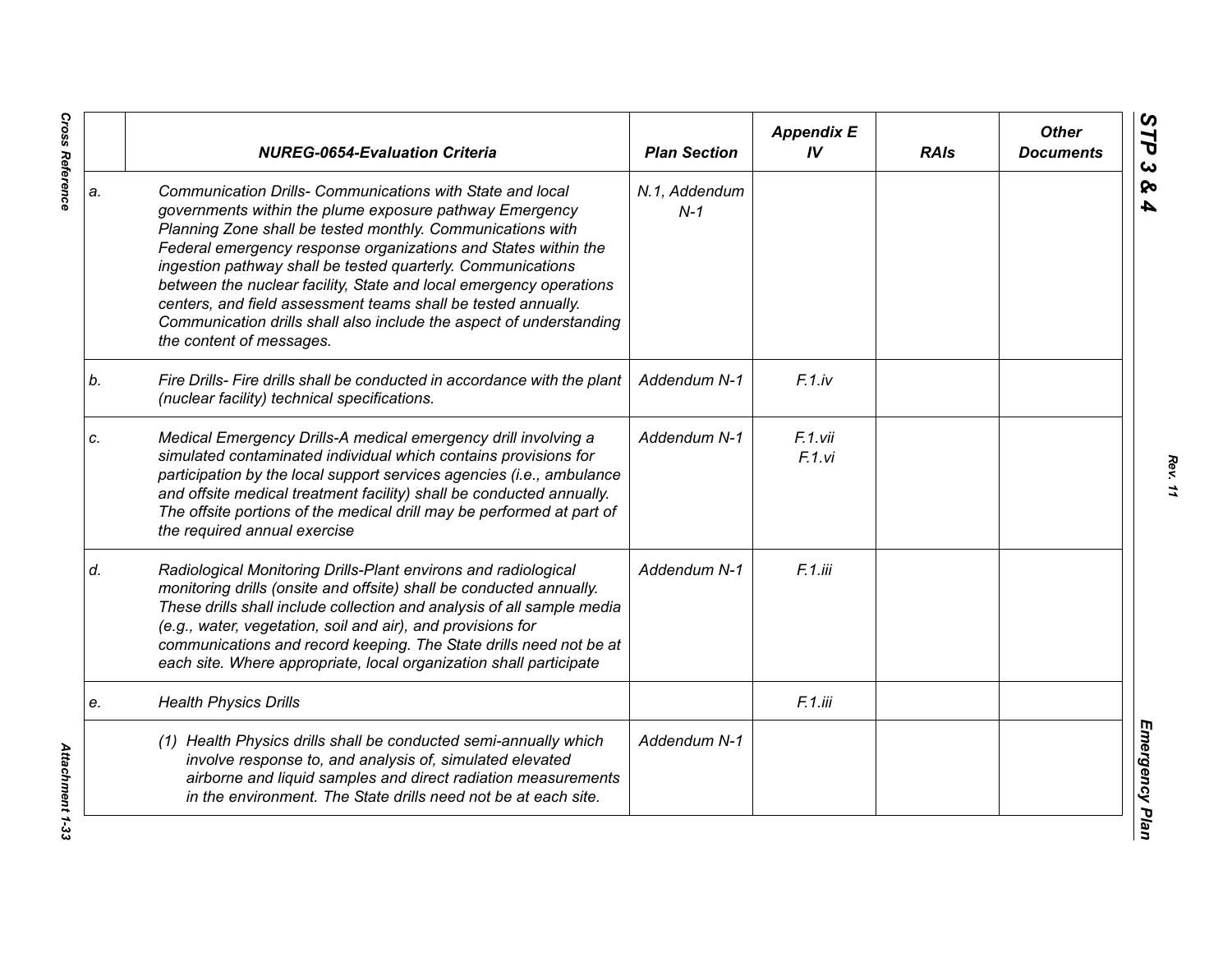|    | <b>NUREG-0654-Evaluation Criteria</b>                                                                                                                                                                                                                                                                                                                                        | <b>Plan Section</b>    | <b>Appendix E</b><br>IV | <b>RAIs</b> | <b>Other</b><br><b>Documents</b> |
|----|------------------------------------------------------------------------------------------------------------------------------------------------------------------------------------------------------------------------------------------------------------------------------------------------------------------------------------------------------------------------------|------------------------|-------------------------|-------------|----------------------------------|
|    | (2) Analysis of inplant liquid samples with simulated elevated<br>radiation levels shall be included in Health Physics drills<br>annually. These drills will include appropriate radiation<br>protection and contamination controls.                                                                                                                                         | Addendum N-1           |                         |             |                                  |
| 3. | Each organization shall describe how exercises and drills are to be<br>carried out to allow free play for decision making and to meet the<br>following objectives. Pending the development of exercise scenarios<br>and exercise evaluation guidance by NRC and FEMA the scenarios for<br>use in exercises and drills shall include but not be limited to, the<br>following: |                        | F.1                     |             |                                  |
| a. | The basic objective(s) of each drill and exercise and appropriate<br>evaluation criteria:                                                                                                                                                                                                                                                                                    | N.1.1, N.2             |                         |             |                                  |
| b. | The date(s), time period, place(s) and participating organization                                                                                                                                                                                                                                                                                                            | Addendum N-1,<br>N.2.2 |                         |             |                                  |
| c. | The simulated events;                                                                                                                                                                                                                                                                                                                                                        | N.2                    |                         |             |                                  |
| d. | A time schedule of real and simulated initiating events                                                                                                                                                                                                                                                                                                                      | N.2                    |                         |             |                                  |
| е. | A narrative summary describing the conduct of the exercises or drills<br>to include such things as simulated casualties, offsite fire<br>department assistance, rescue of personnel, use of protective<br>clothing, deployment of radiological monitoring teams, and public<br>information activities; and                                                                   | N.2                    |                         |             | BL 05-02                         |
| f. | A description of the arrangements for and advance materials to be<br>provided to official observers.                                                                                                                                                                                                                                                                         | N.2.2                  |                         |             |                                  |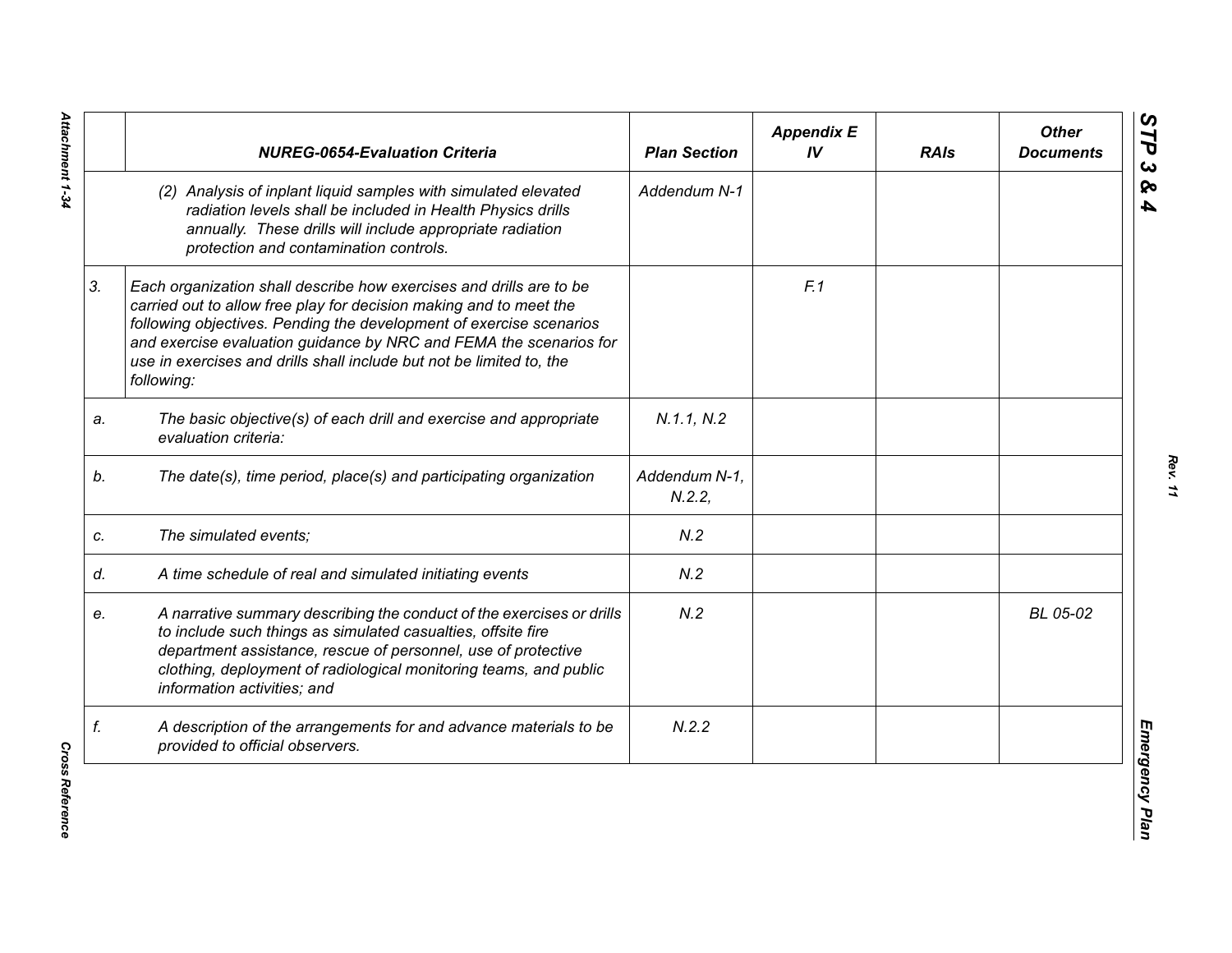|                    | <b>NUREG-0654-Evaluation Criteria</b>                                                                                                                                                                                                                                                                                                                                                                                    | <b>Plan Section</b> | <b>Appendix E</b><br>IV | <b>RAIs</b>  | <b>Other</b><br><b>Documents</b> |
|--------------------|--------------------------------------------------------------------------------------------------------------------------------------------------------------------------------------------------------------------------------------------------------------------------------------------------------------------------------------------------------------------------------------------------------------------------|---------------------|-------------------------|--------------|----------------------------------|
| $\boldsymbol{4}$ . | Official observers from Federal, State or local governments will observe,<br>evaluate, and critique the required exercises. A critique shall be<br>scheduled at the conclusion of the exercise to evaluate the ability of<br>organizations to respond as called for in the plan. The critique shall be<br>conducted as soon as practicable after the exercise, and formal<br>evaluation should result from the critique. | N.1, N.2.2          |                         |              |                                  |
| 5.                 | Each organization shall establish means for evaluating observer and<br>participant comments on areas needing improvement, including<br>emergency plan procedural changes, and for assigning responsibility for<br>implementing corrective actions. Each organization shall establish<br>management control used to ensure that corrective actions are<br>implemented.                                                    | N.1                 | F <sub>2</sub>          | VEGP 13.3-10 |                                  |
|                    |                                                                                                                                                                                                                                                                                                                                                                                                                          |                     |                         |              |                                  |
|                    |                                                                                                                                                                                                                                                                                                                                                                                                                          |                     |                         |              |                                  |
|                    |                                                                                                                                                                                                                                                                                                                                                                                                                          |                     |                         |              |                                  |
|                    |                                                                                                                                                                                                                                                                                                                                                                                                                          |                     |                         |              |                                  |
|                    |                                                                                                                                                                                                                                                                                                                                                                                                                          |                     |                         |              |                                  |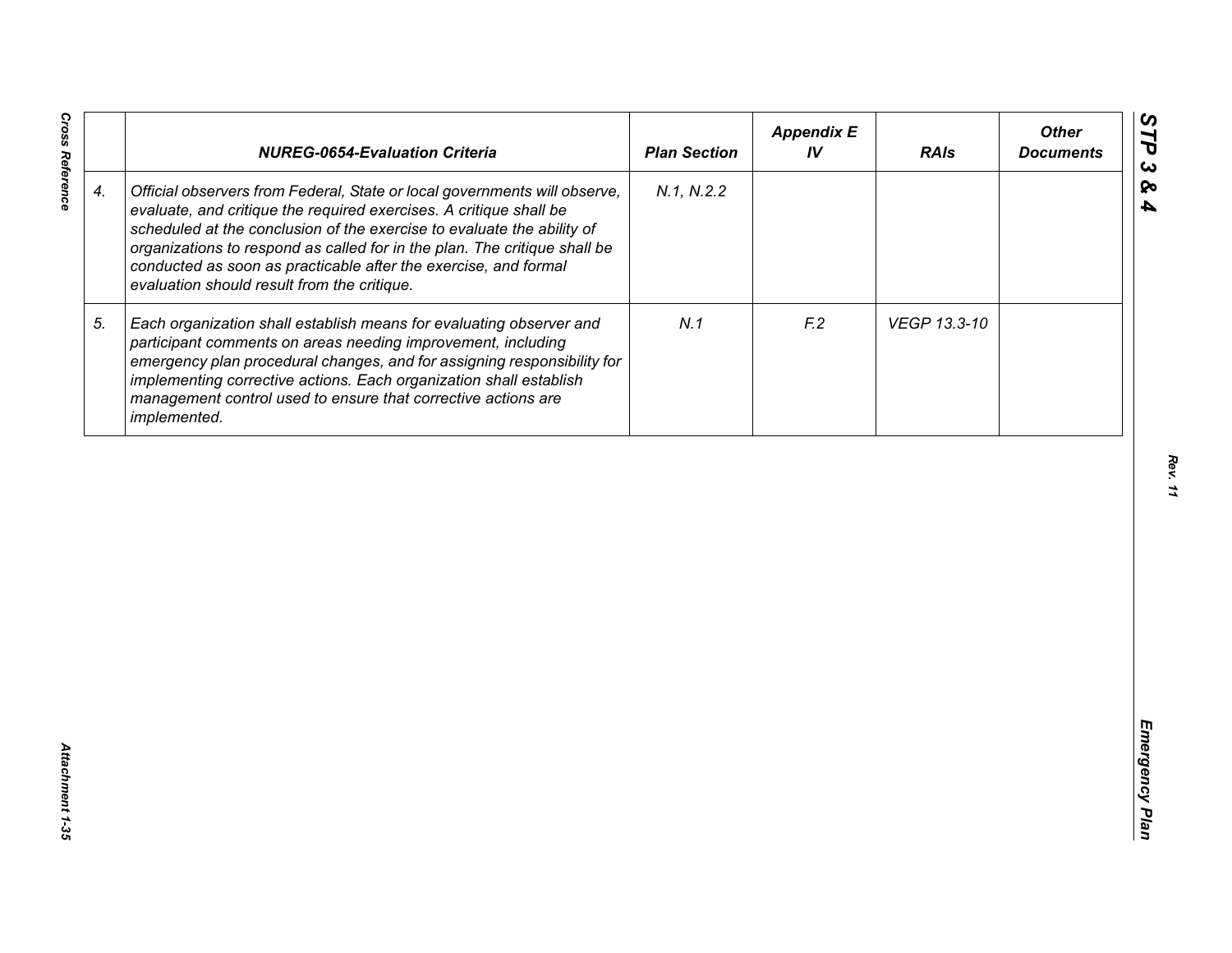|    | Radiological emergency response training is provided to those who may be called on to assist in an emergency.                                                                                                                                                                                                                                                                                                  |                     |                         |              |                                  |
|----|----------------------------------------------------------------------------------------------------------------------------------------------------------------------------------------------------------------------------------------------------------------------------------------------------------------------------------------------------------------------------------------------------------------|---------------------|-------------------------|--------------|----------------------------------|
|    | <b>NUREG-0654-Evaluation Criteria</b>                                                                                                                                                                                                                                                                                                                                                                          | <b>Plan Section</b> | <b>Appendix E</b><br>IV | <b>RAIs</b>  | <b>Other</b><br><b>Documents</b> |
| 1. | Each organization shall assure the training of appropriate individuals.                                                                                                                                                                                                                                                                                                                                        |                     |                         |              |                                  |
| a. | Each facility to which the plant applies shall provide site specific<br>emergency response training for those offsite emergency<br>organizations who may be called upon to provide assistance in the<br>event of an emergency.                                                                                                                                                                                 | M.8                 |                         | GGNS 13.3-55 |                                  |
| b. | Each offsite response organization shall participate in and receive<br>training. Where mutual aid agreements exist between local agencies<br>such as fire, policy and ambulance/rescue, the training shall also be<br>offered to the other departments who are members of the mutual aid<br>district.                                                                                                          | N/A                 |                         |              |                                  |
| 2. | The training program for members of the onsite emergency organization<br>shall, besides classroom training, include practical drills in which each<br>individual demonstrates ability to perform his assigned emergency<br>function. During the practical drills, on-the-spot correction of erroneous<br>performance shall be made and a demonstration of the proper<br>performance offered by the instructor. | M.6                 | F <sub>12</sub>         |              |                                  |
| 3. | Training for individuals assigned to licensee first aid teams shall include<br>courses equivalent to Red Cross Multi-Media.                                                                                                                                                                                                                                                                                    | M.7                 |                         |              |                                  |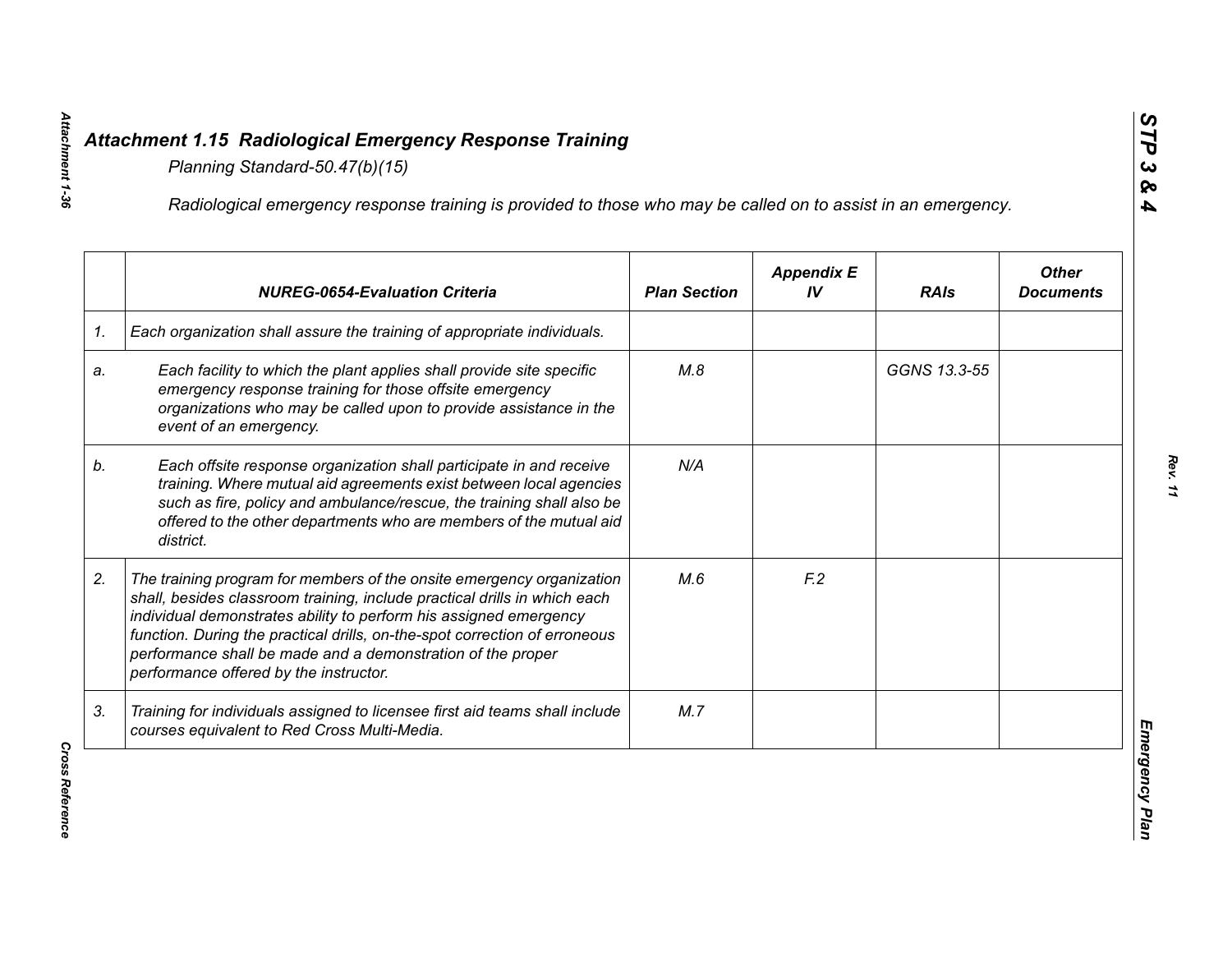|    | <b>NUREG-0654-Evaluation Criteria</b>                                                                                                                                                                                                                                                                                            | <b>Plan Section</b> | <b>Appendix E</b><br>IV | <b>RAIs</b> | <b>Other</b><br><b>Documents</b> |
|----|----------------------------------------------------------------------------------------------------------------------------------------------------------------------------------------------------------------------------------------------------------------------------------------------------------------------------------|---------------------|-------------------------|-------------|----------------------------------|
| 4. | Each organization shall establish a training program for instructing and<br>qualifying personnel who will implement radiological emergency<br>response plans. The specialized initial training and periodic retraining<br>programs (including the scope, nature and frequency) shall be provided<br>in the following categories: |                     |                         |             |                                  |
| a. | Directors or coordinators of the response organizations;                                                                                                                                                                                                                                                                         | M.3                 | F.1.i                   |             |                                  |
| b. | Personnel responsible for accident assessment;                                                                                                                                                                                                                                                                                   | M.4                 | F.1.ii                  |             |                                  |
| c. | Radiological monitoring teams and radiological analysis personnel;                                                                                                                                                                                                                                                               | M.4                 | F.1.iii                 |             |                                  |
| d. | Police, security and fire fighting personnel;                                                                                                                                                                                                                                                                                    | M.3, M.8            | F.1(iv                  |             |                                  |
| е. | Repair and damage control/correctional action teams (onsite);                                                                                                                                                                                                                                                                    | M.3                 | F.1.v                   |             |                                  |
| f. | First aid and rescue personnel;                                                                                                                                                                                                                                                                                                  | M.1, M.4            | F.1.vi                  |             |                                  |
| g. | Local support services personnel including Civil<br>Defense/Emergency Service personnel;                                                                                                                                                                                                                                         | M.8                 |                         |             |                                  |
| h. | Medical support personnel;                                                                                                                                                                                                                                                                                                       | M.4                 |                         |             |                                  |
| İ. | Licensee's headquarters support personnel;                                                                                                                                                                                                                                                                                       | M.3                 | F.1.viii                |             |                                  |
| j. | Personnel responsible for transmission of emergency information<br>and instructions.                                                                                                                                                                                                                                             | M.4                 |                         |             |                                  |
| 5. | Each organization shall provide for the initial and annual retraining of<br>personnel with emergency response responsibilities.                                                                                                                                                                                                  | M.2.3               |                         |             |                                  |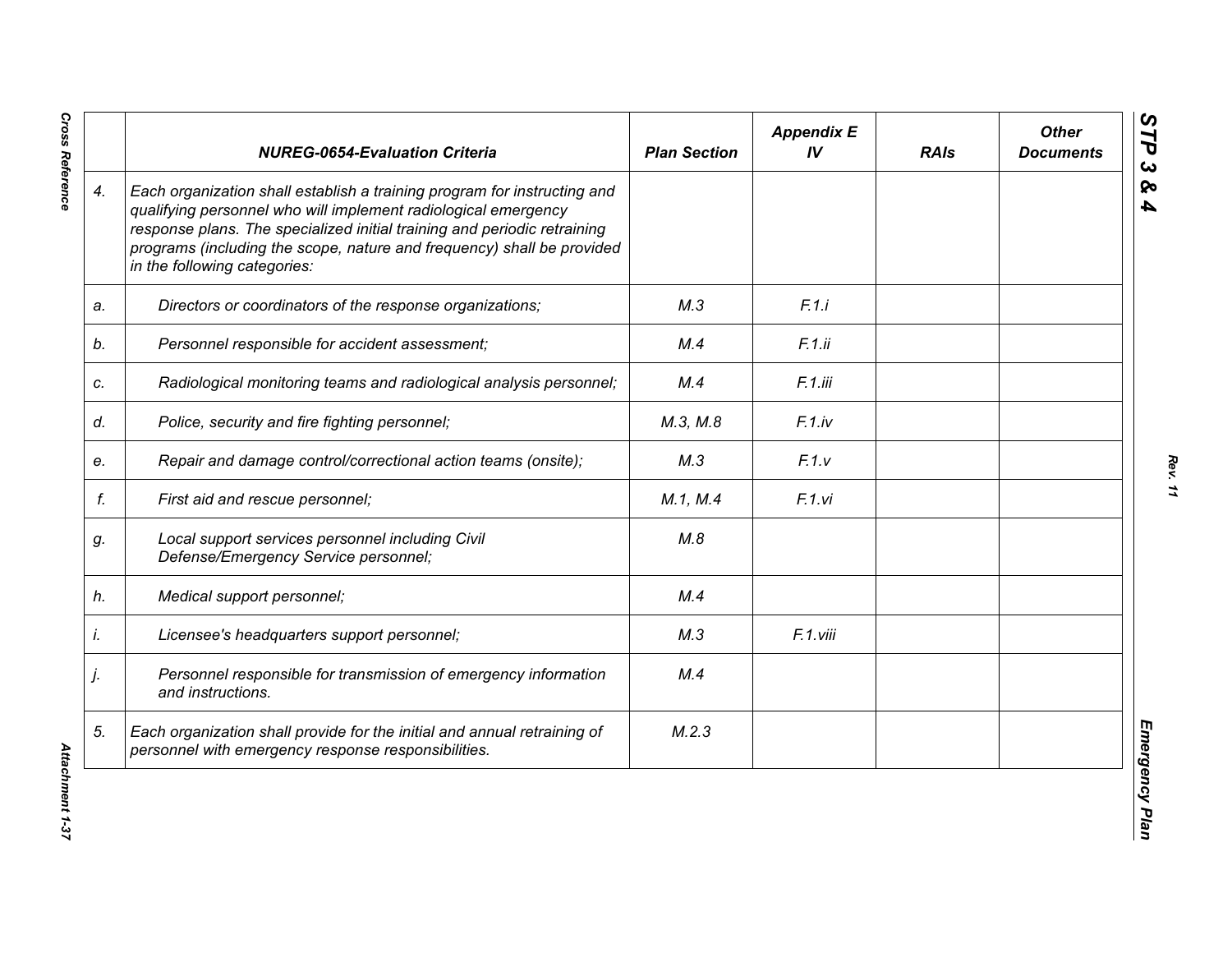|                                                                                                                                                     | Planning Standard-50.47(b)(16)                                                                                                                                                                                                                                            |                                                 |                         |                    |                                  |  |
|-----------------------------------------------------------------------------------------------------------------------------------------------------|---------------------------------------------------------------------------------------------------------------------------------------------------------------------------------------------------------------------------------------------------------------------------|-------------------------------------------------|-------------------------|--------------------|----------------------------------|--|
| Responsibilities for the plan development and review and for distribution of emergency plans are established, and planners are<br>properly trained. |                                                                                                                                                                                                                                                                           |                                                 |                         |                    |                                  |  |
|                                                                                                                                                     | <b>NUREG-0654-Evaluation Criteria</b>                                                                                                                                                                                                                                     | <b>Plan Section</b>                             | <b>Appendix E</b><br>IV | <b>RAIs</b>        | <b>Other</b><br><b>Documents</b> |  |
|                                                                                                                                                     | Each organization shall provide for the training of individuals responsible<br>for the planning effort.                                                                                                                                                                   | M.2                                             | G                       |                    |                                  |  |
|                                                                                                                                                     | Each organization shall identify by title the individual with the overall<br>authority and responsibility for radiological emergency response<br>planning.                                                                                                                | $\overline{O.1}$                                | $\overline{G}$          |                    |                                  |  |
|                                                                                                                                                     | Each organization shall designate an Emergency Planning Coordinator<br>with responsibility for the development and updating of emergency plans<br>and coordination of these plans with other response organizations.                                                      | O.1                                             | G                       |                    |                                  |  |
|                                                                                                                                                     | Each organization shall update its plan and agreements as needed,<br>review and certify it to be current on an annual basis. The update shall<br>take into account changes identified by drills and exercises.                                                            | 0.2, 0.3                                        |                         |                    |                                  |  |
|                                                                                                                                                     | The emergency response plans and approved changes to the plans<br>shall be forwarded to all organizations and appropriate individuals with<br>responsibility for implementation of the plans. Revised pages shall be<br>dated and marked to show where changes have made. | Q.1                                             |                         | GGNS 13.3-56       |                                  |  |
| source.                                                                                                                                             | Each plan shall contain a detailed listing of supporting plans and their                                                                                                                                                                                                  | Attachment 2.<br>A.2, B.2, B.2.1,<br>B.2.2, B.3 |                         |                    |                                  |  |
|                                                                                                                                                     | Each plan shall contain as an appendix listing, by title, procedures<br>required to implement the plan. The listing shall include the section(s) of<br>the plan to be implemented by each procedure.                                                                      | Attachment 2                                    |                         | <b>VEGP 13.3-5</b> |                                  |  |
|                                                                                                                                                     | Each plan shall contain a specific table of contents. Plans submitted for<br>review should be cross-referenced to these criteria.                                                                                                                                         | Table-of-<br>Contents                           |                         |                    |                                  |  |

*Attachment 1-38*